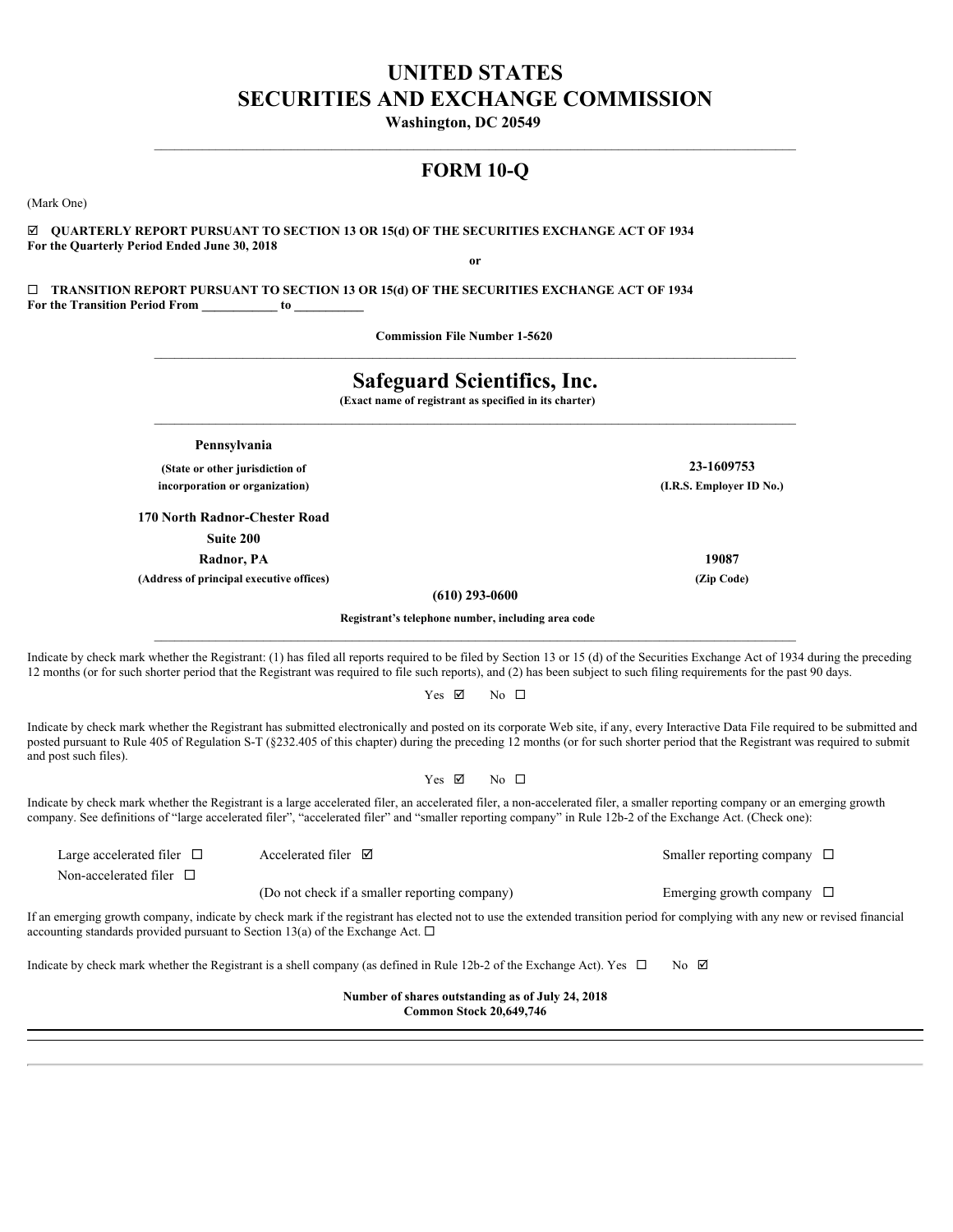## **SAFEGUARD SCIENTIFICS, INC. QUARTERLY REPORT ON FORM 10-Q TABLE OF CONTENTS**

| <b>PART I - FINANCIAL INFORMATION</b>                                                                                  |                  |
|------------------------------------------------------------------------------------------------------------------------|------------------|
| Item 1 - Financial Statements:                                                                                         | Page             |
| Consolidated Balance Sheets (unaudited) – June 30, 2018 and December 31, 2017                                          | $\overline{3}$   |
| Consolidated Statements of Operations (unaudited) - Three and Six Months Ended June 30, 2018 and 2017                  | $\overline{4}$   |
| Consolidated Statements of Comprehensive Income (Loss) (unaudited) - Three and Six Months Ended June 30, 2018 and 2017 | $\overline{2}$   |
| Condensed Consolidated Statements of Cash Flows (unaudited) – Six Months Ended June 30, 2018 and 2017                  | $6\overline{6}$  |
| Consolidated Statement of Changes in Equity (unaudited) – Six Months Ended June 30, 2018                               | $\mathbf{Z}$     |
| <b>Notes to Consolidated Financial Statements (unaudited)</b>                                                          | 8                |
| <u>Item 2 – Management's Discussion and Analysis of Financial Condition and Results of Operations</u>                  | 20               |
| <u>Item 3 – Quantitative and Qualitative Disclosures About Market Risk</u>                                             | 35               |
| <u>Item 4 – Controls and Procedures</u>                                                                                | 35               |
| <b>PART II - OTHER INFORMATION</b>                                                                                     |                  |
| $Item 1 - Legal Proceedings$                                                                                           | 35               |
| Item 1A - Risk Factors                                                                                                 | 35               |
| <u>Item 2 – Unregistered Sales of Equity Securities and Use of Proceeds</u>                                            | $\underline{36}$ |
| Item 3 - Defaults Upon Senior Securities                                                                               | $\frac{36}{5}$   |
| <u>Item 4 – Mine Safety Disclosures</u>                                                                                | $\frac{36}{5}$   |
| Item 5 - Other Information                                                                                             | $\frac{36}{5}$   |
| Item $6 -$ Exhibits                                                                                                    | 37               |
| <b>Signatures</b>                                                                                                      | 38               |
|                                                                                                                        |                  |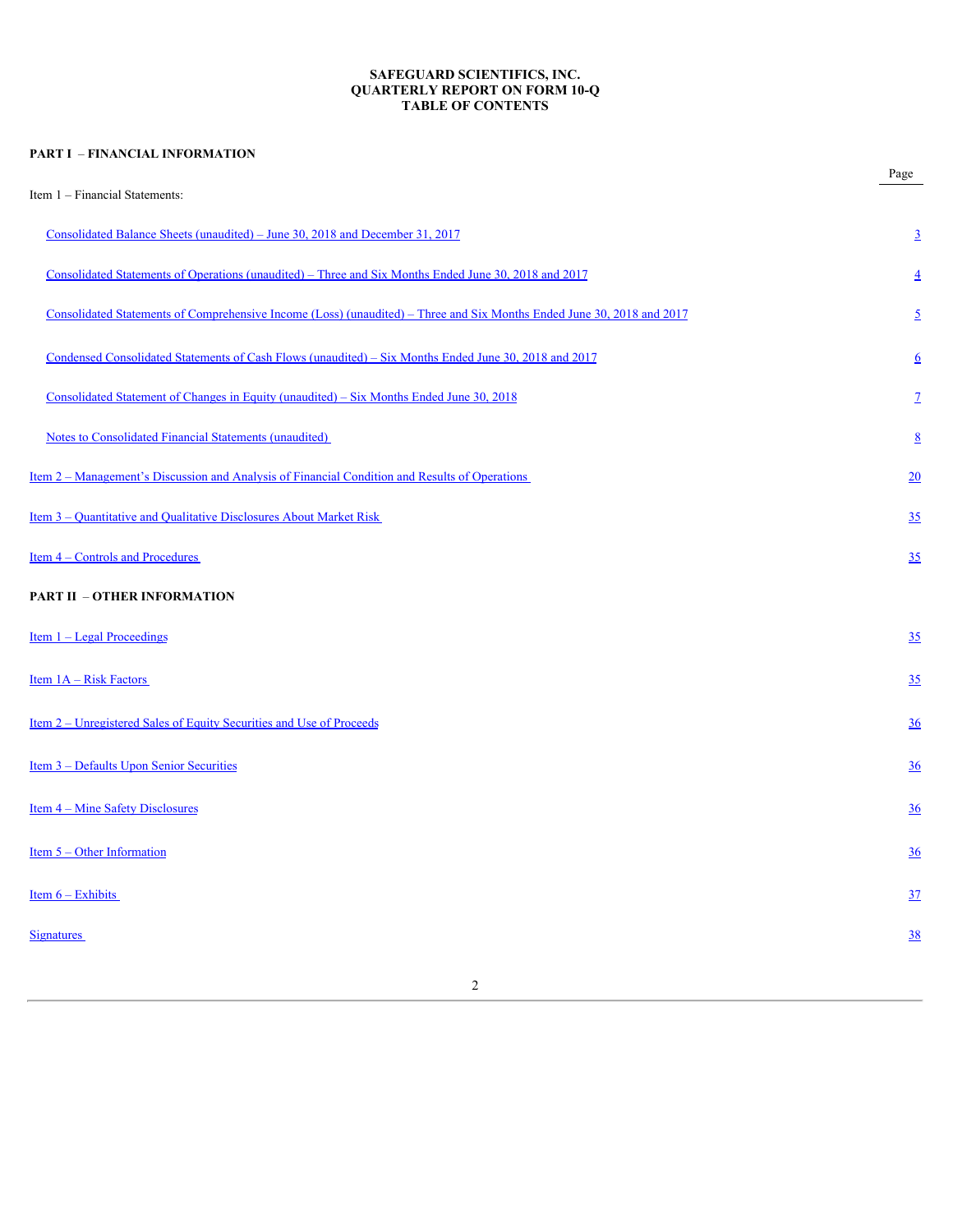#### **SAFEGUARD SCIENTIFICS, INC. CONSOLIDATED BALANCE SHEETS (Unaudited - In thousands, except per share data)**

<span id="page-2-0"></span>

|                                                                                                                  |               | <b>June 30,</b><br>2018  |              | December 31, 2017               |
|------------------------------------------------------------------------------------------------------------------|---------------|--------------------------|--------------|---------------------------------|
| <b>ASSETS</b>                                                                                                    |               |                          |              |                                 |
| Current Assets:                                                                                                  |               |                          |              |                                 |
| Cash and cash equivalents                                                                                        | <sup>\$</sup> | $26,006$ \$              |              | 20,751                          |
| Marketable securities                                                                                            |               | 688                      |              | 4,452                           |
| Trading securities                                                                                               |               | $\overline{\phantom{m}}$ |              | 3,761                           |
| Prepaid expenses and other current assets                                                                        |               | 3,604                    |              | 4,644                           |
| Total current assets                                                                                             |               | 30,298                   |              | 33,608                          |
| Property and equipment, net                                                                                      |               | 1,357                    |              | 1,513                           |
| Ownership interests in and advances to partner companies                                                         |               | 110,432                  |              | 134,691                         |
| Long-term restricted cash equivalents                                                                            |               | $\overline{\phantom{m}}$ |              | 6,336                           |
| Other assets                                                                                                     |               | 316                      |              | 316                             |
| <b>Total Assets</b>                                                                                              | <sup>S</sup>  | 142,403                  | $\mathbb{S}$ | 176,464                         |
| <b>LIABILITIES AND EQUITY</b>                                                                                    |               |                          |              |                                 |
| Current Liabilities:                                                                                             |               |                          |              |                                 |
| Accounts payable                                                                                                 | $\mathbb{S}$  | 255 \$                   |              | 155                             |
| Accrued compensation and benefits                                                                                |               | 3,687                    |              | 3,321                           |
| Accrued expenses and other current liabilities                                                                   |               | 2,086                    |              | 1,851                           |
| Convertible senior debentures - current                                                                          |               | $\overline{\phantom{m}}$ |              | 40,485                          |
| Total current liabilities                                                                                        |               | 6,028                    |              | 45,812                          |
| Credit facility                                                                                                  |               | 78,978                   |              | 45,321                          |
| Credit facility repayment feature liability                                                                      |               | 2,979                    |              | $\overbrace{\qquad \qquad }^{}$ |
| Other long-term liabilities                                                                                      |               | 3,197                    |              | 3,535                           |
| <b>Total Liabilities</b>                                                                                         |               | 91,182                   |              | 94,668                          |
| Commitments and contingencies (Note 10)                                                                          |               |                          |              |                                 |
| Equity:                                                                                                          |               |                          |              |                                 |
| Preferred stock, \$0.10 par value; 1,000 shares authorized                                                       |               |                          |              |                                 |
| Common stock, \$0.10 par value; 83,333 shares authorized; 21,573 shares issued at June 30, 2018 and December 31, |               |                          |              |                                 |
| 2017                                                                                                             |               | 2,157                    |              | 2,157                           |
| Additional paid-in capital                                                                                       |               | 811,089                  |              | 812,536                         |
| Treasury stock, at cost; 923 and 999 shares at June 30, 2018 and December 31, 2017, respectively                 |               | (15, 451)                |              | (17,308)                        |
| Accumulated deficit                                                                                              |               | (746, 542)               |              | (715, 476)                      |
| Accumulated other comprehensive loss                                                                             |               | (32)                     |              | (113)                           |
| <b>Total Equity</b>                                                                                              |               | 51,221                   |              | 81,796                          |
| Total Liabilities and Equity                                                                                     |               | 142,403                  | $\mathbb{S}$ | 176,464                         |
|                                                                                                                  |               |                          |              |                                 |

See Notes to Consolidated Financial Statements.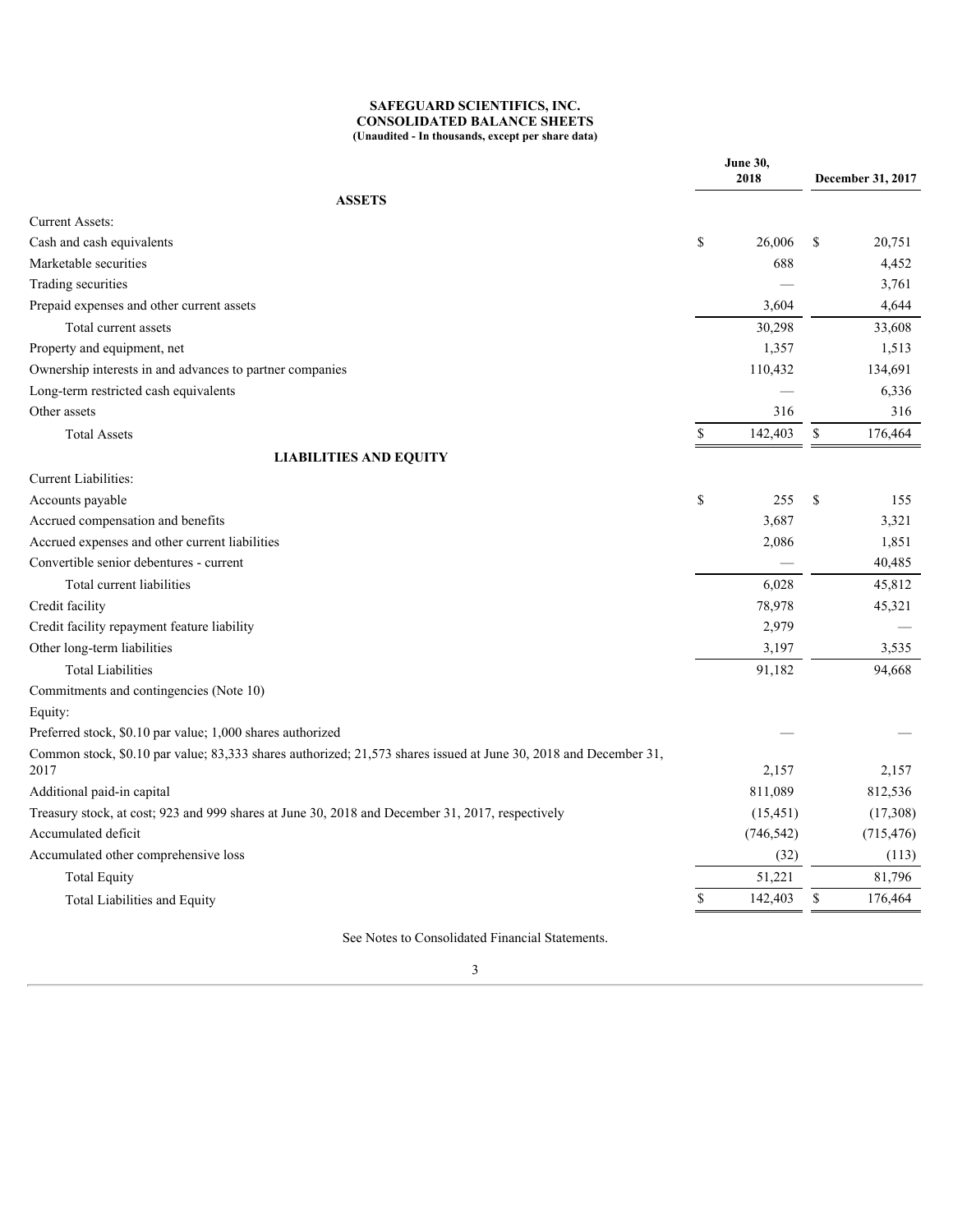#### **SAFEGUARD SCIENTIFICS, INC. CONSOLIDATED STATEMENTS OF OPERATIONS (Unaudited - In thousands, except per share data)**

<span id="page-3-0"></span>

| 2018 | 2017                                                                                                     |                                                                                          | 2018                        | 2017                                                                                      |  |  |
|------|----------------------------------------------------------------------------------------------------------|------------------------------------------------------------------------------------------|-----------------------------|-------------------------------------------------------------------------------------------|--|--|
|      |                                                                                                          |                                                                                          |                             | 9,433                                                                                     |  |  |
|      | (4, 486)                                                                                                 |                                                                                          | (10, 738)                   | (9, 433)                                                                                  |  |  |
|      | (89)                                                                                                     |                                                                                          | (3,887)                     | 160                                                                                       |  |  |
|      | 1,087                                                                                                    |                                                                                          | 1,465                       | 1,888                                                                                     |  |  |
|      | (2,112)                                                                                                  |                                                                                          | (6,112)                     | (3,310)                                                                                   |  |  |
|      | (23, 497)                                                                                                |                                                                                          | (11,794)                    | (40, 499)                                                                                 |  |  |
|      | (29,097)                                                                                                 |                                                                                          | (31,066)                    | (51, 194)                                                                                 |  |  |
|      | $\hspace{0.05cm}$                                                                                        |                                                                                          | $\overline{\phantom{m}}$    | $\overline{\phantom{m}}$                                                                  |  |  |
|      |                                                                                                          |                                                                                          |                             | (51, 194)                                                                                 |  |  |
|      |                                                                                                          |                                                                                          |                             |                                                                                           |  |  |
|      |                                                                                                          |                                                                                          |                             | (2.51)                                                                                    |  |  |
|      |                                                                                                          |                                                                                          |                             | (2.51)                                                                                    |  |  |
|      |                                                                                                          |                                                                                          |                             |                                                                                           |  |  |
|      | 20,411                                                                                                   |                                                                                          | 20,523                      | 20,395                                                                                    |  |  |
|      | 20,411                                                                                                   |                                                                                          | 20,523                      | 20,395                                                                                    |  |  |
|      | (5,148)<br>(2, 452)<br>666<br>(3, 422)<br>(14, 540)<br>(24,896)<br>$\hspace{0.05cm}$<br>20,539<br>20,539 | Three months ended June 30,<br>$5,148$ \$<br>$(24,896)$ \$<br>$(1.21)$ \$<br>$(1.21)$ \$ | $4,486$ \$<br>$(29,097)$ \$ | Six months ended June 30,<br>$10,738$ \$<br>(31,066)<br>- 8<br>$(1.51)$ \$<br>$(1.51)$ \$ |  |  |

See Notes to Consolidated Financial Statements.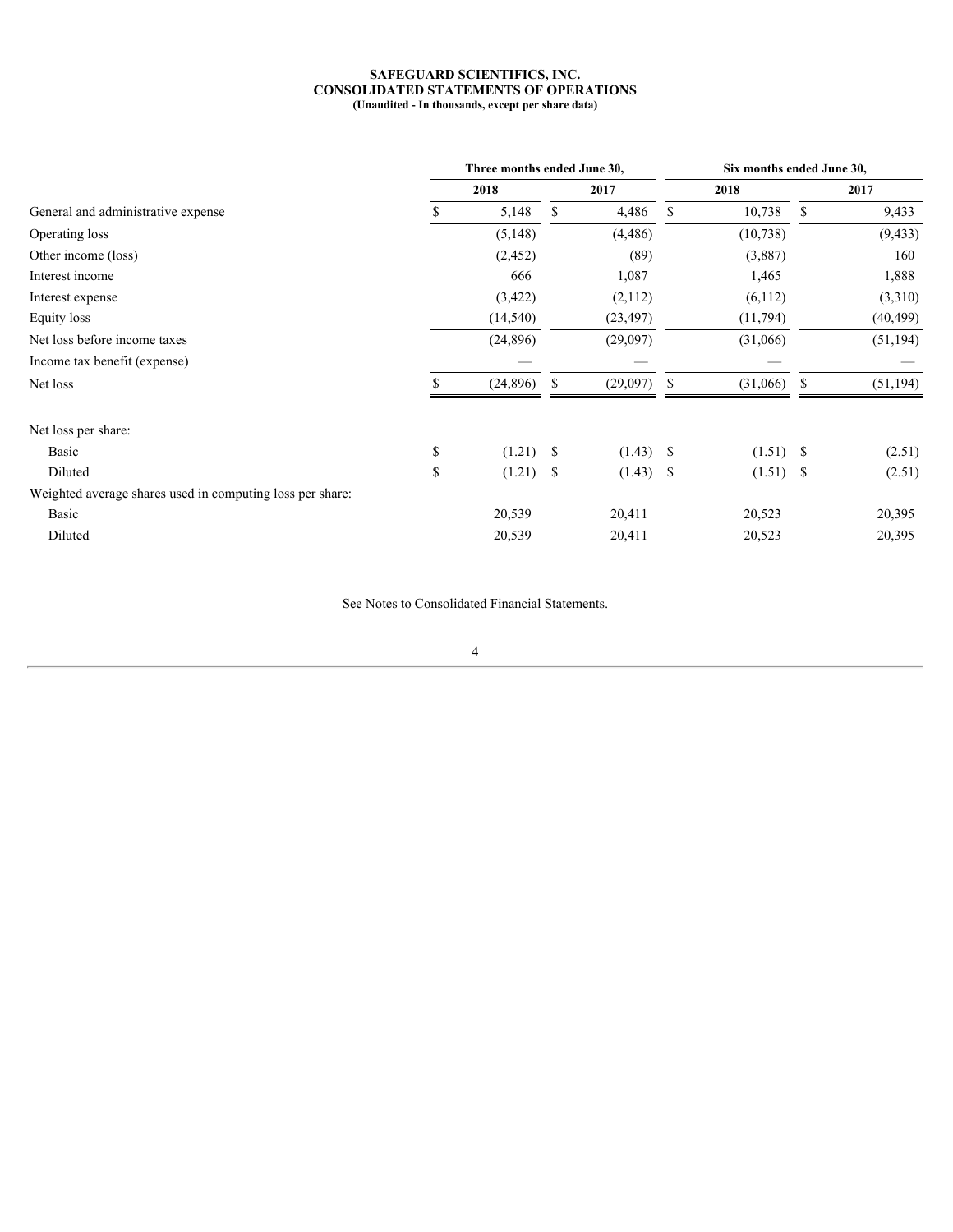#### **SAFEGUARD SCIENTIFICS, INC. CONSOLIDATED STATEMENTS OF COMPREHENSIVE INCOME (LOSS) (Unaudited - In thousands)**

<span id="page-4-0"></span>

|                                                                         | Three months ended June 30, |                   |                                 | Six months ended June 30, |  |  |  |
|-------------------------------------------------------------------------|-----------------------------|-------------------|---------------------------------|---------------------------|--|--|--|
|                                                                         | 2018                        | 2017              | 2018                            | 2017                      |  |  |  |
| Net loss                                                                | $(24,896)$ \$               | $(29,097)$ \$     | (31,066)                        | (51, 194)                 |  |  |  |
| Other comprehensive income (loss):                                      |                             |                   |                                 |                           |  |  |  |
| Share of other comprehensive income (loss) of equity method investments |                             |                   | $\hspace{0.1mm}-\hspace{0.1mm}$ |                           |  |  |  |
| Reclassification adjustment for sale of equity method investments       | (1)                         | $\hspace{0.05cm}$ | 81                              | 50                        |  |  |  |
| Total comprehensive loss                                                | $(24,897)$ \$               | (29,092)          | (30,985)                        | (51, 141)                 |  |  |  |
|                                                                         |                             |                   |                                 |                           |  |  |  |

See Notes to Consolidated Financial Statements.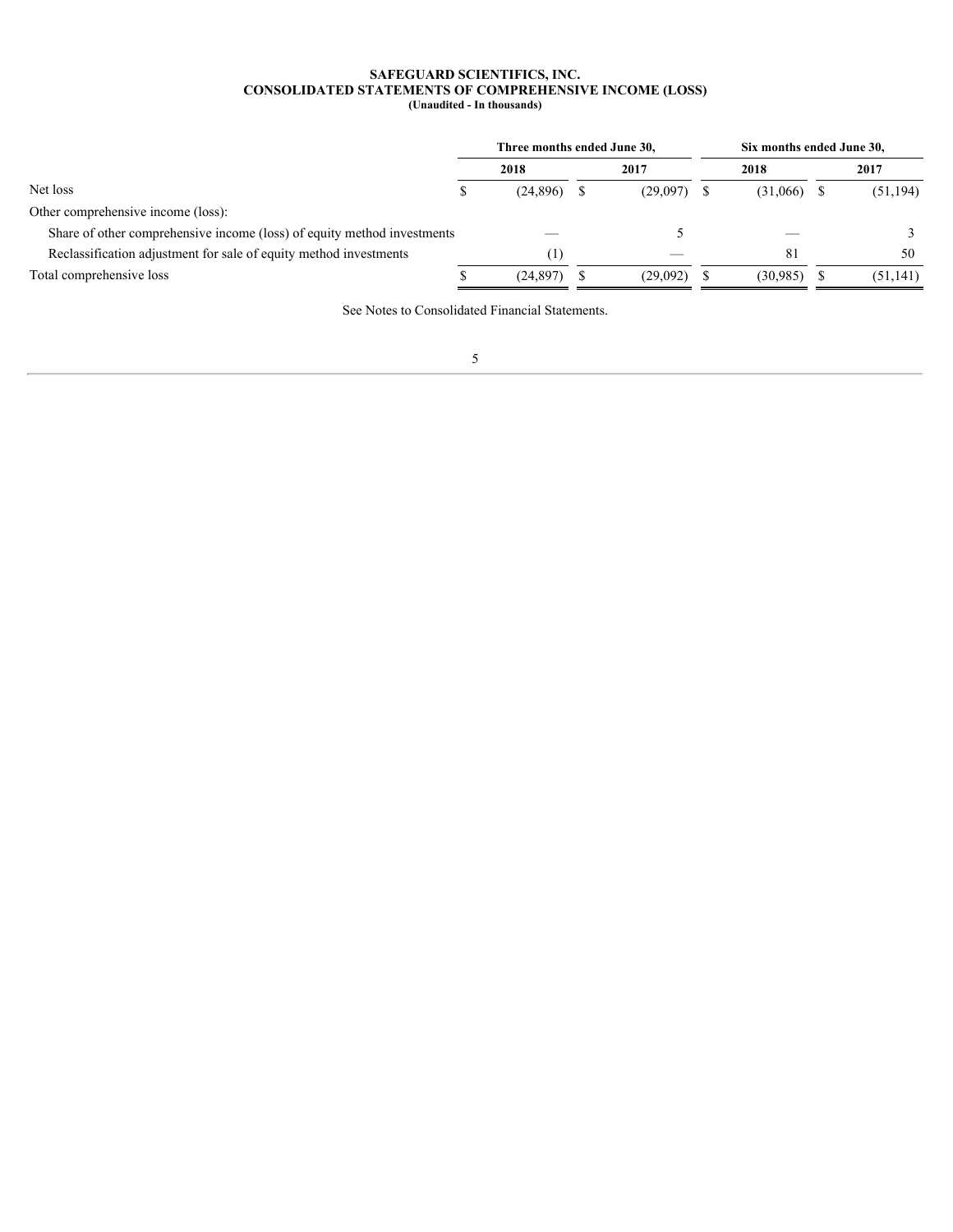#### **SAFEGUARD SCIENTIFICS, INC. CONDENSED CONSOLIDATED STATEMENTS OF CASH FLOWS (Unaudited – In thousands)**

<span id="page-5-0"></span>

|                                                                               |               | Six months ended June 30, |           |
|-------------------------------------------------------------------------------|---------------|---------------------------|-----------|
|                                                                               | 2018          | 2017                      |           |
| <b>Cash Flows from Operating Activities:</b>                                  |               |                           |           |
| Net cash used in operating activities                                         | $(13,613)$ \$ |                           | (11, 407) |
| <b>Cash Flows from Investing Activities:</b>                                  |               |                           |           |
| Proceeds from sales of and distributions from companies                       | 14,912        |                           | 16,462    |
| Acquisitions of ownership interests in companies                              | (250)         |                           | (8,026)   |
| Advances and loans to companies                                               | (7,949)       |                           | (13, 564) |
| Repayment of advances and loans to companies                                  | 10,500        |                           |           |
| Decrease in marketable securities                                             | 3,771         |                           | 10,268    |
| Net cash provided by investing activities                                     | 20,984        |                           | 5,140     |
| <b>Cash Flows from Financing Activities:</b>                                  |               |                           |           |
| Proceeds from credit facility                                                 | 35,000        |                           | 50,000    |
| Issuance costs of credit facility                                             | (2,252)       |                           | (5,696)   |
| Repurchase of convertible senior debentures                                   | (41,000)      |                           | (11,796)  |
| Issuance of Company common stock, net                                         |               |                           | 12        |
| Tax withholdings related to equity-based awards                               | (200)         |                           | (130)     |
| Net cash provided by (used in) financing activities                           | (8, 452)      |                           | 32,390    |
| Net change in cash, cash equivalents and restricted cash equivalents          | (1,081)       |                           | 26,123    |
| Cash, cash equivalents and restricted cash equivalents at beginning of period | 27,087        |                           | 28,394    |
| Cash, cash equivalents and restricted cash equivalents at end of period       | 26,006        |                           | 54,517    |

See Notes to Consolidated Financial Statements.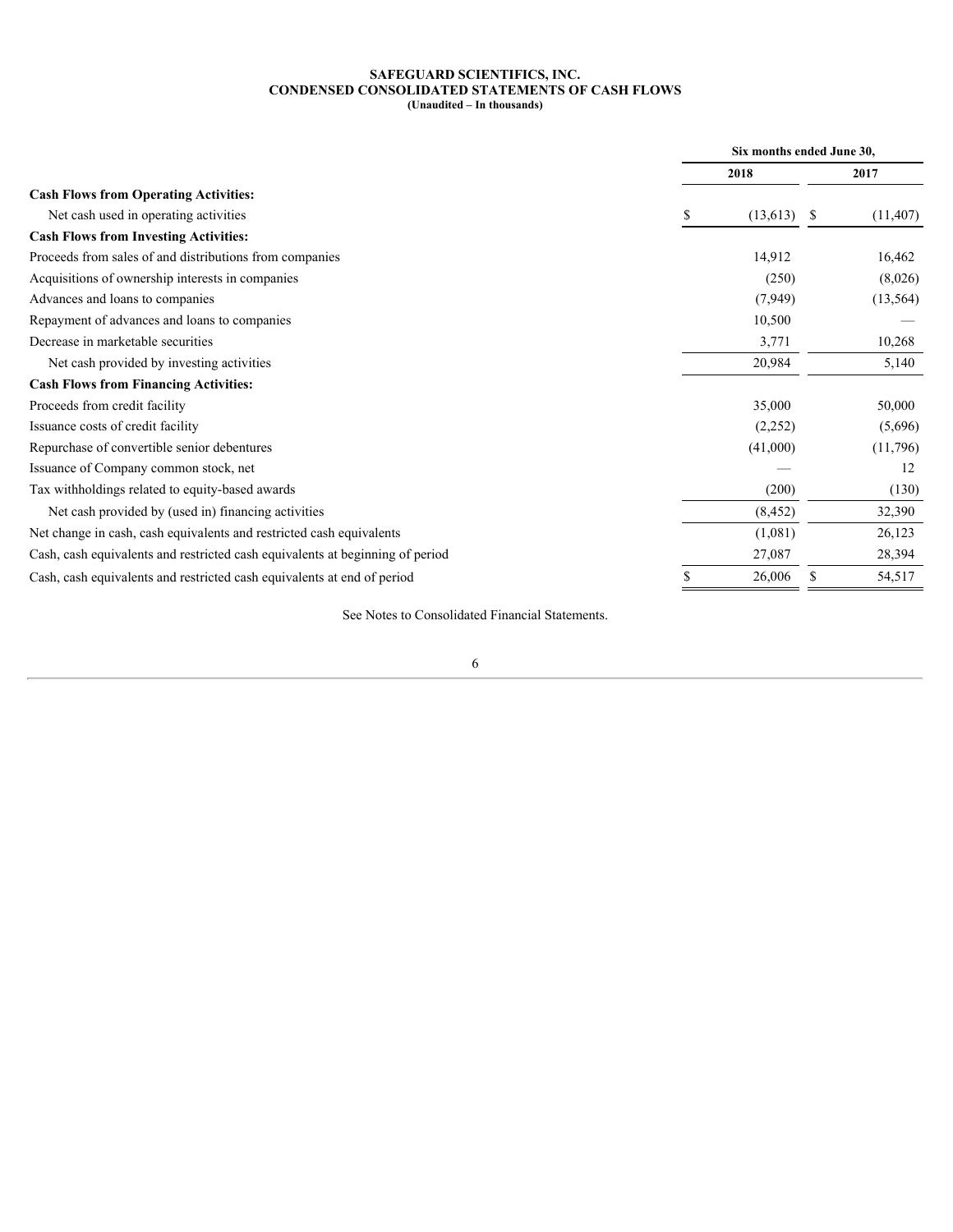#### **SAFEGUARD SCIENTIFICS, INC. CONSOLIDATED STATEMENT OF CHANGES IN EQUITY (Unaudited – In thousands)**

<span id="page-6-0"></span>

|                                                          |  |                                 |                        |  | <b>Accumulated Other</b>        |  | <b>Common Stock</b>                     |  |                          | Additional<br>Paid-in |                                | <b>Treasury Stock</b> |                   |
|----------------------------------------------------------|--|---------------------------------|------------------------|--|---------------------------------|--|-----------------------------------------|--|--------------------------|-----------------------|--------------------------------|-----------------------|-------------------|
|                                                          |  | <b>Total</b>                    | Accumulated<br>Deficit |  | <b>Comprehensive Loss</b>       |  | <b>Shares</b>                           |  | Amount                   |                       | Capital                        | <b>Shares</b>         | Amount            |
| Balance - December 31, 2017                              |  | 81,796                          | $(715, 476)$ \$        |  | (113)                           |  | 21,573                                  |  | 2,157                    |                       | 812,536                        | 999                   | (17,308)          |
| Net loss                                                 |  | (31,066)                        | (31,066)               |  | $\hspace{0.1mm}-\hspace{0.1mm}$ |  | $\overbrace{\phantom{13333}}$           |  | $\hspace{0.05cm}$        |                       | $\overbrace{\hspace{25mm}}^{}$ |                       | $\hspace{0.05cm}$ |
| Stock options exercised, net of tax<br>withholdings      |  | $\hspace{0.1mm}-\hspace{0.1mm}$ | $\hspace{0.05cm}$      |  | $\hspace{0.1mm}-\hspace{0.1mm}$ |  | $\hspace{0.1mm}-\hspace{0.1mm}$         |  | $\overline{\phantom{a}}$ |                       | (16)                           | (1)                   | 16                |
| Issuance of restricted stock, net of tax<br>withholdings |  | (200)                           |                        |  |                                 |  |                                         |  | $\hspace{0.05cm}$        |                       | (2,041)                        | (75)                  | 1,841             |
| Stock-based compensation expense                         |  | 610                             |                        |  |                                 |  | $\overbrace{\phantom{aaaaa}}$           |  | $\hspace{0.05cm}$        |                       | 610                            |                       | $\hspace{0.05cm}$ |
| Other comprehensive income                               |  |                                 |                        |  | 81                              |  | $\hspace{1.0cm} \overline{\phantom{0}}$ |  | $\hspace{0.05cm}$        |                       |                                |                       | $\hspace{0.05cm}$ |
| <b>Balance - June 30, 2018</b>                           |  | 51,221                          | (746, 542)             |  | (32)                            |  | 21,573                                  |  | 2,157                    |                       | 811,089                        | 923                   | (15, 451)         |

See Notes to Consolidated Financial Statements.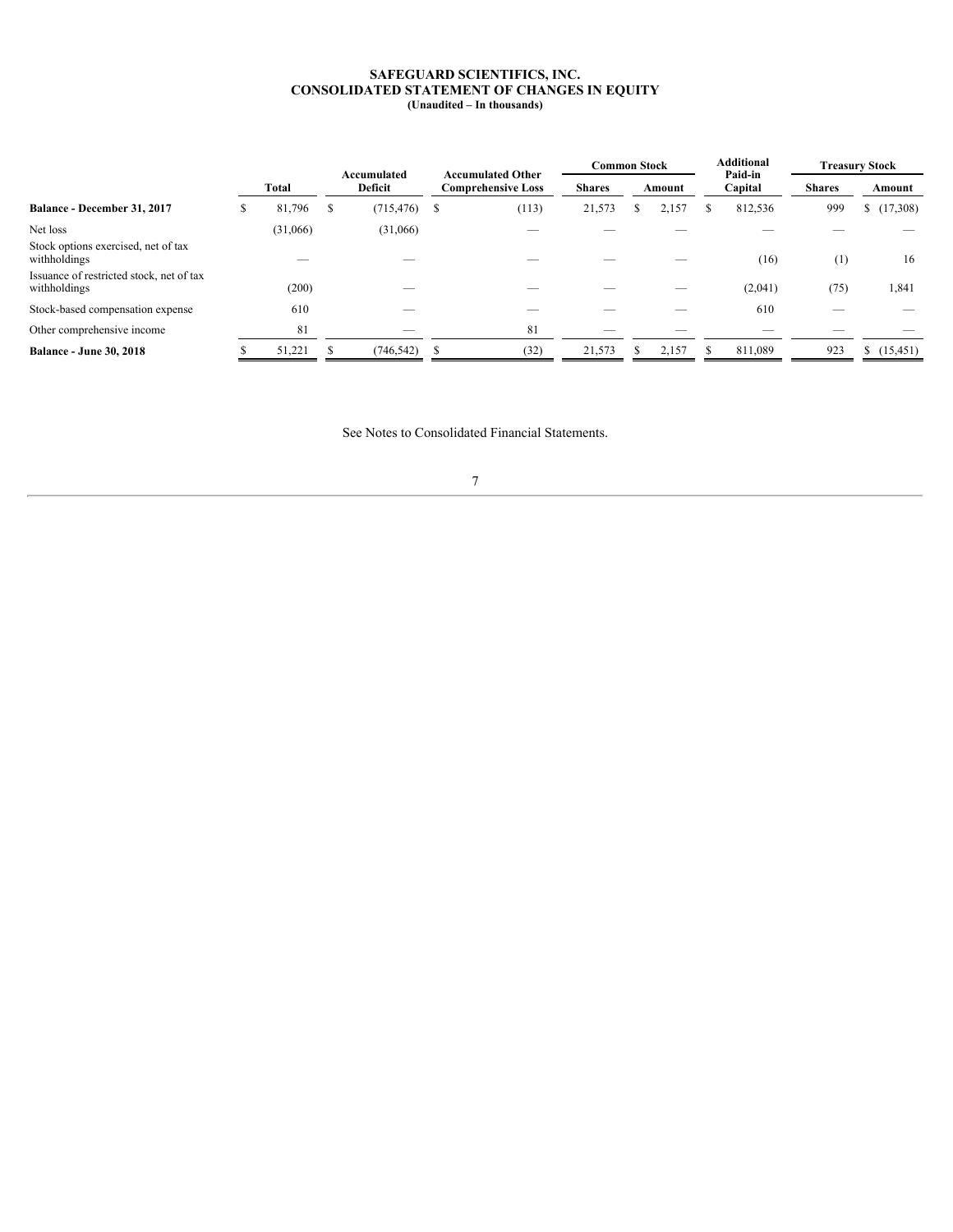#### <span id="page-7-0"></span>**1. General**

The accompanying unaudited interim Consolidated Financial Statements of Safeguard Scientifics, Inc. ("Safeguard" or the "Company") were prepared in accordance with accounting principles generally accepted in the United States of America and the interim financial statement rules and regulations of the SEC. In the opinion of management, these statements include all adjustments (consisting only of normal recurring adjustments) necessary for a fair presentation of the Consolidated Financial Statements. The interim operating results are not necessarily indicative of the results for a full year or for any interim period. Certain information and note disclosures normally included in financial statements prepared in accordance with accounting principles generally accepted in the United States of America have been condensed or omitted pursuant to such rules and regulations relating to interim financial statements. The Consolidated Financial Statements included in this Form 10-Q should be read in conjunction with Management's Discussion and Analysis of Financial Condition and Results of Operations included elsewhere in this Form 10-Q and with the Company's Consolidated Financial Statements and Notes thereto included in the Company's 2017 Annual Report on Form 10-K.

## *Liquidity*

As of June 30, 2018 , the Company had \$26.0 million of cash and cash equivalents and \$0.7 million of marketable securities for a total of \$26.7 million . As of June 30, 2018, the Company had \$85.0 million of principal outstanding on its Amended Credit Facility due in May 2020. The Company currently has \$15.0 million of availability under the Amended Credit Facility.

In July 2018, the Company sold 39.13% of its ownership position in MediaMath back to MediaMath for \$45.0 million . The Company also granted MediaMath an option to repurchase an additional 10.87% of the Company's ownership position in MediaMath for \$12.5 million within 180 days after the close of the initial transaction.

In July 2018, the Company sold its interest in AdvantEdge Healthcare Solutions, Inc. in a secondary transaction for \$10.0 million , excluding an additional \$6.3 million that may be realized upon the achievement of certain valuation thresholds in connection with the future sale of Advantage Healthcare Solutions.

In January 2018, Safeguard announced that, from that date forward, the Company will not deploy any capital into new partner company opportunities and will focus on supporting its existing partner companies and maximizing monetization opportunities for partner company interests to enable distributions of net proceeds to shareholders. In that context, the Company will consider initiatives including, among others: the sale of individual partner companies, the sale of certain partner company interests in secondary market transactions, or a combination thereof, as well as other opportunities to maximize shareholder value. The Company anticipates distributing to shareholders net proceeds from the sale of partner companies or partner company interests, as applicable, after satisfying its debt obligations and working capital needs. In connection with the Company's change in strategy, in January 2018, the Company implemented an initiative to reduce the operating costs of the Company. In April 2018, the Company announced additional management changes intended to further streamline the Company's organizational structure and further reduce its operating costs. In connection with the changes that the Company has implemented, the Company will incur approximately \$3.6 million of severance payments to terminated employees that will be paid over approximately twelve months. The Company anticipates that with these organizational changes and cost reduction initiatives, its ongoing annualized operating expenses excluding interest, depreciation, severance and stockbased compensation, will approximate \$8 million to \$9 million .

In May 2017, the Company entered into a \$75.0 million secured, revolving credit facility ("Credit Facility") with HPS Investment Partners, LLC ("Lender"). In May 2018, the Company and Lender amended the Credit Facility ("Amended Credit Facility") to increase the principal amount of indebtedness available to be borrowed by the Company from \$75.0 million to \$100.0 million . The interest rate and maturity date of May 2020 remained unchanged. The Amended Credit Facility consists of a term loan in the principal amount of \$85.0 million , (the "Term Loan"), \$50.0 million of which was outstanding prior to entering into the amendment and \$35.0 million of which was drawn in connection with the consummation of the amendment, and a revolving loan in the principal amount of up to \$15.0 million (the "Revolving Loan"). The Company may borrow and repay under the Revolving Loan at any time until its expiration on December 30, 2018. Any amounts outstanding under the Revolving Loan on December 30, 2018 will be subject to the same repayment terms as amounts borrowed under the Term Loan. Repayment terms under the Amended Credit Facility include a make-whole interest provision equal to the interest that would have been payable had the principal amount subject to repayment been outstanding through the maturity date of the Amended Credit Facility. Under the Amended Credit Facility, if the aggregate amount of the Company's cash or cash equivalents at any quarter end date exceeds \$50.0 million , the Company will be required to prepay outstanding principal amounts under the Amended Credit Facility, plus any applicable accrued and make-whole interest, in an amount equal to 100% of such excess.

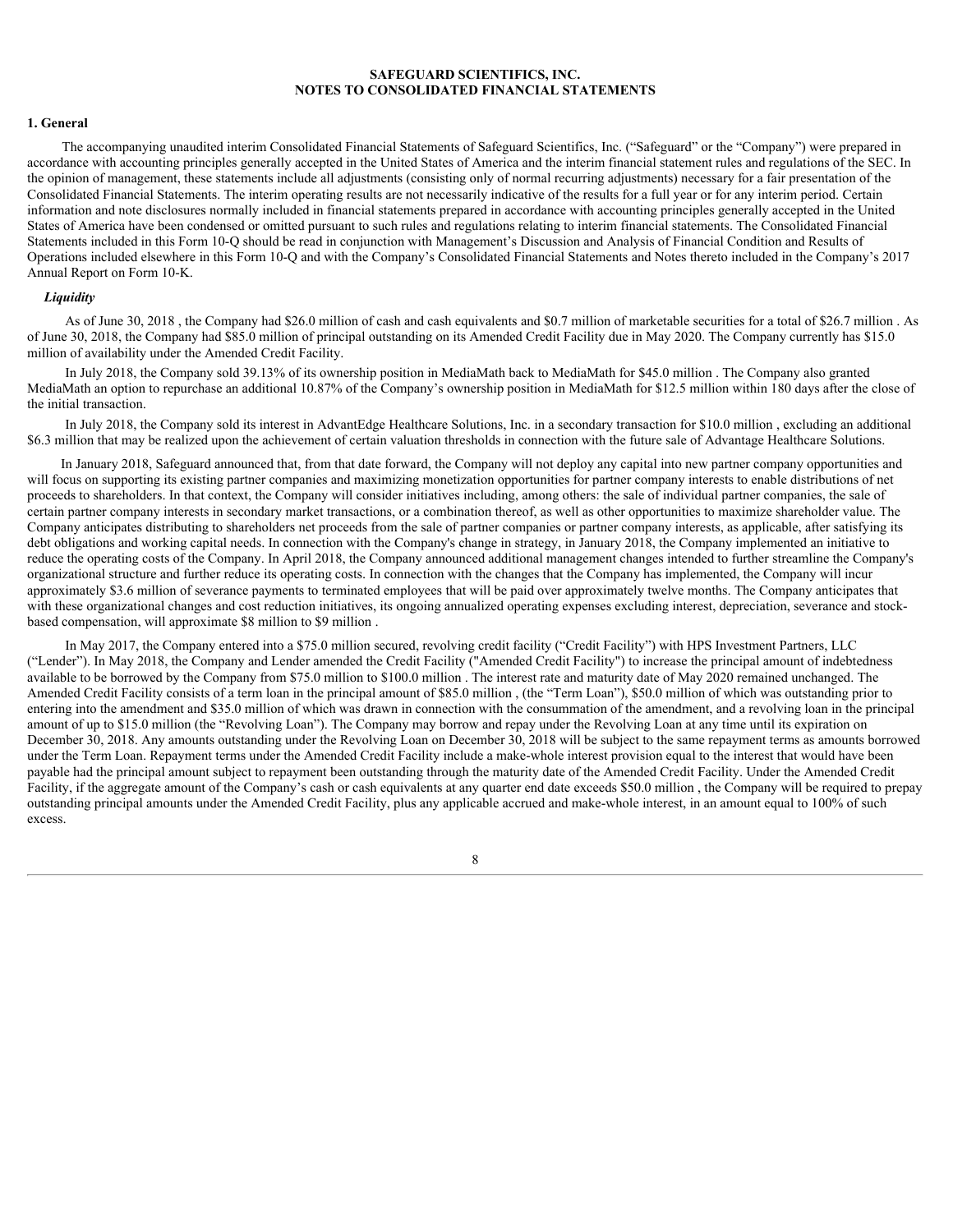Certain debt covenants were revised in connection with the Amended Credit Facility. The Amended Credit Facility requires the Company to (i) maintain a liquidity threshold of at least \$20 million of unrestricted cash; (ii) maintain a minimum aggregate appraised value of the Company's ownership interests in its partner companies, plus unrestricted cash in excess of the liquidity threshold, of at least \$350 million less the aggregate amount of all prepayments of the Term Loan and all prepayments of the Revolving Loan made after December 30, 2018; (iii) limit deployments to only existing partner companies and such deployments may not exceed, when combined with deployments after January 1, 2018, \$40.0 million in the aggregate through the maturity date; and (iv) limit certain expenses (which shall exclude severance payments, interest expense, depreciation and stock-based compensation) incurred or paid to no more than \$11.5 million in any twelve-month period after the date of the amendment (or such shorter period as has elapsed since the date of the amendment). The Company is no longer required to maintain a specific net worth or any diversification requirements or concentration limits with respect to the Company's capital deployments to its partner companies. Additionally, under the Amended Credit Facility, the Company is restricted from repurchasing shares of its outstanding common stock and/or issuing dividends until such time as the Amended Credit Facility is repaid in full. As of the date these consolidated financial statements were issued, the Company was in compliance with all applicable covenants.

The \$35.0 million of additional principal that the Company borrowed with the consummation of the Amended Credit Facility resulted in net proceeds of \$32.7 million, after closing fees to the Lender and other third parties, that were used towards the repayment of \$41.0 million of principal outstanding on its 2018 Debentures, which the Company repaid in full on the maturity date of May 15, 2018. There were no convertible debentures outstanding as of June 30, 2018.

The Company funds its operations with cash and marketable securities on hand as well as proceeds from the sales of its interests in its partner companies. Due to the nature of the mergers and acquisitions market, and the developmental cycle of companies like the Company's partner companies, the Company's ability to generate specific amounts of liquidity from sales of its partner company interests in any given period of time cannot be assured. Accordingly, the forecasts which the Company utilizes for projecting future compliance with covenants related to its Amended Credit Facility include significantly discounted probabilityweighted proceeds from the sales of its interests in its partner companies. Based on these forecasts, management believes the Company will remain in compliance with all its debt covenants. Non-compliance with any of the covenants would constitute an event of default under the Amended Credit Facility, and the Lender could choose to accelerate the maturity of the indebtedness. If the Lender chose not to provide a waiver and were to accelerate the maturity of the indebtedness, the Company may not have sufficient liquidity to repay the entire balance of its outstanding borrowings and other obligations under the Amended Credit Facility.

In order for the Company to maintain compliance with these covenants, the Company's plan includes selling certain of its partner company interests in the ordinary course of its business and limiting capital deployments to existing partner companies, if necessary. Should the Company not be in compliance with any of its debt covenants and be unable to obtain waivers for such events of default, management would pursue one of a number of potential alternatives to satisfy the obligations, including completing an equity offering or obtaining a new debt facility to refinance its existing debt.

## *Significant Accounting Policies*

#### **Restricted Cash Equivalents**

Restricted cash equivalents in prior periods represented cash required to be set aside by a contractual agreement with a bank as collateral for a letter of credit. During the first quarter of 2018, the restriction on the cash lapsed in connection with the termination of the related letter of credit and was classified as Cash and cash equivalents on the Consolidated Balance Sheet. The following table provides a reconciliation of cash, cash equivalents and restricted cash equivalents reported within the Consolidated Balance Sheets that sum to the total of the same such amounts shown in the Consolidated Statements of Cash Flows:

|                                                              | <b>June 30, 2018</b>           | December 31, 2017 |  |
|--------------------------------------------------------------|--------------------------------|-------------------|--|
|                                                              | (Unaudited - In thousands)     |                   |  |
| Cash and cash equivalents                                    | 26,006                         | 20,751            |  |
| Long-term restricted cash equivalents                        | $\overbrace{\hspace{25mm}}^{}$ | 6,336             |  |
| Total cash, cash equivalents and restricted cash equivalents | 26,006                         | 27,087            |  |

#### *Recently Adopted Accounting Pronouncements*

In January 2016, the FASB issued ASU 2016-01, *Recognition and Measurement of Financial Assets and Financial Liabilities* . ASU 2016-01 requires that equity investments (except those accounted for under the equity method of accounting or those that result in consolidation of the investee) are to be measured at fair value with changes in fair value recognized in net income. However, an entity may choose to measure equity investments that do not have readily determinable fair values at cost minus impairment, if any, plus or minus changes resulting from observable price changes in orderly transactions for the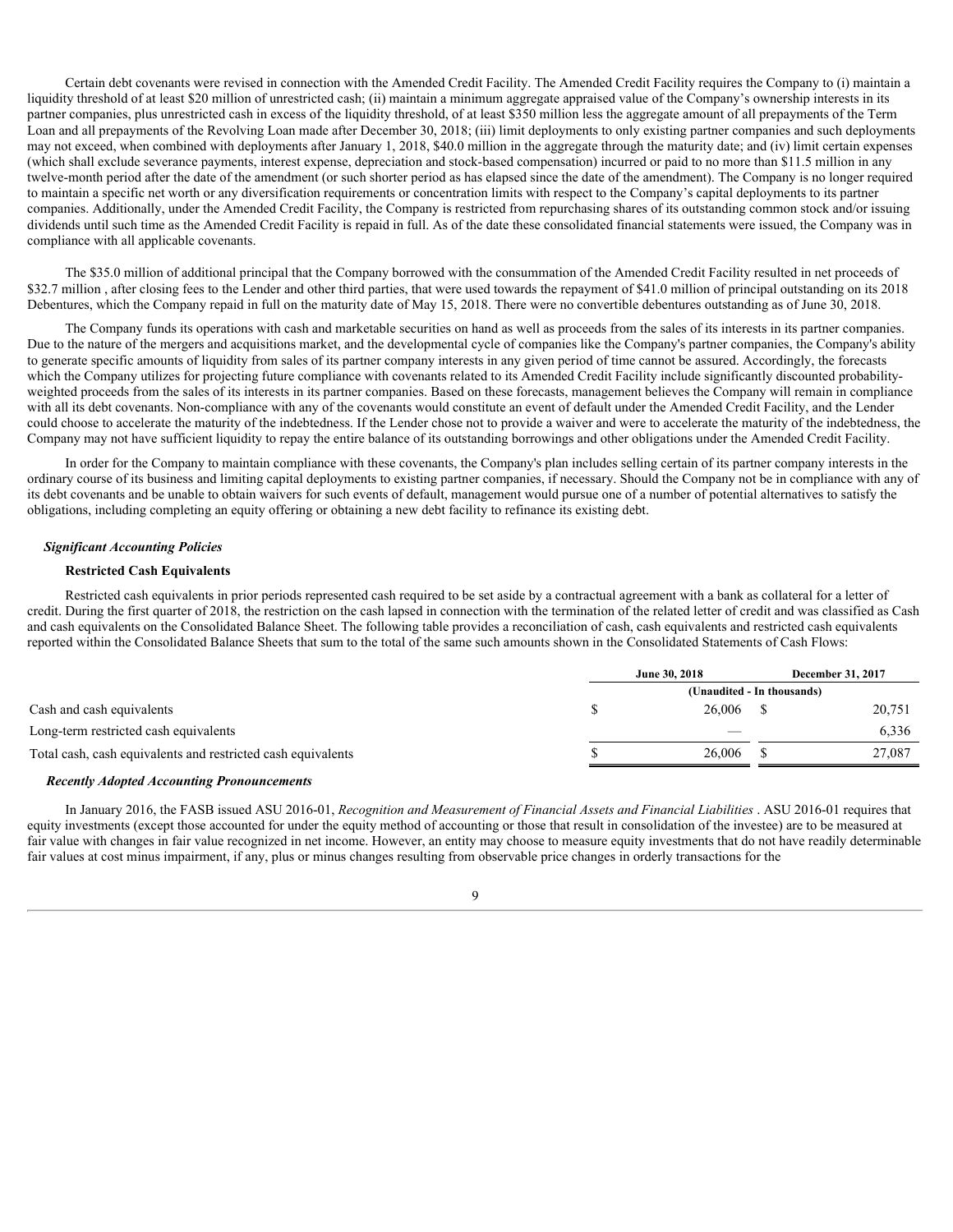identical or a similar investment of the same issuer. Furthermore, equity investments without readily determinable fair values are to be assessed for impairment using a qualitative approach. The amendments in ASU 2016-01 should be applied by means of a cumulative-effect adjustment to the balance sheet as of the beginning of the fiscal year of adoption, with other amendments related specifically to equity securities without readily determinable fair values applied prospectively. The Company adopted the amendments in ASU 2016-01 when they became effective on January 1, 2018. The adoption of this guidance did not have a material impact upon the Company's financial condition or results of operations.

In May 2014, the Financial Accounting Standards Board ("FASB") issued Accounting Standards Update ("ASU") No. 2014-09, *Revenue from Contracts with Customers (Topic 606)* ("ASU 2014-09"). ASU 2014-09 and related subsequent amendments outline a single comprehensive model to use to account for revenue arising from contracts with customers and supersede most current revenue recognition guidance. For public companies, the guidance is effective for annual periods beginning after December 15, 2017 and any interim periods that fall within that reporting period. For nonpublic companies, the guidance is effective for annual periods beginning after December 15, 2018 and interim periods within annual periods beginning after December 15, 2019 with early adoption permitted. As the new standard will supersede most existing revenue guidance, it could impact revenue and cost recognition for partner companies. Any change in revenue or cost recognition for partner companies could affect the Company's recognition of its share of the results of its equity method partner companies. On July 20, 2017, the SEC staff observer at the FASB's Emerging Issues Task Force ("EITF") meeting announced that the SEC staff will not object if a private company equity method investee meeting the definition of a public business entity that otherwise would not meet the definition of a public business entity except for the inclusion of its financial statements or financial information in another entity's filings with the SEC, uses private company adoption dates for the new revenue standard. As a result, the Company's private, calendar year partner companies will adopt the new revenue standard for the year ending December 31, 2019. The impact of adoption of the new revenue standard will be reflected in the Company's financial results for the interim and annual reporting periods beginning in 2020 on a one quarter-lag basis.

## *Recently Issued Accounting Pronouncements Not Yet Adopted*

In February 2016, the FASB issued ASU 2016-02, *Leases* . The guidance in ASU 2016-02 requires that a lessee recognize in the statement of financial position a liability to make lease payments (the lease liability) and a right-of-use asset representing its right to use the underlying asset for the lease term. For leases with a term of 12 months or less, a lessee is permitted to make an accounting policy election by class of underlying asset not to recognize lease assets and lease liabilities. As with previous guidance, there continues to be a differentiation between finance leases and operating leases, however this distinction now primarily relates to differences in the manner of expense recognition over time and in the classification of lease payments in the statement of cash flows. Lease assets and liabilities arising from both finance and operating leases will be recognized in the statement of financial position. The transitional guidance for adopting the requirements of ASU 2016-02 calls for a modified retrospective approach that includes a number of optional practical expedients that entities may elect to apply. The guidance in ASU 2016-02 will become effective for the Company on January 1, 2019. The Company anticipates making the accounting policy election not to recognize lease assets and lease liabilities for leases with a term of 12 months or less. As of June 30, 2018, the Company's only material long-term lease was for its corporate headquarters in Radnor, PA under a lease expiring in 2026. The Company also has immaterial office equipment leases expiring at various dates through 2020. The Company is currently evaluating the impact that the adoption of ASU 2016-02 will have on its consolidated financial statements.

#### **2. Ownership Interests in and Advances to Partner Companies**

The following summarizes the carrying value of the Company's ownership interests in and advances to partner companies.

|               |        | December 31, 2017 |                                       |  |  |  |
|---------------|--------|-------------------|---------------------------------------|--|--|--|
|               |        |                   |                                       |  |  |  |
|               |        |                   |                                       |  |  |  |
| <sup>\$</sup> | 78,075 | - \$              | 107,646                               |  |  |  |
|               | 441    |                   | 443                                   |  |  |  |
|               | 78,516 |                   | 108,089                               |  |  |  |
|               |        |                   |                                       |  |  |  |
|               | 13,568 |                   | 2,762                                 |  |  |  |
|               | 1,334  |                   | 1,334                                 |  |  |  |
|               | 14,902 |                   | 4,096                                 |  |  |  |
|               | 17,014 |                   | 22,506                                |  |  |  |
|               |        | - S               | 134,691                               |  |  |  |
|               |        | June 30, 2018     | (Unaudited - In thousands)<br>110,432 |  |  |  |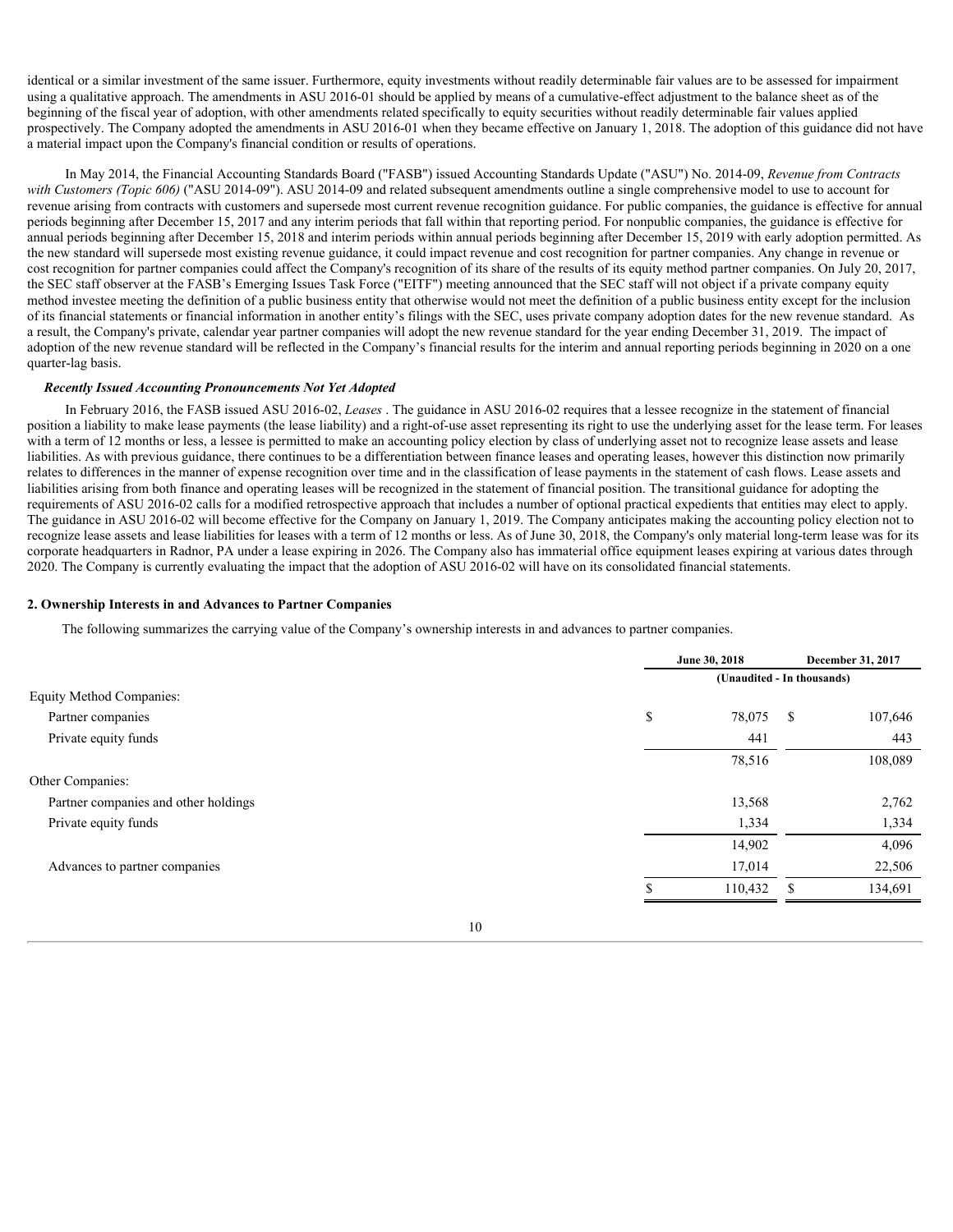In May 2018, Cask Data, Inc. sold substantially all of its assets to another entity. The Company received \$11.5 million in cash proceeds in connection with the transaction, excluding \$2.4 million of holdbacks and escrows that may be released on various dates on or before November 2019. The Company recognized a gain of \$4.2 million on the transaction, which was included in Equity income (loss) in the Consolidated Statements of Operations for the three and six months ended June 30, 2018 .

The Company recognized an impairment charge of \$6.6 million related to Apprenda, Inc. which is reflected in Equity income (loss) in the Consolidated Statements of Operations for the three and six months ended June 30, 2018 . The impairment was based on Apprenda's decision to discontinue operations. The adjusted carrying value of the Company's interest in Apprenda was \$0.0 million at June 30, 2018.

In February 2018, Nexxt, Inc., formerly Beyond.com, repaid \$10.5 million of principal outstanding on a note received in connection with the Company's sale of its interest back to Nexxt for \$26.0 million in March 2017. In that transaction, the Company received \$15.5 million in cash and a three -year, \$10.5 million note for the balance due, which accrued interest at a rate of 9.5% per annum. Interest was payable annually and interest income was recorded as earned throughout the year. The \$10.5 million note was fully reserved and had a carrying value of zero as of December 31, 2017. The Company waived the interest accrued to date in connection with the early repayment of the principal balance. The receipt of \$10.5 million of cash in February 2018 resulted in a gain of \$9.5 million , net of the interest accrued to date, which is included in Equity income (loss) in the Consolidated Statements of Operations for the six months ended June 30, 2018 .

In January 2018, Spongecell, Inc. merged into Flashtalking, a privately-held company. The Company received Flashtalking ordinary shares equal to approximately 10% of Flashtalking's issued share capital at the time of the closing. The Company's final number of Flashtalking shares will be subject to customary indemnification and working capital provisions and agreements. The Company recorded its ownership interest in Flashtalking at \$11.2 million , which reflects its fair value at the time of closing. The Company recognized a gain of \$4.0 million on the transaction, which is included in Equity income (loss) in the Consolidated Statements of Operations for the six months ended June 30, 2018 .

In February 2018, the Company sold 414,237 shares of Invitae Corporation ("Invitae") common stock on the open market for proceeds of \$2.6 million after transaction fees. The Company obtained shares of Invitae in August 2017 when Invitae, a public company, acquired former partner company Good Start Genetics, Inc. In that transaction, the Company received 414,237 shares of Invitae common stock, excluding 124,092 shares of Invitae common stock which will be held in escrow until August 2018. The Invitae shares were classified as Trading securities and recorded at their fair value, which was \$3.8 million at December 31, 2017. During the first quarter of 2018, the Company recorded a \$1.2 million loss due to a decline in the value of the Invitae shares, which is included in Other income (loss) in the Consolidated Statements of Operations for the six months ended June 30, 2018 .

In January 2018, the Company received \$0.6 million of proceeds from the sale of the assets of Aventura, Inc., a former partner company that ceased operations and was fully impaired in 2016. The Company recognized a gain of \$0.6 million , which is reflected in Equity income (loss) in the Consolidated Statements of Operations for the six months ended June 30, 2018 .

#### **3. Acquisitions of Ownership Interests in Partner Companies**

#### *Second quarter of 2018*

The Company funded an aggregate of \$1.5 million of a convertible bridge loan to Sonobi, Inc. The Company had previously deployed \$9.4 million in Sonobi. Sonobi is an advertising technology developer that designs advertising tools and solutions for the industry's leading media, publishers, brand advertisers, media agencies, DSPs, and media technology providers. The Company accounts for its interest in Sonobi under the equity method.

The Company funded an aggregate of \$0.8 million of convertible bridge loans to InfoBionic, Inc. The Company had previously deployed an aggregate of \$20.5 million in InfoBionic. InfoBionic is an emerging digital health company focused on creating patient monitoring solutions for chronic disease management with an initial market focus on cardiac arrhythmias. The Company accounts for its interest in InfoBionic under the equity method.

The Company deployed an aggregate of \$0.5 million of convertible bridge loans to CloudMine, Inc. The Company had previously deployed an aggregate of \$10.0 million in CloudMine. CloudMine is a leading HIPAA-compliance Enterprise Health Cloud platform. CloudMine empowers healthcare organizations to rapidly and confidently develop connected digital health experiences by reducing complexity, enabling data mobility, and ensuring compliance. The Company accounts for its interest in CloudMine under the equity method.

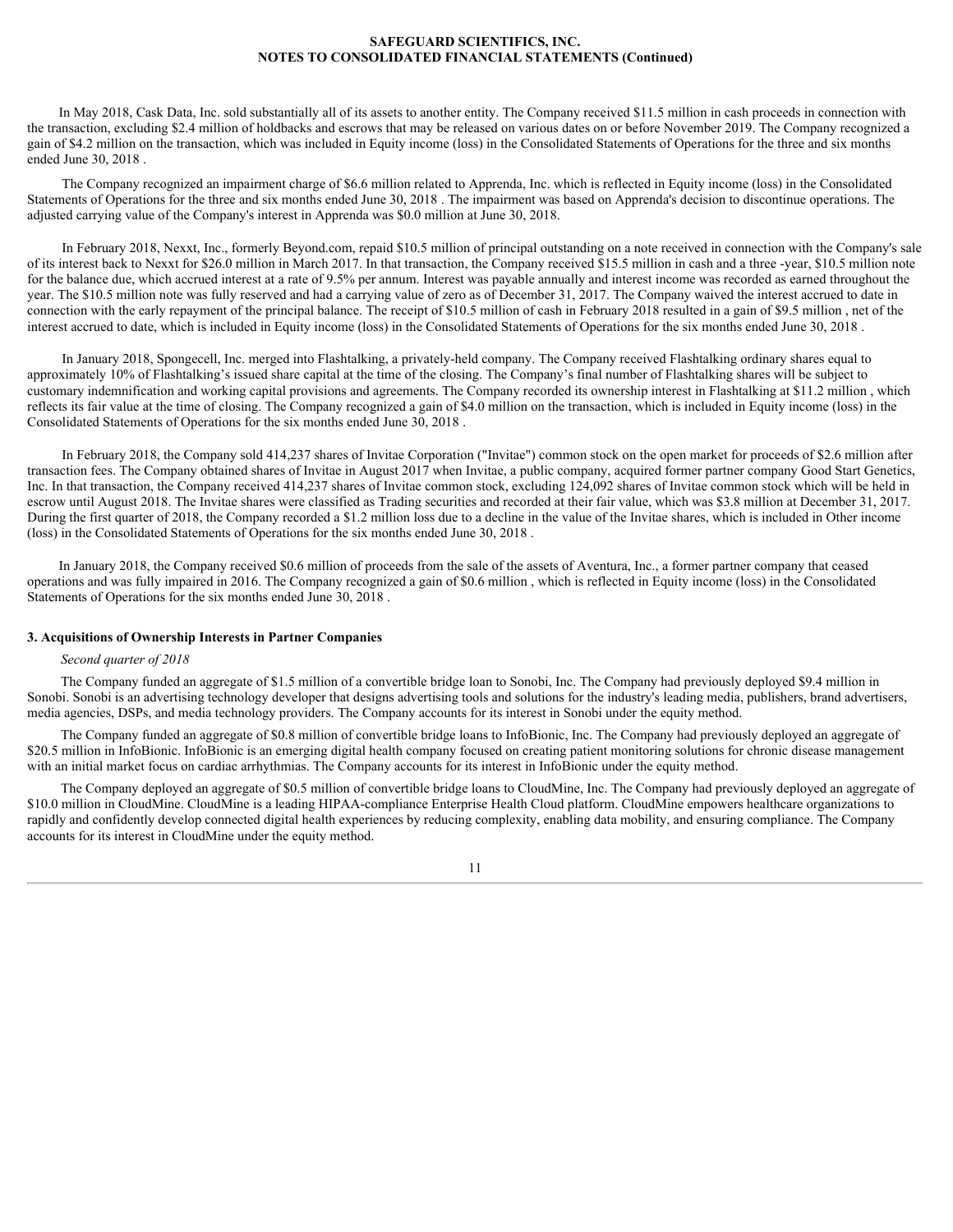The Company funded an aggregate of \$0.2 million of convertible bridge loans to WebLinc, Inc. The Company had previously deployed an aggregate of \$14.5 million in WebLinc. WebLinc is a commerce platform and services provider for fast growing online retailers. The Company accounts for its interest in WebLinc under the equity method.

The Company deployed an additional \$0.3 million in Propeller Health, Inc. The Company had previously deployed an aggregate of \$14.0 million in Propeller Health. Propeller Health provides digital solutions to measurably improve respiratory health. The Company accounts for its interest in Propeller Health under the equity method.

The Company funded an aggregate of \$0.2 million of convertible bridge loans to Cask Data, Inc. The Company had previously deployed an aggregate of \$13.3 million in Cask Data. Cask Data made building and running big data solutions on-premises or in the cloud easy with Cask Data Application Platform. In May 2018, Cask Data sold substantially all of its assets to another entity. The Company had previously accounted for its interest in Cask Data under the equity method.

The Company funded an aggregate of \$0.8 million of convertible loans to NovaSom, Inc. The Company had previously deployed an aggregate of \$25.4 million in NovaSom. NovaSom is a medical device company focused on obstructive sleep apnea, specifically home testing with its FDA-cleared wireless device called AccuSom <sup>®</sup> home sleep test. The Company accounts for its interest in NovaSom under the equity method.

#### *First quarter of 2018*

The Company funded an aggregate of \$1.3 million of convertible loans to NovaSom, Inc.

The Company funded an aggregate of \$0.8 million of convertible bridge loans to InfoBionic, Inc.

The Company funded an aggregate of \$0.5 million of convertible bridge loans to Spongecell, Inc. The Company had previously deployed an aggregate of \$18.6 million in Spongecell. In the first quarter of 2018, Spongecell merged into Flashtalking. The Company previously accounted for its interest in Spongecell under the equity method.

The Company funded an aggregate of \$0.5 million of convertible bridge loans to WebLinc, Inc.

The Company funded an aggregate of \$0.4 million of convertible bridge loans to Brickwork. The Company had previously deployed an aggregate of \$4.2 million in Brickwork. Brickwork helps retailers inform, target, convert, and prepare for store shoppers online as the first scalable software-as-a-service platform powering a seamless customer path between online and in-store shopping. The Company accounts for its interest in Brickwork under the equity method.

The Company funded an aggregate of \$0.3 million of convertible bridge loans to Cask Data, Inc.

The Company funded an aggregate of \$0.2 million of a convertible bridge loan to Sonobi, Inc.

#### **4. Fair Value Measurements**

The Company categorizes its financial instruments into a three-level fair value hierarchy that prioritizes the inputs to valuation techniques used to measure fair value. The fair value hierarchy gives the highest priority to quoted prices in active markets for identical assets or liabilities (Level 1) and the lowest priority to unobservable inputs (Level 3). If the inputs used to measure fair value fall within different levels of the hierarchy, the category level is based on the lowest priority level input that is significant to the fair value measurement of the instrument. Financial instruments recorded at fair value on the Company's Consolidated Balance Sheets are categorized as follows:

Level 1—Observable inputs that reflect quoted prices (unadjusted) for identical assets or liabilities in active markets.

Level 2—Include other inputs that are directly or indirectly observable in the marketplace.

Level 3—Unobservable inputs which are supported by little or no market activity.

The fair value hierarchy also requires an entity to maximize the use of observable inputs and minimize the use of unobservable inputs when measuring fair value.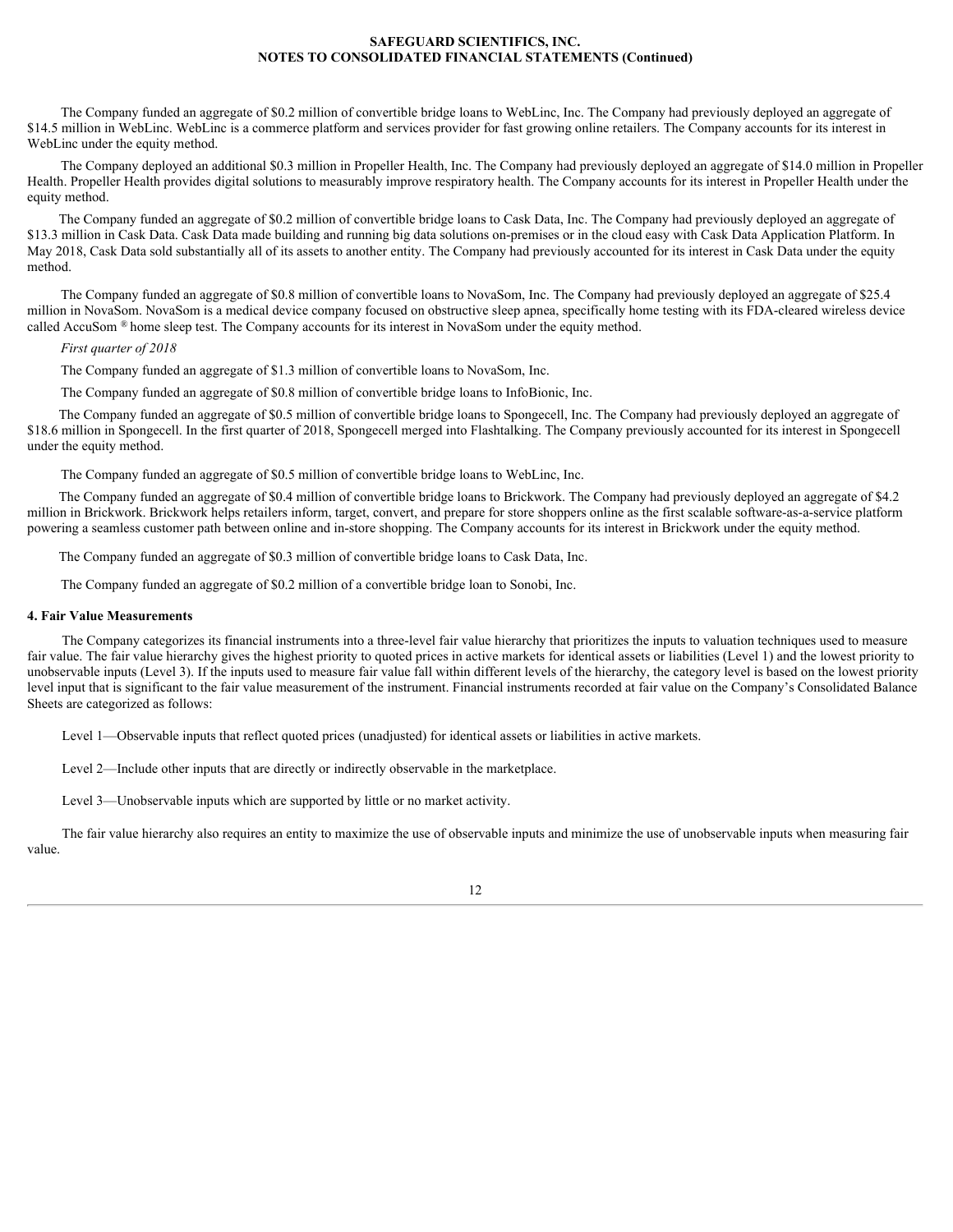The following table provides the carrying value and fair value of certain financial assets and liabilities of the Company measured at fair value on a recurring basis as of June 30, 2018 and December 31, 2017 :

|                                             | Carrying    |           | Fair Value Measurement at June 30, 2018     |  |                                 |  |
|---------------------------------------------|-------------|-----------|---------------------------------------------|--|---------------------------------|--|
|                                             | Value       | Level 1   | Level 2                                     |  | Level 3                         |  |
|                                             |             |           | (Unaudited - In thousands)                  |  |                                 |  |
| Cash and cash equivalents                   | $26,006$ \$ | 26,006 \$ |                                             |  | $\hspace{0.1mm}-\hspace{0.1mm}$ |  |
| Marketable securities-held-to-maturity:     |             |           |                                             |  |                                 |  |
| Certificates of deposit                     | 688         | 688       | $\overbrace{\hspace{25mm}}^{}$              |  | $\hspace{0.1mm}-\hspace{0.1mm}$ |  |
| Credit facility repayment feature liability | $2,979$ \$  | $-$ S     | $\overline{\phantom{a}}$                    |  | 2,979                           |  |
|                                             |             |           |                                             |  |                                 |  |
|                                             |             |           | Fair Value Measurement at December 31, 2017 |  |                                 |  |

As of June 30, 2018 , \$0.7 million of marketable securities had contractual maturities which were less than one year. Certificates of deposit are classified as held-to-maturity securities carried at amortized cost, which, due to the short-term maturity of these instruments, approximates fair value using quoted prices in active markets for identical assets or liabilities defined as Level 1 inputs under the fair value hierarchy. As of June 30, 2018 , \$3.0 million is recorded as a credit facility repayment feature liability due to the provision in the Amended Credit Facility that requires prepayments of outstanding principal amounts when the Company's cash and cash equivalents at any quarter end date exceeds \$50.0 million . The prepayment feature is an embedded derivative that is accounted for as a liability separate from the Amended Credit Facility. The liability is adjusted to the fair value of potential future debt prepayments based upon management's probability weighted cash forecast at each balance sheet date. Management's cash forecasts are defined as Level 3 inputs under the fair value hierarchy.

Trading securities at December 31, 2017 consisted of 414,237 shares of Invitae Corporation common shares obtained in connection with the sale of Good Start Genetics. The trading securities were carried at fair value based on the closing stock price on the last trading day of the reporting period. The Company sold all of the Invitae shares during the first quarter of 2018 for \$2.6 million of cash proceeds.

## **5. Credit Facility and Convertible Debentures**

## *Credit Facility*

In May 2017, the Company entered into a \$75.0 million secured, revolving credit facility ("Credit Facility") with HPS Investment Partners, LLC ("Lender"). At closing, the Company borrowed \$50.0 million , which resulted in net proceeds of \$44.3 million after closing fees to the Lender and other third parties. The Credit Facility has a three -year term with a scheduled maturity of May 11, 2020 and bears interest at a rate of either: (A) LIBOR plus 8.5% (subject to a LIBOR floor of 1%), payable on the last day of the one, two or three month interest period applicable to the LIBOR rate advance, or (B) 7.5% plus the greater of: 2%; the Federal Funds Rate plus 0.5%; LIBOR plus 1%; or the U.S. Prime Rate, payable monthly in arrears. The Credit Facility is not amortized and interest payable under the Credit Facility reflects at least \$50 million as being drawn and outstanding at all times during the term. The Credit Facility also included an unused line fee equal to 0.75% per annum of the average unused portion of the Credit Facility and a loan service fee, both paid quarterly. The Credit Facility is secured by all of the Company's assets in accordance with the terms of the Credit Facility.

In May 2018, the Company and Lender amended the Credit Facility ("Amended Credit Facility") to increase the principal amount of indebtedness available to be borrowed by the Company from \$75.0 million to \$100.0 million . The maturity date and interest rate remained unchanged. The Amended Credit Facility consists of a term loan in the principal amount of \$85.0 million , (the "Term Loan"), \$50.0 million of which was outstanding prior to entering into the amendment and \$35.0 million of which was drawn in connection with the consummation of the amendment, and a revolving loan in the principal amount of up to \$15.0 million (the "Revolving Loan"). The Company may borrow and repay under the Revolving Loan at any time until its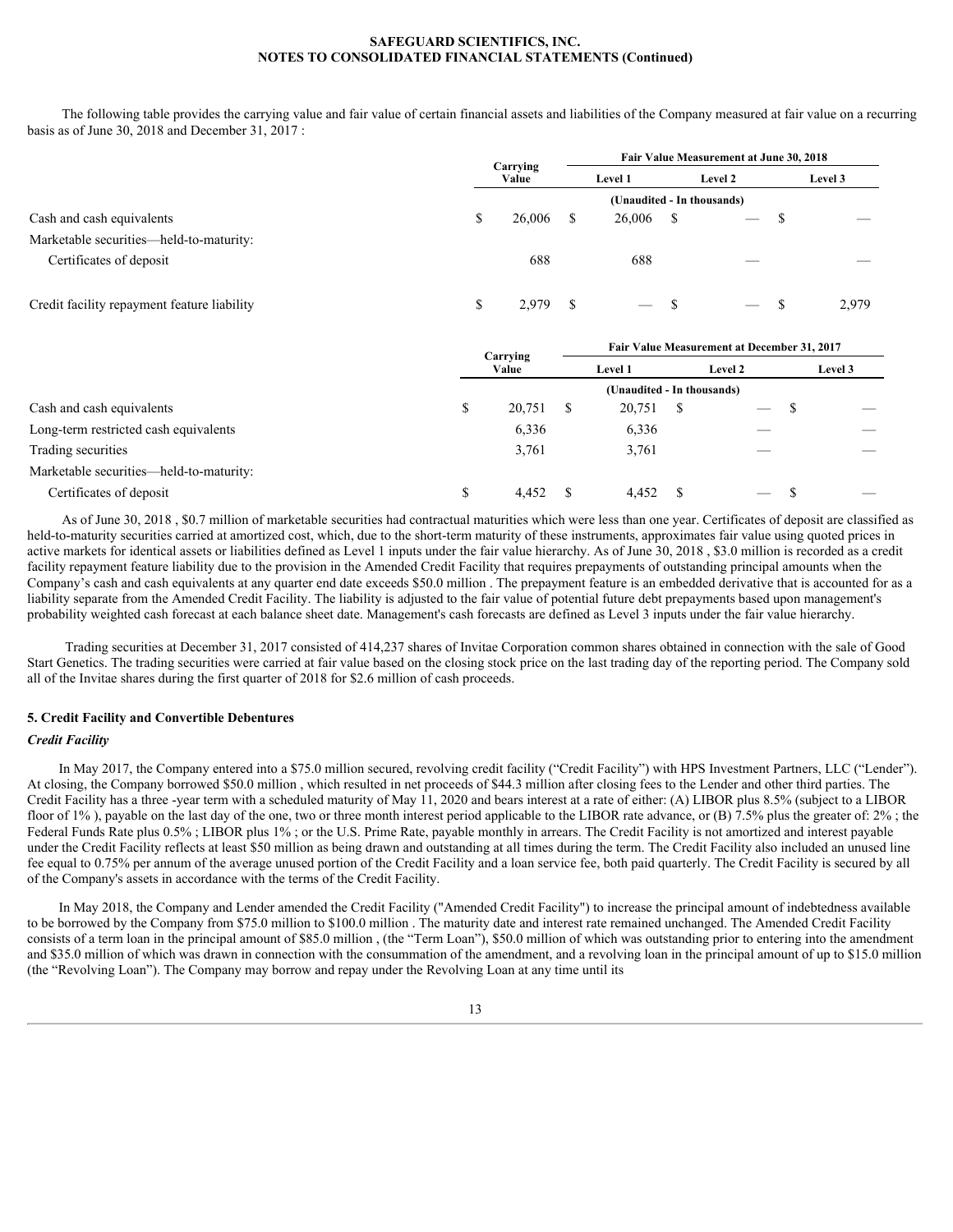expiration on December 30, 2018. Any amounts outstanding under the Revolving Loan on December 30, 2018 will be subject to the same repayment terms as amounts borrowed under the Term Loan. Repayment terms under the Credit Facility include a make-whole interest provision equal to the interest that would have been payable had the principal amount subject to repayment been outstanding through the maturity date of the Credit Facility. Under the Amended Credit Facility, if the aggregate amount of the Company's cash or cash equivalents at any quarter end date exceeds \$50.0 million , the Company will be required to prepay outstanding principal amounts under the Amended Credit Facility, plus any applicable interest and prepayment fees, in an amount equal to 100% of such excess.

Certain debt covenants were revised in connection with the Amended Credit Facility. The Amended Credit Facility requires the Company to (i) maintain a liquidity threshold of at least \$20 million of unrestricted cash; (ii) maintain a minimum aggregate appraised value of the Company's ownership interests in its partner companies, plus unrestricted cash in excess of the liquidity threshold, of at least \$350 million less the aggregate amount of all prepayments of the Term Loan and all prepayments of the Revolving Loan made after December 30, 2018; (iii) limit deployments to only existing partner companies and such deployments may not exceed, when combined with deployments after January 1, 2018, \$40.0 million in the aggregate through the maturity date; and (iv) limit certain expenses (which shall exclude severance payments, interest expense, depreciation and stock-based compensation) incurred or paid to no more than \$11.5 million in any twelve-month period after the date of the amendment (or such shorter period as has elapsed since the date of the amendment). The Company is no longer required to maintain a specific net worth or any diversification requirements or concentration limits with respect to the Company's capital deployments to its partner companies. Additionally, under the Amended Credit Facility, the Company is restricted from repurchasing shares of its outstanding common stock and/or issuing dividends until such time as the Amended Credit Facility is repaid in full. As of the date these consolidated financial statements were issued, the Company was in compliance with all applicable covenants.

The \$35.0 million of additional principal that the Company borrowed with the consummation of the Amended Credit Facility resulted in net proceeds of \$32.7 million, after closing fees to the Lender and other third parties, that were used towards the repayment of \$41.0 million of principal outstanding on its 2018 Debentures, which the Company repaid in full on the maturity date of May 15, 2018. There were no convertible debentures outstanding as of June 30, 2018.

The Amended Credit Facility provides for customary events of default which include (subject in certain cases to customary grace and cure periods), among others, nonpayment of principal or interest; non-compliance with debt covenants; defaults in, or failure to pay, certain other indebtedness; the rendering of judgments to pay certain amounts of money; and certain events of bankruptcy or insolvency. Generally, if an event of default occurs and is not cured within the time periods specified (if any), the Lender may declare the outstanding amount under the Amended Credit Facility to be immediately due and payable.

At June 30, 2018 , the principal amount outstanding under the Amended Credit Facility was \$85.0 million , the unamortized discount and debt issuance costs were \$6.0 million and the net carrying value of the credit facility was \$79.0 million. The Company accounted for the amendment to the Credit Facility as an insubstantial modification and is amortizing the excess of the principal amount of the Amended Credit Facility over its carrying value over the remaining term as additional interest expense using a revised effective interest rate prospectively based on the revised cash flows. The Amended Credit Facility requires prepayments of outstanding principal amounts when the Company's cash and cash equivalents at any quarter end date exceeds \$50.0 million . This provision in the Amended Credit Facility is an embedded derivative that is accounted for separately from the credit facility. A liability of \$0.5 million was recorded on the amendment date for the fair value of potential future prepayments based upon management's probability weighted cash forecast. This amount is also included in debt issuance costs and will be amortized over the remaining term of the credit facility. The liability will be adjusted to fair value at each balance sheet date based upon management's updated probability weighted cash forecast. During the second quarter of 2018, the Company recorded a \$2.5 million loss, which is included in Other income (loss) on the Consolidated Statements of Operations. This loss related to an increase in the fair value of the credit facility repayment feature liability due to an increase in the probability of debt prepayments caused by \$55.0 million of proceeds received in July 2018 in connection with the MediaMath and AdvantEdge Healthcare Solutions transactions. The Company recorded interest expense of \$2.9 million and \$0.9 million for the three months ended June 30, 2018 and 2017, respectively, and \$4.7 million and \$0.9 million for the six months ended June 30, 2018 and 2017, respectively, under the Amended Credit Facility. The effective interest rate on the Amended Credit Facility is 14.9% . The Company made interest payments of \$1.3 million and \$2.6 million for the three and six months ended June 30, 2018 , respectively. The Company did not make interest payments during the three and six months ended June 30, 2017.

## *Convertible Debentures*

In November 2012, the Company issued \$55.0 million principal amount of its 5.25% convertible senior debentures due on May 15, 2018 (the "2018 Debentures"). Interest on the 2018 Debentures was payable semi-annually. In July and June 2017, the Company repurchased on the open market, and retired, an aggregate of \$14.0 million face value of the 2018 Debentures at a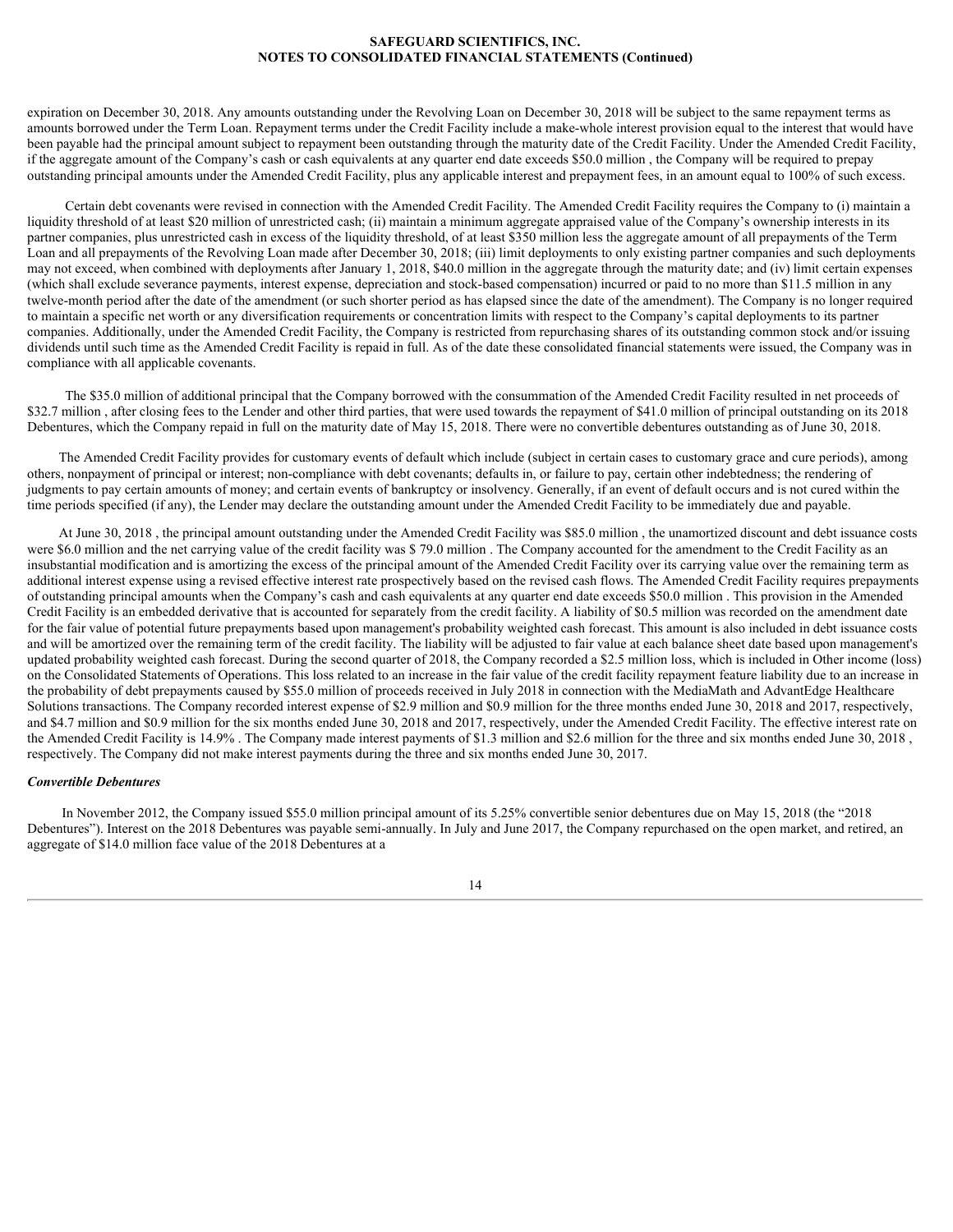cost of \$14.5 million , including transaction fees. The Company repaid the remaining \$41.0 million of principal outstanding on its 2018 Debentures in full on the maturity date of May 15, 2018. The Company had no convertible debentures outstanding as of June 30, 2018. The Company had been amortizing the excess of the face value of the 2018 Debentures over their carrying value over their term as additional interest expense using the effective interest method and the Company recorded \$0.4 million and \$1.2 million of interest expense for the three months ended June 30, 2018 and 2017, respectively, and \$1.3 million and \$2.3 million for the six months ended June 30, 2018 and 2017, respectively. The effective interest rate on the 2018 Debentures was 8.7% . The Company made interest payments of \$1.1 million and \$1.5 million for the three months ended June 30, 2018 and 2017, respectively, and \$1.1 million and \$1.5 million for the six months ended June 30, 2018 and 2017, respectively.

#### **6. Stock-Based Compensation**

Stock-based compensation expense was recognized in the Consolidated Statements of Operations as follows:

|                                    | Three months ended June 30, |                            | Six months ended June 30, |      |  |      |  |  |  |
|------------------------------------|-----------------------------|----------------------------|---------------------------|------|--|------|--|--|--|
|                                    | 2018                        | 2017                       |                           | 2018 |  | 2017 |  |  |  |
|                                    |                             | (Unaudited - In thousands) |                           |      |  |      |  |  |  |
| General and administrative expense | 332                         | 351                        |                           | 610  |  | 246  |  |  |  |
|                                    | 332                         | 351                        |                           | 610  |  | 246  |  |  |  |

The fair value of the Company's option awards to employees was estimated at the date of grant using the Black-Scholes option-pricing model. The risk-free rate was based on the U.S. Treasury yield curve in effect at the end of the quarter in which the grant occurred. The expected term of stock options granted was estimated using the historical exercise behavior of employees. Expected volatility was based on historical volatility measured using weekly price observations of the Company's common stock for a period equal to the stock option's expected term.

#### **7. Income Taxes**

The Company's consolidated income tax benefit (expense) was \$0.0 million for the three and six months ended June 30, 2018 and 2017. The Company has recorded a valuation allowance to reduce its net deferred tax asset to an amount that is more likely than not to be realized in future years. Accordingly, the benefit of the net operating loss that would have been recognized in the three and six months ended June 30, 2018 was offset by changes in the valuation allowance. The tax expense that would have been recognized in the three and six months ended June 30, 2018 was offset by changes in the valuation allowance. During the three and six months ended June 30, 2018 , the Company had no material changes in uncertain tax positions.

In December 2017, the U.S. government enacted comprehensive tax legislation commonly referred to as the Tax Cuts and Jobs Act (the "Tax Act"). The Tax Act makes broad and complex changes to the U.S. tax code, including, but not limited to: (i) reducing the U.S. federal corporate tax rate from 35 percent to 21 percent; (ii) eliminating the corporate alternative minimum tax (AMT) and changing how existing AMT credits can be realized; (iii) creating a new limitation on deductible interest expense; and (iv) changing rules related to uses and limitations of net operating carryforwards created in tax years beginning after December 31, 2017. The most significant impact on the Company's consolidated financial statements was a reduction of approximately \$82.5 million in deferred tax assets in 2017 which was offset by changes to the Company's valuation allowance.

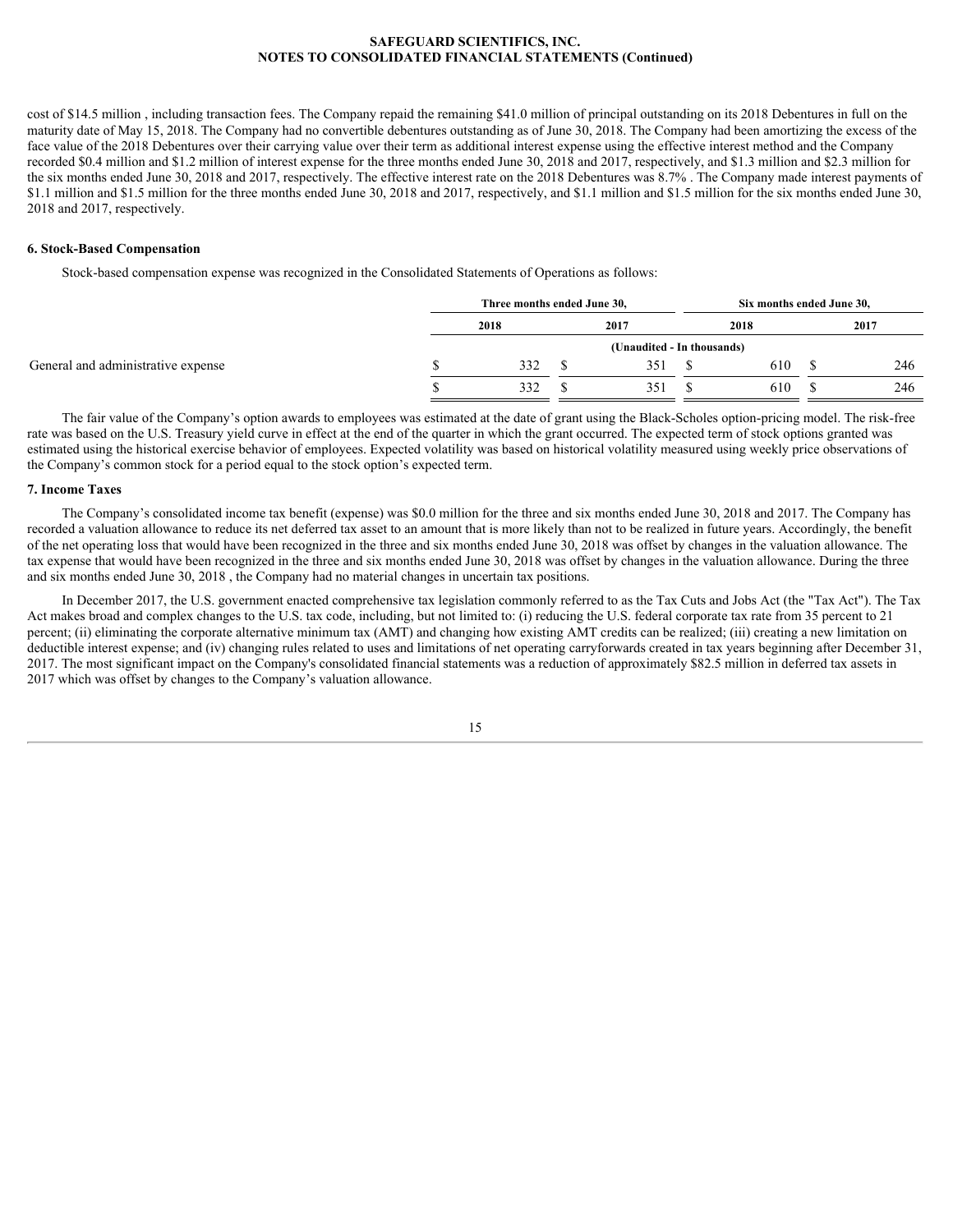## **8. Net Loss Per Share**

The calculations of net loss per share were as follows:

|                                            |                                                   | Three months ended June 30, |  |               |  | Six months ended June 30, |  |           |  |
|--------------------------------------------|---------------------------------------------------|-----------------------------|--|---------------|--|---------------------------|--|-----------|--|
|                                            |                                                   | 2018                        |  | 2017          |  | 2018                      |  | 2017      |  |
|                                            | (Unaudited - In thousands, except per share data) |                             |  |               |  |                           |  |           |  |
| <b>Basic:</b>                              |                                                   |                             |  |               |  |                           |  |           |  |
| Net loss                                   |                                                   | $(24,896)$ \$               |  | $(29,097)$ \$ |  | $(31,066)$ \$             |  | (51, 194) |  |
| Weighted average common shares outstanding |                                                   | 20,539                      |  | 20,411        |  | 20,523                    |  | 20,395    |  |
| Net loss per share                         |                                                   | (1.21)                      |  | $(1.43)$ \$   |  | $(1.51)$ \$               |  | (2.51)    |  |
| Diluted:                                   |                                                   |                             |  |               |  |                           |  |           |  |
| Net loss                                   |                                                   | $(24,896)$ \$               |  | $(29,097)$ \$ |  | $(31,066)$ \$             |  | (51, 194) |  |
| Weighted average common shares outstanding |                                                   | 20,539                      |  | 20,411        |  | 20,523                    |  | 20,395    |  |
| Net loss for dilutive share computation    |                                                   | (1.21)                      |  | $(1.43)$ \$   |  | $(1.51)$ \$               |  | (2.51)    |  |
|                                            |                                                   |                             |  |               |  |                           |  |           |  |

Basic and diluted average common shares outstanding for purposes of computing net income (loss) per share includes outstanding common shares and vested deferred stock units (DSUs).

If a consolidated or equity method partner company has dilutive stock options, unvested restricted stock, DSUs or warrants, diluted net income (loss) per share is computed by first deducting the income attributable to the potential exercise of the dilutive securities of the partner company from net income (loss). Any impact is shown as an adjustment to net income (loss) for purposes of calculating diluted net income (loss) per share.

Diluted earnings per share for the three and six months ended June 30, 2018 and 2017 do not reflect the following potential shares of common stock that would have an anti-dilutive effect or have unsatisfied performance or market conditions:

- At June 30, 2018 and 2017, options to purchase 0.5 million and 0.7 million shares of common stock, respectively, at prices ranging from \$9.83 to \$19.95 for both periods, were excluded from the calculations.
- At June 30, 2018 and 2017, unvested restricted stock, performance-based stock units and DSUs convertible into 0.8 million and 0.9 million shares of stock, respectively, were excluded from the calculations.
- 2.3 million and 2.4 million shares of common stock that were outstanding during the period of 2018 and 2017, respectively, representing the effect of the assumed conversion of the 2018 Debentures, were excluded from the calculations.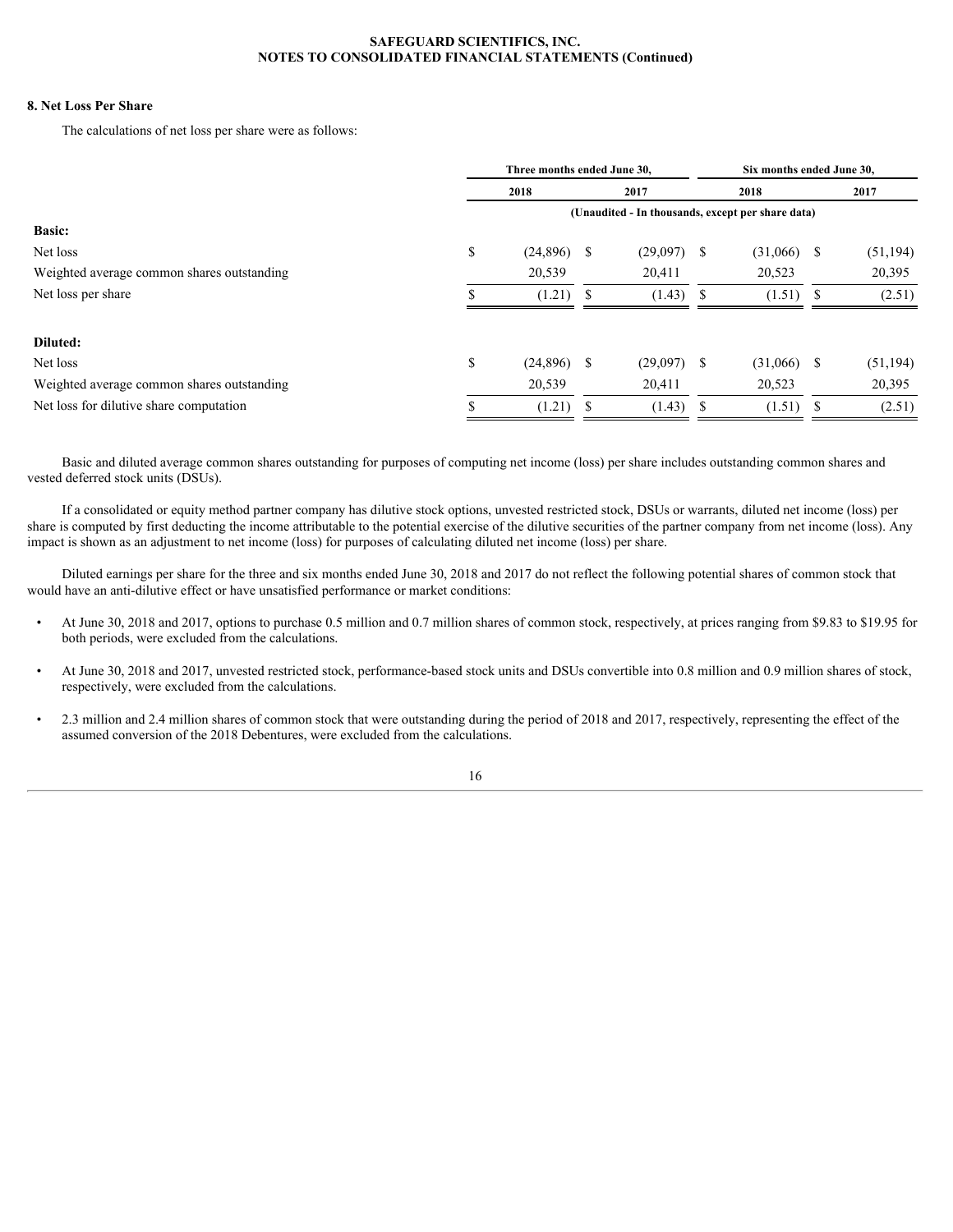## **9. Segment Reporting**

The Company operates as one operating segment based upon the similar nature of its technology-driven partner companies, the functional alignment of the organizational structure, and the reports that are regularly reviewed by the chief operating decision maker for the purpose of assessing performance and allocating resources. As of June 30, 2018 , the Company held interests in 23 non-consolidated partner companies. The Company's active partner companies were as follows as of June 30, 2018 :

|                                                    | <b>Safeguard Primary Ownership as of</b> |                          |
|----------------------------------------------------|------------------------------------------|--------------------------|
| <b>Partner Company</b>                             | June 30, 2018                            | <b>Accounting Method</b> |
| AdvantEdge Healthcare Solutions, Inc. <sup>1</sup> | 40.1%                                    | Equity                   |
| Aktana, Inc.                                       | 24.5%                                    | Equity                   |
| Brickwork                                          | 20.3%                                    | Equity                   |
| CloudMine, Inc.                                    | 47.3%                                    | Equity                   |
| Clutch Holdings, Inc.                              | 41.2%                                    | Equity                   |
| Flashtalking <sup>2</sup>                          | 10.3%                                    | Other                    |
| Hoopla Software, Inc.                              | 25.5%                                    | Equity                   |
| InfoBionic, Inc.                                   | 39.5%                                    | Equity                   |
| Lumesis, Inc.                                      | 43.8%                                    | Equity                   |
| MediaMath, Inc. 3                                  | 20.5%                                    | Equity                   |
| meQuilibrium                                       | 36.2%                                    | Equity                   |
| Moxe Health Corporation                            | 32.4%                                    | Equity                   |
| NovaSom, Inc.                                      | 31.7%                                    | Equity                   |
| Prognos (fka Medivo, Inc.)                         | 28.7%                                    | Equity                   |
| Propeller Health, Inc.                             | 19.6%                                    | Equity                   |
| QuanticMind, Inc.                                  | 24.7%                                    | Equity                   |
| Sonobi, Inc.                                       | 21.6%                                    | Equity                   |
| Syapse, Inc.                                       | 20.0%                                    | Equity                   |
| T-REX Group, Inc.                                  | 21.1%                                    | Equity                   |
| Transactis, Inc.                                   | 23.8%                                    | Equity                   |
| Trice Medical, Inc.                                | 24.8%                                    | Equity                   |
| WebLinc, Inc.                                      | 38.0%                                    | Equity                   |
| Zipnosis, Inc.                                     | 25.4%                                    | Equity                   |
|                                                    |                                          |                          |

<sup>1</sup>The Company sold its ownership interest in AdvantEdge Healthcare Solutions, Inc. for \$10.0 million of initial proceeds in July 2018.

<sup>2</sup>Spongecell, Inc. merged into Flashtalking in January 2018.

<sup>3</sup>The Company sold 39.1% of its ownership interest in MediaMath, Inc. back to the company for \$45.0 million of proceeds in July 2018.

As of June 30, 2018 and December 31, 2017 , all of the Company's assets were located in the United States.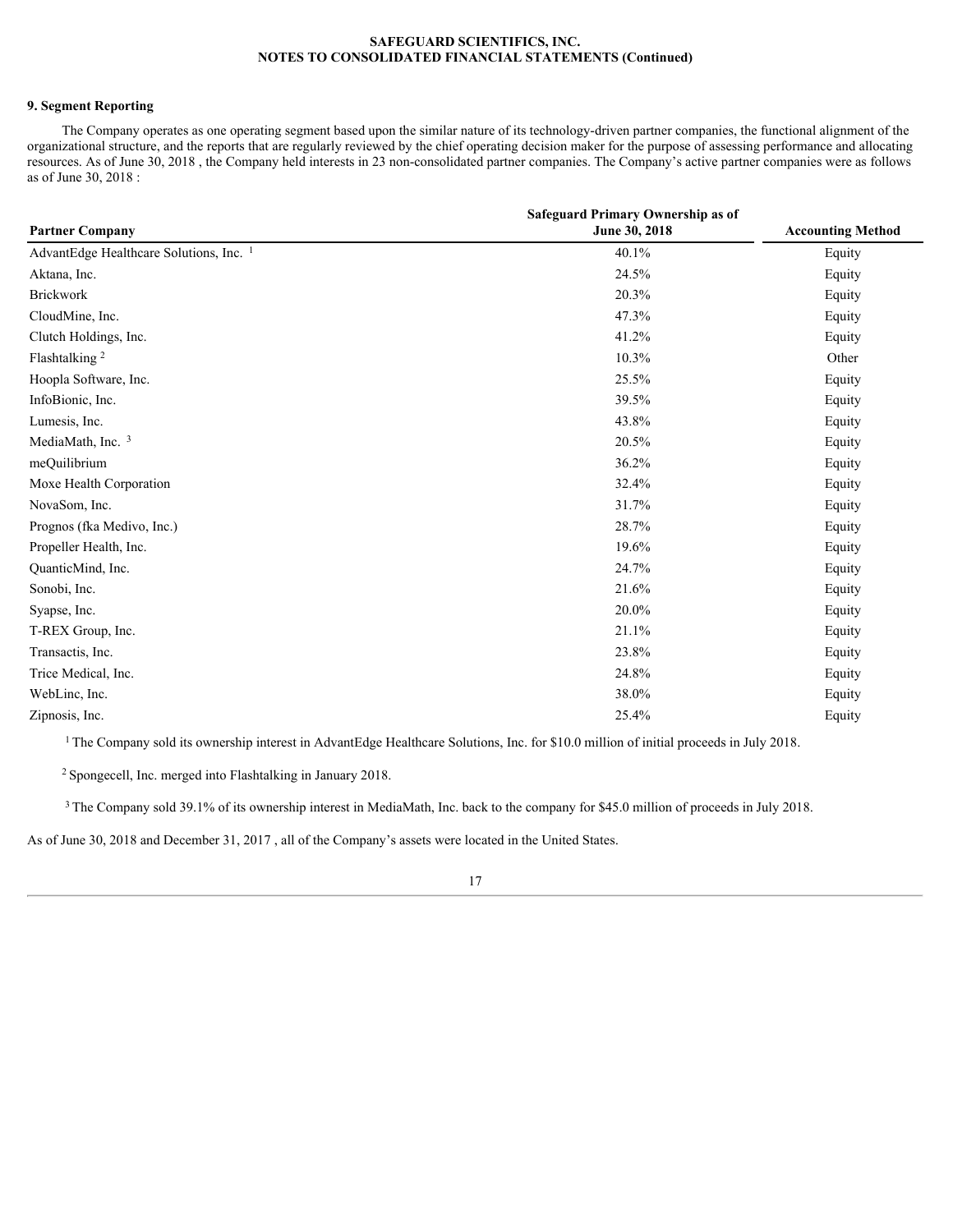#### **10. Commitments and Contingencies**

The Company and its partner companies are involved in various claims and legal actions arising in the ordinary course of business. In the current opinion of the Company, the ultimate disposition of these matters will not have a material adverse effect on the Company's consolidated financial position or results of operations, however, no assurance can be given as to the outcome of these actions, and one or more adverse rulings could have a material adverse effect on the Company's consolidated financial position and results of operations or that of its partner companies. The Company records costs associated with legal fees as such services are rendered.

The Company had outstanding guarantees of \$3.8 million at June 30, 2018 which related to one of the Company's private equity holdings.

The Company is required to return a portion or all the distributions it received as a general partner of a private equity fund for further distribution to such fund's limited partners ("clawback"). The Company's ownership in the fund is 19% . The clawback liability is joint and several, such that the Company may be required to fund the clawback for other general partners should they default. The Company believes its potential liability due to the possibility of default by other general partners is remote. In 2017, the Company was notified by the fund's manager that the fund was being dissolved and \$1.0 million of the Company's clawback liability was paid. The maximum additional clawback liability is \$0.3 million which was reflected in Other long-term liabilities on the Consolidated Balance Sheet at June 30, 2018 .

In October 2001, the Company entered into an agreement with a former Chairman and Chief Executive Officer of the Company, to provide for annual payments of \$0.65 million per year and certain health care and other benefits for life. The related current liability of \$0.8 million was included in Accrued expenses and other current liabilities and the long-term portion of \$1.5 million was included in Other long-term liabilities on the Consolidated Balance Sheet at June 30, 2018 .<br>The Company previously provided a \$6.3 million letter of credit to the landlord of CompuCom Systems, Inc.'s Dallas headquarters as required in connection

with the sale of CompuCom Systems in 2004. The letter of credit was secured by cash and was classified as Long-term restricted cash equivalents on the Consolidated Balance Sheet as of December 31, 2017. During the first quarter of 2018, the restriction on the cash lapsed in connection with the termination of the related letter of credit and is classified as Cash and cash equivalents on the Consolidated Balance Sheet as of June 30, 2018.

In January 2018, the Company announced a change in strategy and implemented an initiative to reduce the operating costs of the Company. In April 2018, the Company announced additional management changes intended to further streamline the Company's organizational structure and further reduce its operating costs. In connection with the changes that the Company has implemented, the Company will incur approximately \$3.6 million of severance payments to terminated employees that will be paid over approximately twelve months and is being expensed over the remaining requisite service period. The Company recognized \$1.7 million and \$2.8 million of severance expense for the three and six months ended June 30, 2018, respectively, which is included in General and Administrative expenses in the Consolidated Statement of Operations. The Company made severance payments of \$0.3 million and \$0.5 million for the three and six months ended June 30, 2018, respectively, and \$2.3 million was classified as accrued compensation and benefits on the Consolidated Balance Sheet as of June 30, 2018.

The Company has agreements with certain remaining employees that provide for severance payments to the employee in the event the employee is terminated without cause or an employee terminates his employment for "good reason." The maximum aggregate exposure under employment and severance agreements for remaining employees was approximately \$6.5 million at June 30, 2018. In addition, in April 2018, the Board of Directors (the "Board") of the Company adopted a long-term incentive plan, the Safeguard Scientifics Transaction Bonus Plan, (the "LTIP"). The purpose of the LTIP is to promote the interests of the Company and its shareholders by providing an additional incentive to employees to maximize the value of the Company in connection with the execution of the business strategy that the Company adopted and announced in January 2018. Under the LTIP, participants may receive awards in connection with sales of the Company's partner company assets ("Sale Transaction(s)"). At the Board's sole discretion following a sale of partner company assets, the Company may, but has no obligation to, provide a bonus pool under the LTIP based on a range of transaction consideration and subject to a minimum amount of transaction consideration. All current officers and employees of the Company are eligible to participate in the LTIP. The Board, in its sole discretion, will determine the participants to whom awards are granted under the LTIP, and the amounts of the awards relating to the bonus pool, if any. The Board has no obligation to grant any awards under the LTIP, even if transaction consideration exceeds the established minimum amount under the plan. There are no amounts payable under the LTIP as of June 30, 2018.

In June 2011, the Company's former partner company, Advanced BioHealing, Inc. ("ABH") was acquired by Shire plc ("Shire"). Prior to the expiration of the escrow period in March 2012, Shire filed a claim against all amounts held in escrow related to the sale based principally upon a United States Department of Justice ("DOJ") false claims act investigation relating to ABH (the "Investigation"). In connection with the Investigation, in July 2015 the Company received a Civil Investigation

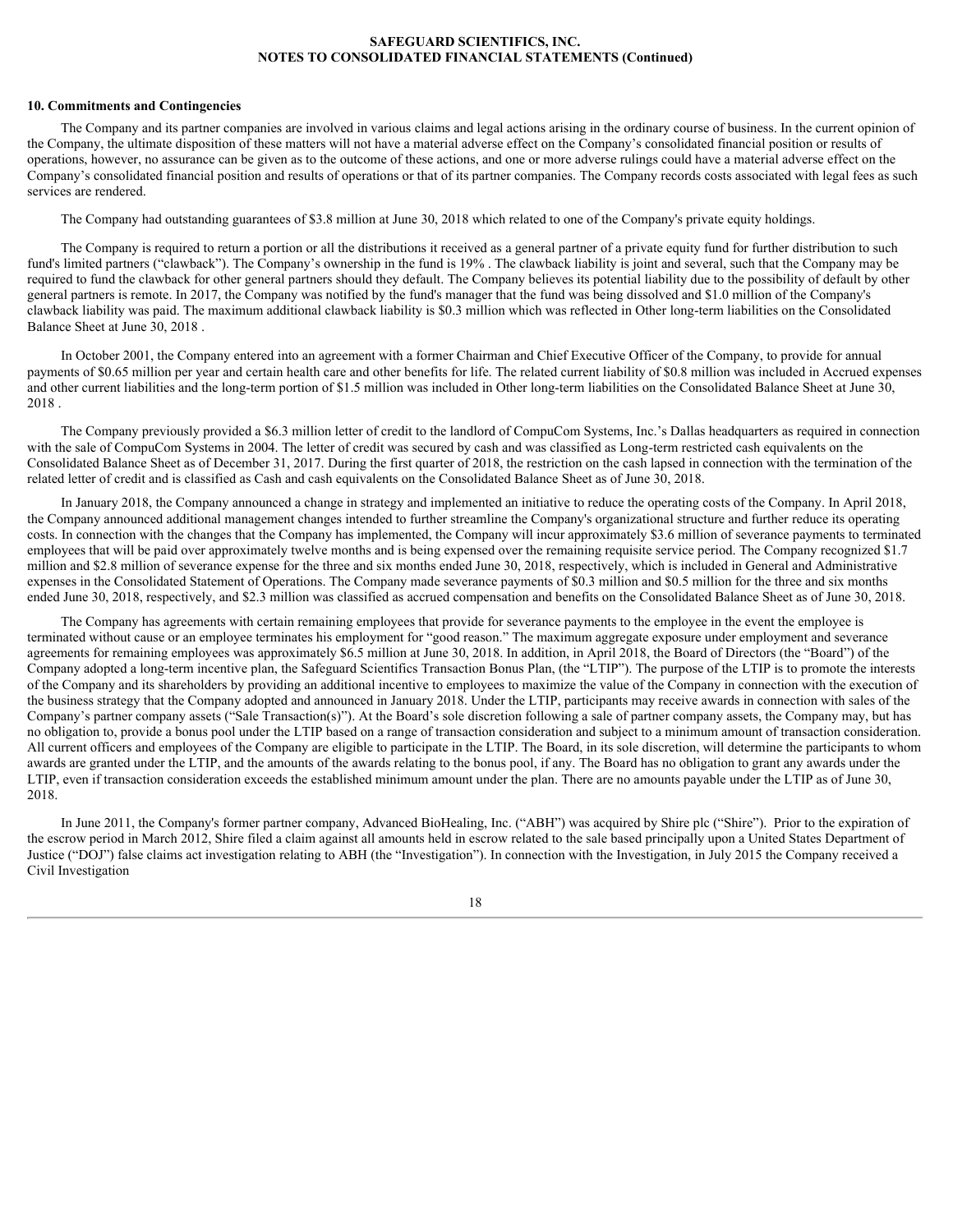Demand-Documentary Material ("CID") from the DOJ regarding ABH and Safeguard's relationship with ABH. Pursuant to the CID, the Company provided the requested materials and information. To the Company's knowledge, the CID was related to multiple qui tam ("whistleblower") actions, one of which was filed in 2014 by an ex-employee of ABH that named the Company and one of the Company's employees along with other entities and individuals as defendants. At this time, the DOJ has declined to pursue the qui tam action as it relates to the Company and such Company employee. In addition, in connection with the above matters, the Company and other former equity holders in ABH entered into a settlement and release with Shire, which resulted in the release to Shire of all amounts held in escrow related to the sale of ABH.

## **11. Equity**

In July 2015, the Company's Board of Directors authorized the Company, from time to time and depending on market conditions, to repurchase up to \$25.0 million of the Company's outstanding common stock. During 2016, the Company repurchased 0.4 million shares at an aggregate cost of \$5.4 million with \$14.6 million remaining for repurchase under the existing authorization. Under the Amended Credit Facility, we are restricted from repurchasing shares of our outstanding common stock and/or issuing dividends until such time as the Amended Credit Facility is repaid in full.

In February 2018, the Company's Board of Directors adopted a tax benefits preservation plan (the "Plan") designed to protect and preserve the Company's ability to utilize its net operating loss carryforwards ("NOLs"). The Company submitted the Plan for shareholder ratification at its 2018 Annual Meeting of Shareholders and the Plan was ratified by shareholders. The purpose of the Plan is to preserve the Company's ability to use its NOLs, which would be substantially limited if the Company experienced an "ownership change" as defined under Section 382 of the Internal Revenue Code. In general, an ownership change would be deemed to have occurred if the Company's shareholders who are treated as owning five percent or more of the outstanding shares of Safeguard for purposes of Section 382 ("five-percent shareholders") collectively increase their aggregate ownership in the Company's overall shares outstanding by more than 50 percentage points. Whether this change has occurred would be measured by comparing each five-percent shareholder's current ownership as of the measurement date to such shareholders' lowest ownership percentage during the three-year period preceding the measurement date. To protect the Company's NOLs from being limited or permanently lost under Section 382, the Plan is intended to deter any person or group from acquiring beneficial ownership of 4.99% or more of the Company's outstanding common stock without the approval of the Board, reducing the likelihood of an unintended ownership change. Under the Plan, the Company will issue one preferred stock purchase right (the "Rights") for each share of Safeguard's common stock held by shareholders of record on March 2, 2018. The issuance of the Rights will not be taxable to Safeguard or its shareholders and will not affect Safeguard's reported earnings per share. The Rights will trade with Safeguard's common shares and will expire no later than February 19, 2021. The Rights and the Plan may also expire on an earlier date upon the occurrence of other events, including a determination by the Company's Board that the Plan is no longer necessary or desirable for the preservation of the Company's tax attributes or that no tax attributes may be carried forward (with such expiration occurring as of the beginning of the applicable taxable year). There can be no assurance that the Plan will prevent the Company from experiencing an ownership change.

#### **12. Subsequent Events**

 In July 2018, the Company sold 39.13% of its ownership position in MediaMath back to MediaMath for \$45.0 million. The Company also granted MediaMath an option to repurchase an additional 10.87% of the Company's ownership position in MediaMath for \$12.5 million within 180 days after the close of the initial transaction. The Company anticipates recognizing a gain of approximately \$43 million to \$45 million in the third quarter of 2018 in connection with the initial transaction. The Company previously accounted for its ownership interest in MediaMath under the equity method of accounting. Immediately after the initial transaction, the Company will discontinue utilizing the equity method of accounting for its remaining ownership interest in MediaMath. The Company's remaining ownership interest will be recorded at its carrying value immediately prior to the initial transaction. The carrying value will be adjusted for any future impairments or observable price changes in the same or similar equity securities of MediaMath as those held by the Company.

In July 2018, the Company sold its interest in AdvantEdge Healthcare Solutions, Inc. in a secondary transaction for \$10.0 million , excluding an additional \$6.3 million that may be realized upon the achievement of certain valuation thresholds in connection with the future sale of Advantage Healthcare Solutions. The Company anticipates recognizing a gain of \$5.5 million in the third quarter of 2018 related to this transaction.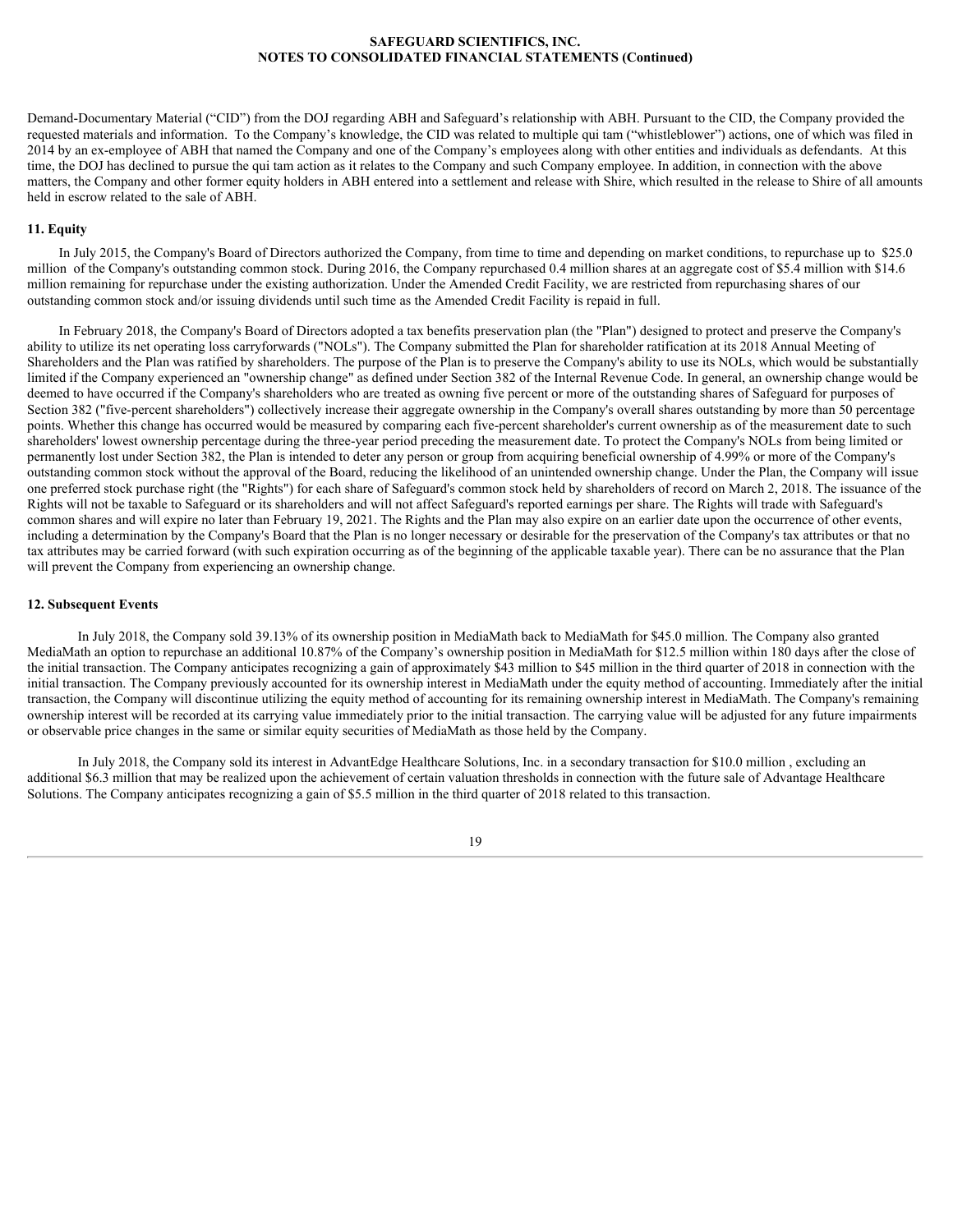## <span id="page-19-0"></span>**Item 2.** *Management's Discussion and Analysis of Financial Condition and Results of Operations*

## **Cautionary Note Concerning Forward-Looking Statements**

This Quarterly Report on Form 10-Q contains forward-looking statements that are based on current expectations, estimates, forecasts and projections about Safeguard Scientifics, Inc. ("Safeguard" or "we"), the industries in which we operate and other matters, as well as management's beliefs and assumptions and other statements regarding matters that are not historical facts. These statements include, in particular, statements about our plans, strategies and prospects. For example, when we use words such as "projects," "expects," "anticipates," "intends," "plans," "believes," "seeks," "estimates," "should," "would," "could," "will," "opportunity," "potential" or "may," variations of such words or other words that convey uncertainty of future events or outcomes, we are making forward-looking statements within the meaning of Section 27A of the Securities Act of 1933 and Section 21E of the Securities Exchange Act of 1934. Our forward-looking statements are subject to risks and uncertainties. Factors that could cause actual results to differ materially, include, among others, our ability to make good decisions about the deployment of capital, the fact that our partner companies may vary from period to period, our substantial capital requirements and absence of liquidity from our partner company holdings, fluctuations in the market prices of our publicly traded partner company holdings, competition, our inability to obtain maximum value for our partner company holdings, our ability to attract and retain qualified employees, our ability to execute our strategy, market valuations in sectors in which our partner companies operate, our inability to control our partner companies, our need to manage our assets to avoid registration under the Investment Company Act of 1940, and risks associated with our partner companies and their performance, including the fact that most of our partner companies have a limited history and a history of operating losses, face intense competition and may never be profitable, the effect of economic conditions in the business sectors in which Safeguard's partner companies operate, compliance with government regulation and legal liabilities, all of which are discussed in Item 1A. "Risk Factors" in Safeguard's Annual Report on Form 10-K and updated, as applicable, in "Factors that May Affect Future Results" and Item 1A. "Risk Factors" below. Many of these factors are beyond our ability to predict or control. In addition, as a result of these and other factors, our past financial performance should not be relied on as an indication of future performance. All forward-looking statements attributable to us, or to persons acting on our behalf, are expressly qualified in their entirety by this cautionary statement. We undertake no obligation to publicly update or revise any forward-looking statements, whether as a result of new information, future events or otherwise, except as required by law. In light of these risks and uncertainties, the forward-looking events and circumstances discussed in this report might not occur.

#### **Business Overview**

Over the recent past, Safeguard has provided capital and relevant expertise to fuel the growth of technology-driven businesses in healthcare, financial services and digital media. Throughout this document, we use the term "partner company" to generally refer to those companies in which we have an equity interest and in which we are actively involved, influencing development through board representation and management support, in addition to the influence we exert through our equity ownership. From time to time, in addition to these partner companies, we also hold relatively small equity interests in other enterprises where we do not exert significant influence and do not participate in management activities. In some cases, these interests relate to former partner companies.

In January 2018, Safeguard announced that, from that date forward, we will not deploy any capital into new partner company opportunities and will focus on supporting our existing partner companies and maximizing monetization opportunities for partner company interests to enable distributions of net proceeds to shareholders. In that context, we will consider initiatives including, among others: the sale of individual partner companies, the sale of certain partner company interests in secondary market transactions, or a combination thereof, as well as other opportunities to maximize shareholder value. We anticipate distributing to shareholders net proceeds from the sale of partner companies or partner company interests, as applicable, after satisfying our debt obligations and working capital needs.

Safeguard's existing group of partner companies consist of technology-driven businesses in healthcare, financial services and digital media that are capitalizing on the next wave of enabling technologies with a particular focus on the Internet of Everything, enhanced security and predictive analytics. We strive to create long-term value for our shareholders by helping our partner companies to increase their market penetration, grow revenue and improve cash flow. Safeguard typically deploys up to \$25 million in a partner company.

#### **Results of Operations**

We operate as one operating segment based upon the similar nature of our technology-driven partner companies, the functional alignment of the organizational structure, and the reports that are regularly reviewed by the chief operating decision maker for the purpose of assessing performance and allocating resources.

There is intense competition in the markets in which our partner companies operate. Additionally, the markets in which these companies operate are characterized by rapidly changing technology, evolving industry standards, frequent introduction

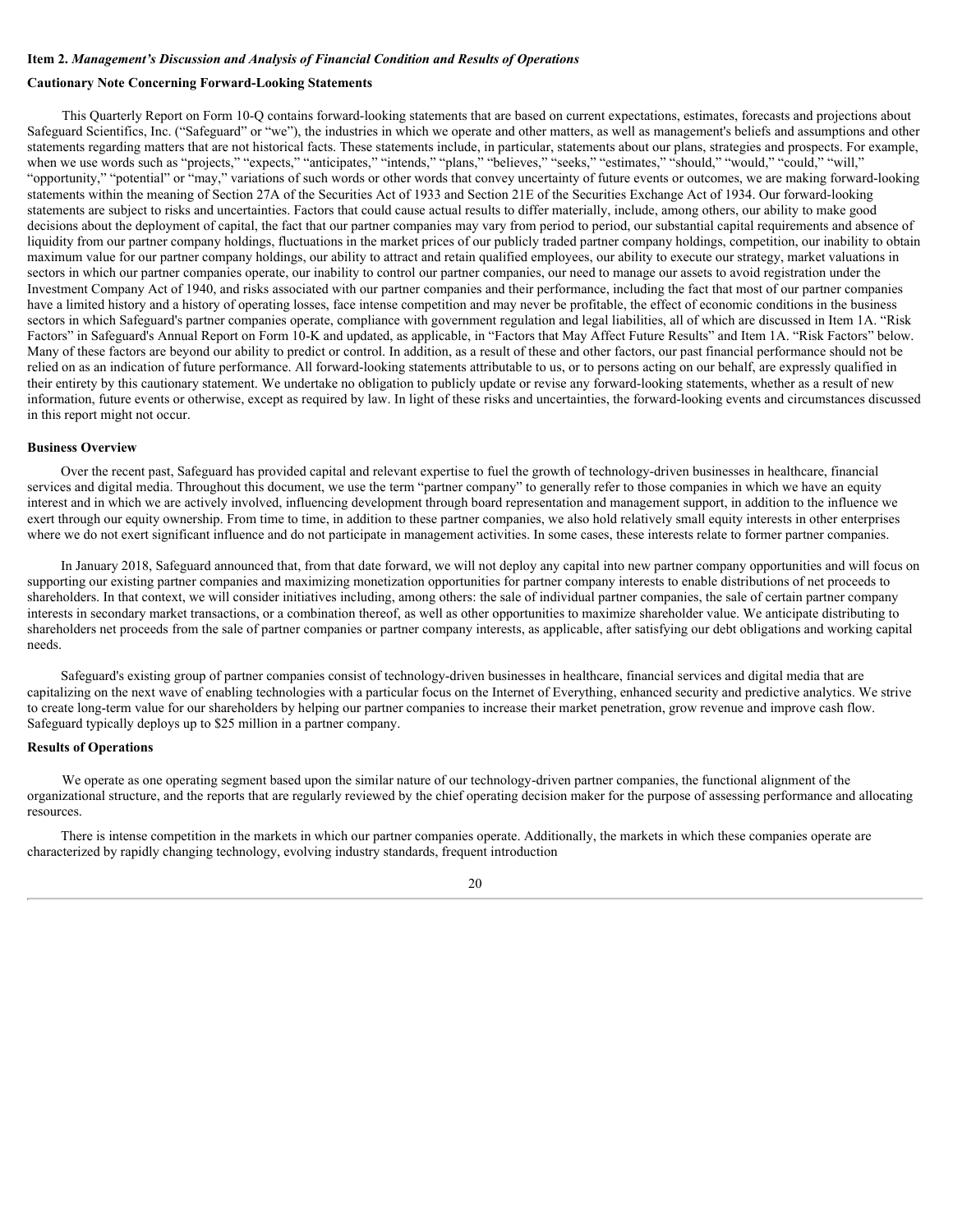of new products and services, shifting distribution channels, evolving government regulation, frequently changing intellectual property landscapes and changing customer demands. Their future success depends on each company's ability to execute its business plan and to adapt to its respective rapidly changing market.

As previously stated, throughout this document, we use the term "partner company" to generally refer to those companies in which we have an economic interest and in which we are actively involved influencing development, usually through board representation in addition to our equity ownership.

The following listing of our partner companies includes only entities which were considered partner companies as of June 30, 2018 . Certain entities which may have been partner companies in previous periods are omitted if, as of June 30, 2018 , they had been sold or are no longer considered a partner company.

| Safeguard Primary Ownership as of June 30,         |       |           |                          |  |  |  |  |
|----------------------------------------------------|-------|-----------|--------------------------|--|--|--|--|
| <b>Partner Company</b>                             | 2018  | 2017      | <b>Accounting Method</b> |  |  |  |  |
| AdvantEdge Healthcare Solutions, Inc. <sup>1</sup> | 40.1% | 40.1%     | Equity                   |  |  |  |  |
| Aktana, Inc.                                       | 24.5% | 24.5%     | Equity                   |  |  |  |  |
| Brickwork                                          | 20.3% | 20.3%     | Equity                   |  |  |  |  |
| CloudMine, Inc.                                    | 47.3% | 47.3%     | Equity                   |  |  |  |  |
| Clutch Holdings, Inc.                              | 41.2% | 42.8%     | Equity                   |  |  |  |  |
| Flashtalking <sup>2</sup>                          | 10.3% | <b>NA</b> | Other                    |  |  |  |  |
| Hoopla Software, Inc.                              | 25.5% | 25.5%     | Equity                   |  |  |  |  |
| InfoBionic, Inc.                                   | 39.5% | 39.7%     | Equity                   |  |  |  |  |
| Lumesis, Inc.                                      | 43.8% | 44.1%     | Equity                   |  |  |  |  |
| MediaMath, Inc. 3                                  | 20.5% | 20.5%     | Equity                   |  |  |  |  |
| meQuilibrium                                       | 36.2% | 31.5%     | Equity                   |  |  |  |  |
| Moxe Health Corporation                            | 32.4% | 32.4%     | Equity                   |  |  |  |  |
| NovaSom, Inc.                                      | 31.7% | 31.7%     | Equity                   |  |  |  |  |
| Prognos (fka Medivo, Inc.)                         | 28.7% | 35.2%     | Equity                   |  |  |  |  |
| Propeller Health, Inc.                             | 19.6% | 24.0%     | Equity                   |  |  |  |  |
| QuanticMind, Inc.                                  | 24.7% | 23.2%     | Equity                   |  |  |  |  |
| Sonobi, Inc.                                       | 21.6% | 21.6%     | Equity                   |  |  |  |  |
| Syapse, Inc.                                       | 20.0% | 26.2%     | Equity                   |  |  |  |  |
| T-REX Group, Inc.                                  | 21.1% | 23.6%     | Equity                   |  |  |  |  |
| Transactis, Inc.                                   | 23.8% | 24.0%     | Equity                   |  |  |  |  |
| Trice Medical, Inc.                                | 24.8% | 24.9%     | Equity                   |  |  |  |  |
| WebLinc, Inc.                                      | 38.0% | 38.0%     | Equity                   |  |  |  |  |
| Zipnosis, Inc.                                     | 25.4% | 25.4%     | Equity                   |  |  |  |  |

<sup>1</sup>The Company sold its ownership interest in AdvantEdge Healthcare Solutions, Inc. for \$10.0 million of initial proceeds in July 2018.

<sup>2</sup>Spongecell, Inc. merged into Flashtalking in January 2018.

<sup>3</sup>The Company sold 39.1% of its ownership interest in MediaMath, Inc. back to the company for \$45.0 million of proceeds in July 2018.

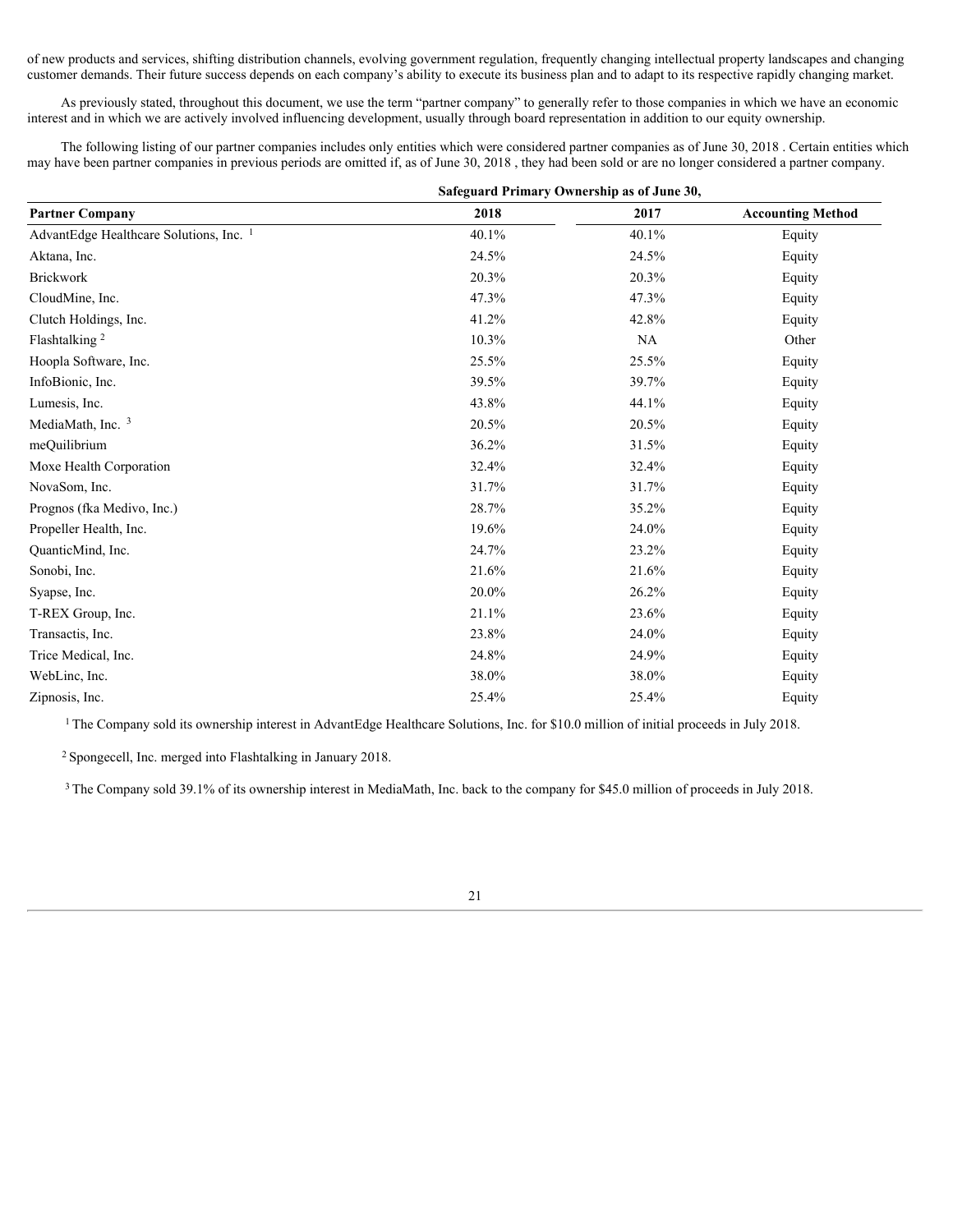*Three months ended June 30, 2018 versus the three months ended June 30, 2017*

|                                    |    | Three months ended June 30, |  |                |          |  |  |
|------------------------------------|----|-----------------------------|--|----------------|----------|--|--|
|                                    |    | 2018                        |  | 2017           | Variance |  |  |
|                                    |    |                             |  | (In thousands) |          |  |  |
| General and administrative expense | ۰D | $(5,148)$ \$                |  | $(4,486)$ \$   | (662)    |  |  |
| Other loss                         |    | (2, 452)                    |  | (89)           | (2,363)  |  |  |
| Interest income                    |    | 666                         |  | 1,087          | (421)    |  |  |
| Interest expense                   |    | (3, 422)                    |  | (2,112)        | (1,310)  |  |  |
| Equity loss                        |    | (14, 540)                   |  | (23, 497)      | 8,957    |  |  |
|                                    |    | $(24,896)$ \$               |  | $(29,097)$ \$  | 4,201    |  |  |
|                                    |    |                             |  |                |          |  |  |

*General and Administrative Expense.* Our general and administrative expenses consist primarily of employee compensation, severance, insurance, travelrelated costs, depreciation, office rent and professional services such as consulting, legal, and accounting. General and administrative expense also includes stockbased compensation expense which consists primarily of expense related to grants of stock options, restricted stock and deferred stock units to our employees and directors. General and administrative expense increased \$0.7 million for the three months ended June 30, 2018 compared to the prior year period primarily due to a \$1.7 million severance charge for employees who were terminated in connection with our change in strategy. Additionally, professional fees increased \$0.8 million for the three months ended June 30, 2018, compared to the prior year period, primarily due to costs associated with activist shareholder matters. These increases were partially offset by a \$1.6 million decrease in employee compensation and related expenses due to employee terminations and operating cost reduction initiatives implemented earlier this year.

*Other Loss* . Other loss increased \$2.4 million for the three months ended June 30, 2018 compared to the prior year period. Other loss for the three months ended June 30, 2018 consists of a \$2.5 million loss related to an increase in the fair value of the amended credit facility repayment feature liability. Other loss for the three months ended June 30, 2017 reflected an impairment of \$0.2 million related to our interest in a legacy private equity fund.

*Interest Income.* Interest income includes all interest earned on available cash and marketable security balances as well as interest earned on notes receivable from our partner companies. The decrease of \$0.4 million for the three months ended June 30, 2018 compared to the prior year period was primarily attributable to lower average notes receivable from our partner companies.

*Interest Expense.* Interest expense is primarily related to our credit facility and convertible senior debentures. The increase of \$1.3 million for the three months ended June 30, 2018 compared to the prior year period was primarily attributable to \$2.0 million of interest expense related to borrowings under the new credit facility we entered into in May 2017, partially offset by a \$0.7 million decrease in interest expense due to the repurchase, in aggregate, of \$14.0 million face value of convertible senior debentures in June and July 2017. The remaining \$41.0 million of convertible senior debentures were repaid in full on their maturity date in May 2018.

*Equity Loss.* Equity loss fluctuates with the number of partner companies accounted for under the equity method, our voting ownership percentage in these partner companies and the net results of operations of these partner companies. We recognize our share of income or losses to the extent we have cost basis in the partner company or outstanding commitments or guarantees. Certain amounts recorded to reflect our share of the income or losses of our partner companies accounted for under the equity method are based on estimates and on unaudited results of operations of those partner companies and may require adjustments in the future when audits of these entities are made final. We report our share of the results of our equity method partner companies on a one quarter lag basis.

Equity loss increased \$9.0 million for the three months ended June 30, 2018 compared to the prior year period. The components of equity loss for the three months ended June 30, 2018 and 2017 were as follows:

| Three months ended June 30, 2018:                                                         |           |
|-------------------------------------------------------------------------------------------|-----------|
| Gain on sale of Cask Data                                                                 | 4,153     |
| Unrealized dilution gain on the decrease of our percentage ownership in partner companies | 3,515     |
| Loss on impairment of Apprenda                                                            | (6, 567)  |
| Share of loss of our equity method partner companies                                      | (15, 641) |
|                                                                                           | (14, 540) |
|                                                                                           |           |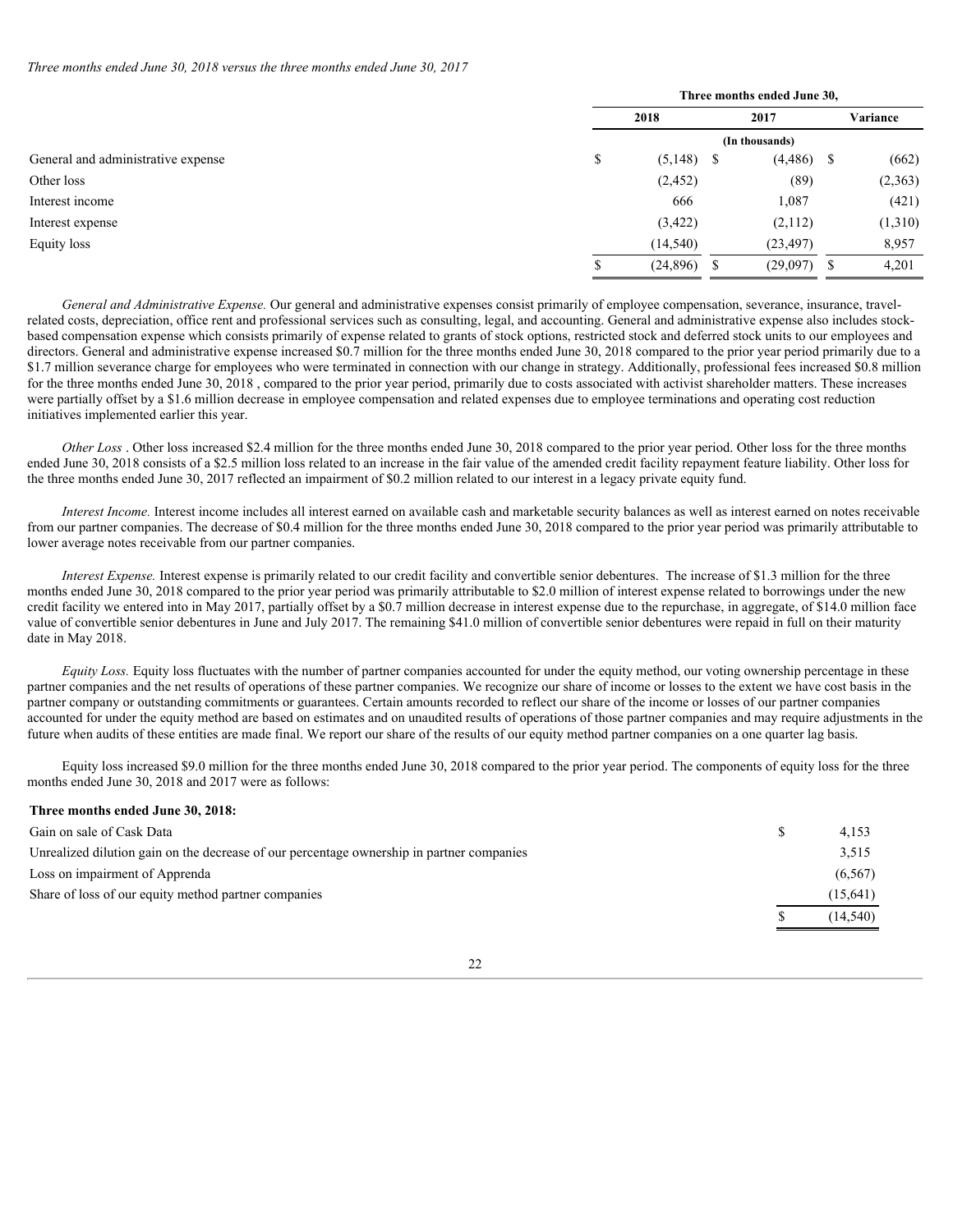## **Three months ended June 30, 2017:**

| Gain on proceeds received from escrow related to sale of Putney                           | 704       |
|-------------------------------------------------------------------------------------------|-----------|
| Unrealized dilution loss on the decrease of our percentage ownership in partner companies | (846)     |
| Loss on impairment of Pneuron                                                             | (2, 248)  |
| Loss on impairment of Spongecell                                                          | (3,550)   |
| Share of loss of our equity method partner companies                                      | (17, 557) |
|                                                                                           | (23, 497) |

The change in our share of equity loss of our equity method partner companies for the three months ended June 30, 2018 compared to the prior year period was primarily due to an decrease in the number of partner companies and losses associated with those partner companies.

*Six months ended June 30, 2018 versus the six months ended June 30, 2017*

|                                    |    | Six months ended June 30, |      |                |         |  |  |  |
|------------------------------------|----|---------------------------|------|----------------|---------|--|--|--|
|                                    |    | Variance<br>2018<br>2017  |      |                |         |  |  |  |
|                                    |    |                           |      | (In thousands) |         |  |  |  |
| General and administrative expense | ٨D | (10, 738)                 | - 5  | $(9, 433)$ \$  | (1,305) |  |  |  |
| Other income (loss)                |    | (3,887)                   |      | 160            | (4,047) |  |  |  |
| Interest income                    |    | 1,465                     |      | 1,888          | (423)   |  |  |  |
| Interest expense                   |    | (6,112)                   |      | (3,310)        | (2,802) |  |  |  |
| Equity loss                        |    | (11,794)                  |      | (40, 499)      | 28,705  |  |  |  |
|                                    |    | (31,066)                  | - 25 | $(51,194)$ \$  | 20,128  |  |  |  |
|                                    |    |                           |      |                |         |  |  |  |

*General and Administrative Expense.* General and administrative expense increased \$1.3 million for the six months ended June 30, 2018 , compared to the prior year period, primarily due to a \$2.8 million severance charge for employees who were terminated in connection with our change in strategy. Additionally, professional fees increased \$1.6 million for the six months ended June 30, 2018 , compared to the prior year period, primarily due to costs associated with activist shareholder matters. These increases were partially offset by a \$2.9 million decrease in employee compensation and related expenses due to employee terminations and operating cost reduction initiatives implemented earlier this year.

*Other Income (Loss)* . Other income (loss) decreased \$4.0 million for the six months ended June 30, 2018 compared to the prior year period. Other income (loss) for the six months ended June 30, 2018 included a \$2.5 million loss related to an increase in the fair value of the amended credit facility repayment feature liability and a \$1.2 million decrease in the fair value of shares of Invitae Corporation common stock obtained in connection with the sale of Good Start Genetics in August 2017, which were sold in the first quarter of 2018. Other income (loss) for the six months ended June 30, 2017 reflected a \$0.4 million gain related to our Penn Mezzanine debt and equity participations, partially offset by an impairment of \$0.2 million related to our interest in a legacy private equity fund.

*Interest Income*. Interest income decreased \$0.4 million for the six months ended June 30, 208 compared to the prior year period was primarily attributable to lower average notes receivable from our partner companies.

*Interest Expense.* Interest expense increased \$2.8 million for the six months ended June 30, 2018 compared to the prior year period primarily due to a \$3.8 million increase in interest expense related to borrowings under the credit facility we entered into in May 2017, partially offset by a \$1.0 million decrease in interest expense associated with the convertible senior debentures that were repaid in full on their maturity date in May 2018.

*Equity Loss.* Equity loss decreased \$28.7 million for the six months ended June 30, 2018 compared to the prior year period. The components of equity income (loss) for the six months ended June 30, 2018 and 2017 were as follows: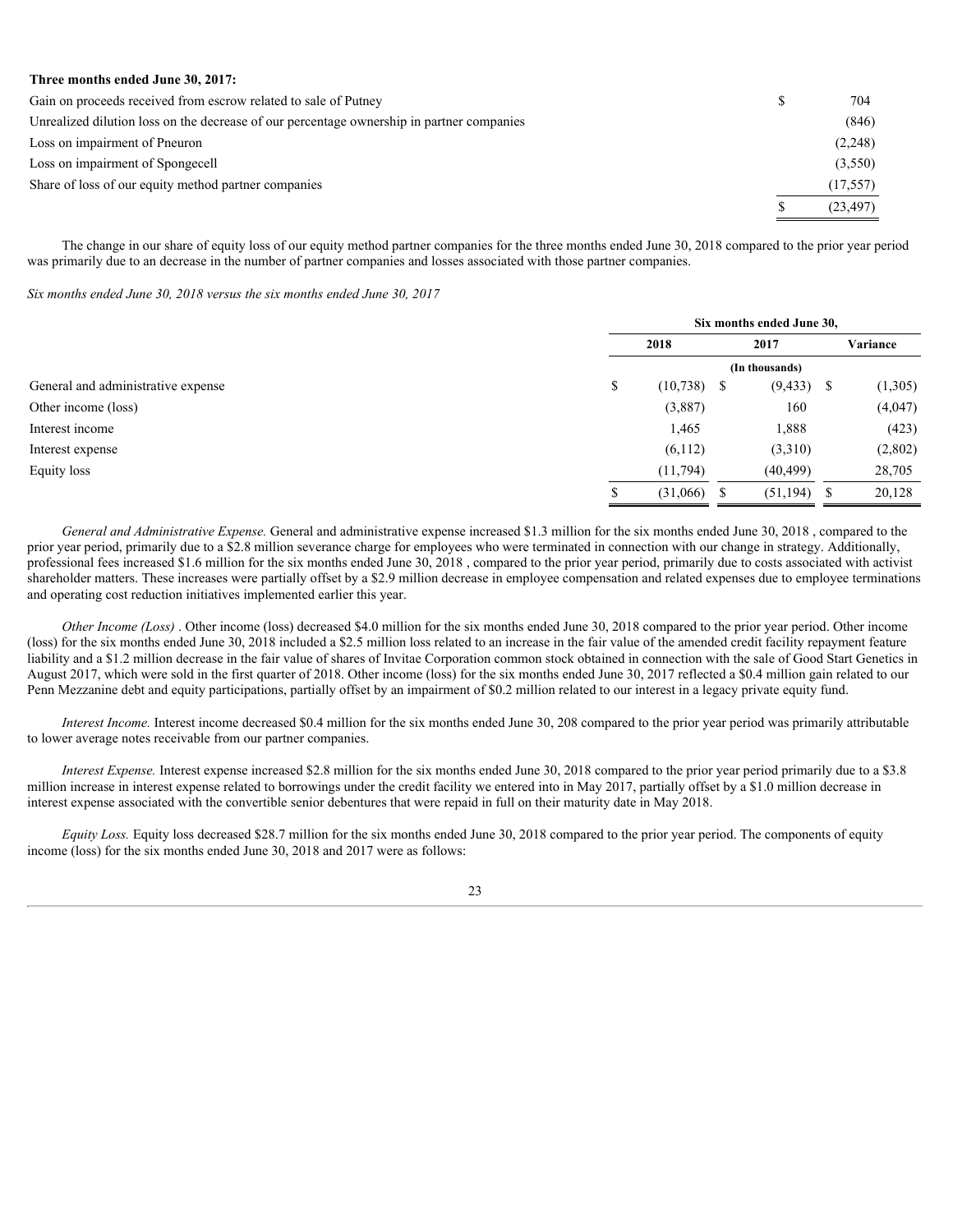| Six months ended June 30, 2018:                                                           |               |           |
|-------------------------------------------------------------------------------------------|---------------|-----------|
| Gain on proceeds received from repayment of note from Nexxt (fka Beyond.com)              | \$            | 9,511     |
| Gain on sale of Cask Data                                                                 |               | 4,153     |
| Gain on Spongecell's merger into Flashtalking                                             |               | 3,808     |
| Unrealized dilution gain on the decrease of our percentage ownership in partner companies |               | 3,081     |
| Gain on proceeds received from escrow related to the sale of Aventura and Pneuron assets  |               | 704       |
| Loss on impairment of Apprenda                                                            |               | (6, 567)  |
| Share of loss of our equity method partner companies                                      |               | (26, 484) |
|                                                                                           |               | (11, 794) |
| Six months ended June 30, 2017:                                                           |               |           |
| Gain on proceeds received from final escrow related to sale of Putney in April 2016       | <sup>\$</sup> | 704       |
| Gain on proceeds received from final escrow related to sale of Quantia in July 2015       |               | 600       |
| Gain on sale of Nexxt, Inc. (fka Beyond.com)                                              |               | 108       |
| Unrealized dilution loss on the decrease of our percentage ownership in partner companies |               | (929)     |
| Loss on impairment of Spongecell                                                          |               | (3,550)   |
| Loss on impairment of Pneuron                                                             |               | (4,983)   |
| Share of loss of our equity method partner companies                                      |               | (32, 449) |
|                                                                                           |               | (40, 499) |

The change in our share of equity loss of our equity method partner companies for the six months ended June 30, 2018 compared to the prior year period was due to a decrease in the number of partner companies and a decrease in losses associated with our partner companies.

## *Income Tax Benefit (Expense)*

Income tax benefit (expense) was \$0.0 million for the three and six months ended June 30, 2018 and 2017. We have recorded a valuation allowance to reduce our net deferred tax asset to an amount that is more likely than not to be realized in future years. Accordingly, the benefit of the net operating loss that would have been recognized in the three and six months ended June 30, 2018 and 2017 was offset by changes in the valuation allowance.

## *Liquidity and Capital Resources*

As of June 30, 2018 , we had \$26.0 million of cash and cash equivalents and \$0.7 million of marketable securities for a total of \$26.7 million. As of June 30, 2018 , we had \$85.0 million of principal outstanding on our Amended Credit Facility due in May 2020. We currently have \$15.0 million of availability under the Amended Credit Facility.

In July 2018, the Company sold 39.13% of its ownership position in MediaMath back to MediaMath for \$45.0 million. The Company also granted MediaMath an option to repurchase an additional 10.87% of the Company's ownership position in MediaMath for \$12.5 million within 180 days after the close of the initial transaction.

In July 2018, the Company sold its interest in AdvantEdge Healthcare Solutions, Inc. in a secondary transaction for \$10.0 million, excluding an additional \$6.3 million that may be realized upon the achievement of certain valuation thresholds in connection with the future sale of Advantage Healthcare Solutions.

In January 2018, Safeguard announced that, from that date forward,we will not deploy any capital into new partner company opportunities and will focus on supporting our existing partner companies and maximizing monetization opportunities for partner company interests to enable distributions of net proceeds to shareholders. In that context, we will consider initiatives including, among others: the sale of individual partner companies, the sale of certain partner company interests in secondary market transactions, or a combination thereof, as well as other opportunities to maximize shareholder value. We anticipate distributing to shareholders net proceeds from the sale of partner companies or partner company interests, as applicable, after satisfying our debt obligations and working capital needs. In connection with our change in strategy, in January 2018, we implemented an initiative to reduce our operating costs. In April 2018, we announced additional management changes intended to further streamline our organizational structure and further reduce our operating costs. In connection with the changes that we have implemented, we will incur approximately \$3.6 million of severance payments to terminated employees that will be paid over approximately twelve months. We anticipate that with these organizational changes and cost reduction initiatives, our ongoing annualized operating expenses excluding interest, depreciation, severance and stock-based compensation, will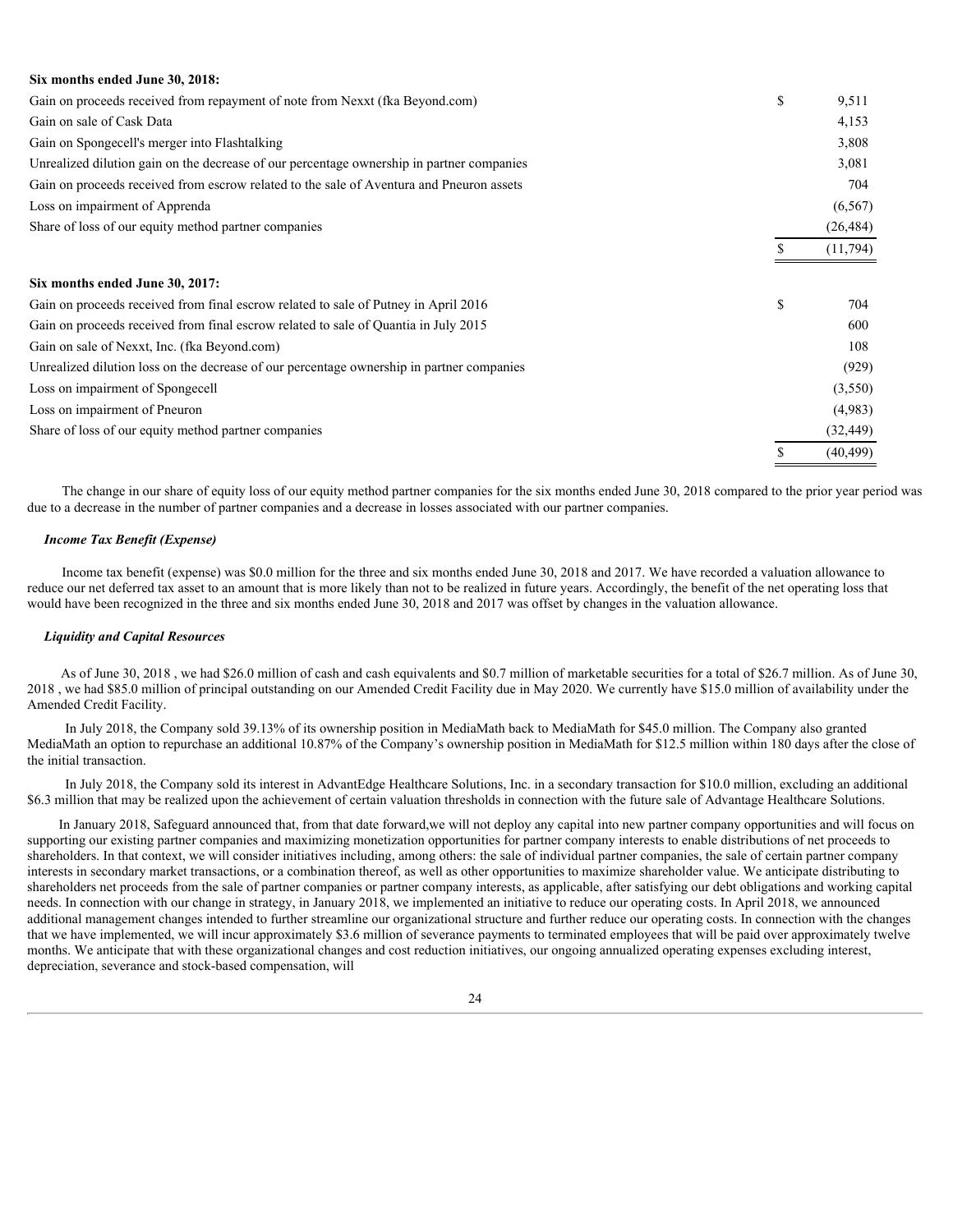approximate \$8 million to \$9 million. The maximum aggregate exposure under employment and severance agreements for remaining employees was approximately \$6.5 million at June 30, 2018.

In May 2017, we entered into a \$75.0 million secured, revolving credit facility ("Credit Facility") with HPS Investment Partners, LLC ("Lender"). In May 2018, we amended the Credit Facility ("Amended Credit Facility") to increase the principal amount of indebtedness available to be borrowed by us from \$75.0 million to \$100.0 million. The interest rate and maturity date of May 2020 remained unchanged. The Amended Credit Facility consists of a term loan in the principal amount of \$85.0 million, (the "Term Loan"), \$50.0 million of which was outstanding prior to entering into the amendment and \$35.0 million of which was drawn in connection with the consummation of the amendment, and a revolving loan in the principal amount of up to \$15.0 million (the "Revolving Loan"). We may borrow and repay under the Revolving Loan at any time until its expiration on December 30, 2018. Any amounts outstanding under the Revolving Loan on December 30, 2018 will be subject to the same repayment terms as amounts borrowed under the Term Loan. Repayment terms under the Amended Credit Facility include a make-whole interest provision equal to the interest that would have been payable had the principal amount subject to repayment been outstanding through the maturity date of the Amended Credit Facility. Under the Amended Credit Facility, if the aggregate amount of our cash or cash equivalents at any quarter end date exceeds \$50.0 million, we will be required to prepay outstanding principal amounts under the Amended Credit Facility, plus any applicable interest and prepayment fees, in an amount equal to 100% of such excess.

Certain debt covenants were revised in connection with the Amended Credit Facility. The Amended Credit Facility requires us to (i) maintain a liquidity threshold of at least \$20 million of unrestricted cash; (ii) maintain a minimum aggregate appraised value of our ownership interests in our partner companies, plus unrestricted cash in excess of the liquidity threshold, of at least \$350 million less the aggregate amount of all prepayments of the Term Loan and all prepayments of the Revolving Loan made after December 30, 2018; (iii) limit deployments to only existing partner companies and such deployments may not exceed, when combined with deployments after January 1, 2018, \$40.0 million in the aggregate through the maturity date; and (iv) limit certain expenses (which shall exclude severance payments, interest expense, depreciation and stock-based compensation) incurred or paid to no more than \$11.5 million in any twelve-month period after the date of the amendment (or such shorter period as has elapsed since the date of the amendment). We are no longer required to maintain a specific net worth or any diversification requirements or concentration limits with respect to our capital deployments to our partner companies. Additionally, under the Amended Credit Facility, we are restricted from repurchasing shares of our outstanding common stock and/or issuing dividends until such time as the Amended Credit Facility is repaid in full. As of the date these consolidated financial statements were issued, we were in compliance with all applicable covenants.

The \$35.0 million of additional principal that we borrowed with the consummation of the Amended Credit Facility resulted in net proceeds of \$32.7 million, after closing fees to the Lender and other third parties, that was used towards the repayment of \$41.0 million of principal outstanding on our 2018 Debentures, which we repaid in full on the maturity date of May 15, 2018. There were no convertible debentures outstanding as of June 30, 2018.

We fund our operations with cash and marketable securities on hand as well as proceeds from the sales of our interests in our partner companies. Due to the nature of the mergers and acquisitions market, and the developmental cycle of companies like our partner companies, our ability to generate specific amounts of liquidity from sales of our partner company interests in any given period of time cannot be assured. Accordingly, the forecasts which we utilize for projecting future compliance with covenants related to our Credit Facility include significantly discounted probability-weighted proceeds from the sales of our interests in our partner companies. Based on these forecasts, we believe we will remain in compliance with all of our debt covenants. Non-compliance with any of the covenants would constitute an event of default under the Credit Facility, and the Lender could choose to accelerate the maturity of the indebtedness. If the Lender chose not to provide a waiver and were to accelerate the maturity of the indebtedness, we may not have sufficient liquidity to repay the entire balance of our outstanding borrowings and other obligations under the Credit Facility.

In order for us to maintain compliance with these covenants, our plan includes selling certain of our partner company interests in the ordinary course of our business and limiting capital deployments to existing partner companies, if necessary. Should we not be in compliance with any of our debt covenants and be unable to obtain waivers for such events of default, management would pursue one of a number of potential alternatives to satisfy the obligations, including completing an equity offering or obtaining a new debt facility to refinance our existing debt.

We previously provided a \$6.3 million letter of credit to the landlord of CompuCom Systems, Inc.'s Dallas headquarters as required in connection with the sale of CompuCom Systems in 2004. The letter of credit was secured by cash and was classified as Long-term restricted cash equivalents on the Consolidated Balance Sheet as of December 31, 2017. During the first quarter of 2018, the restriction on the cash lapsed in connection with the termination of the related letter of credit and was classified as Cash and cash equivalents on the Consolidated Balance Sheet.

In July 2015, the Company's Board of Directors authorized us, from time to time and depending on market conditions, to repurchase up to \$25.0 million of the Company's outstanding common stock. During the year ended December 31, 2016, we

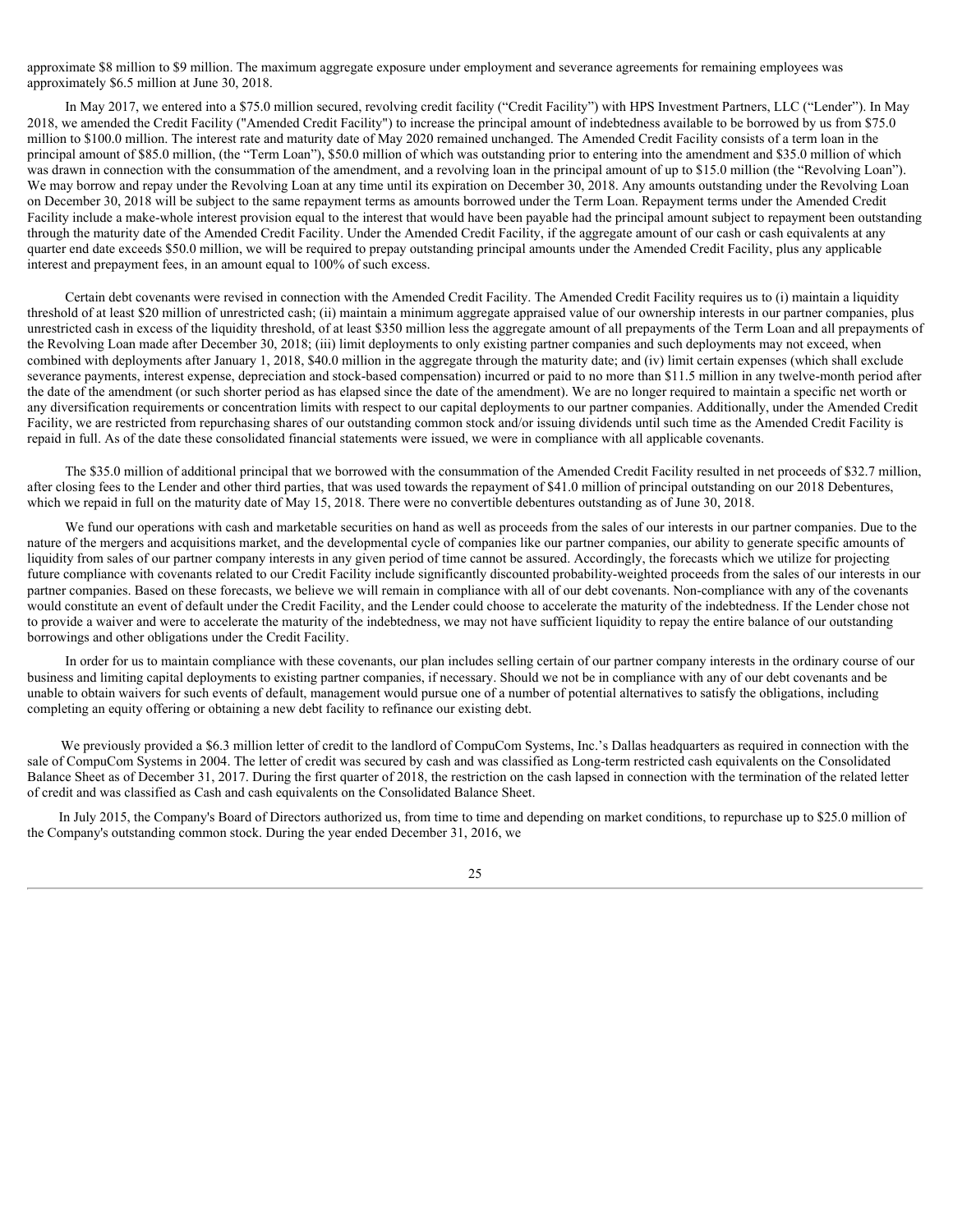repurchased 0.4 million shares at an aggregate cost of \$5.4 million with \$14.6 million remaining for repurchase under the existing authorization. Under the Amended Credit Facility, we are restricted from repurchasing shares of our outstanding common stock and/or issuing dividends until such time as the Amended Credit Facility is repaid in full.

We are required to return a portion or all the distributions we received as a general partner of a private equity fund for further distribution to such fund's limited partners ("clawback"). Our ownership in the fund is 19%. The clawback liability is joint and several, such that we may be required to fund the clawback for other general partners should they default. We believe our potential liability due to the possibility of default by other general partners is remote. In 2017, we were notified by the fund's manager that the fund was being dissolved and \$1.0 million of our clawback liability was paid. The maximum additional clawback liability is \$0.3 million which was reflected in Other long-term liabilities on the Consolidated Balance Sheet at June 30, 2018 .

Our ability to generate liquidity from sales of partner companies, sales of marketable securities and from equity and debt issuances has been adversely affected from time to time by adverse circumstances in the U.S. capital markets and other factors. The transactions we enter into in pursuit of our strategy could increase or decrease our liquidity at any point in time. As we seek to provide additional funding to existing partner companies or commit capital to other initiatives, we may be required to expend our cash or incur debt, which will decrease our liquidity. Conversely, as we dispose of our interests in partner companies from time to time, we may receive proceeds from such sales, which could increase our liquidity. From time to time, we are engaged in discussions concerning acquisitions and dispositions which, if consummated, could impact our liquidity, perhaps significantly.

## *Analysis of Consolidated Cash Flows*

#### Cash flow activity was as follows:

|                                                     | Six months ended June 30, |               |     |                |  |           |  |  |
|-----------------------------------------------------|---------------------------|---------------|-----|----------------|--|-----------|--|--|
|                                                     | 2018                      |               |     | 2017           |  | Variance  |  |  |
|                                                     |                           |               |     | (In thousands) |  |           |  |  |
| Net cash used in operating activities               |                           | $(13,613)$ \$ |     | $(11,407)$ \$  |  | (2,206)   |  |  |
| Net cash provided by investing activities           |                           | 20,984        |     | 5,140          |  | 15,844    |  |  |
| Net cash provided by (used in) financing activities |                           | (8, 452)      |     | 32,390         |  | (40, 842) |  |  |
|                                                     |                           | (1,081)       | - 5 | 26,123         |  | (27, 204) |  |  |

#### *Net Cash Used In Operating Activities*

Net cash used in operating activities increased by \$2.2 million for the six months ended June 30, 2018 compared to the prior year period. The increase was primarily due to an increase of \$2.6 million of cash interest payments related to our credit facility we entered into in May 2017, partially offset by a \$0.4 million decrease cash interest payments related to the repurchase, in aggregate, of \$14.0 million face value of convertible senior debentures in June and July 2017. The remaining \$41.0 million of convertible senior debentures were repaid in full on their maturity date in May 2018.

#### *Net Cash Provided by Investing Activities*

Net cash provided by investing activities increased by \$15.8 million for the six months ended June 30, 2018 compared to the prior year period. The increase primarily related to the repayment of the \$10.5 million principal outstanding on a note from Nexxt, Inc., a \$7.8 million decrease in acquisitions of ownership interests in companies, and a \$5.6 million decrease in advances and loans to companies, partially offset by a \$6.5 million decrease in cash proceeds from the net change in marketable securities and a \$1.6 million decrease in proceeds from sales of and distributions from companies.

Cash proceeds from the sales of and distributions from companies were \$14.9 million for the six months ended June 30, 2018 which related primarily to:

- In May 2018, we received \$11.5 million of proceeds from the sale of substantially all of the assets of Cask Data, Inc.
- In February 2018, we sold 414,237 shares of Invitae Corporation ("Invitae") common stock on the open market for proceeds of \$2.6 million after transaction fees. The shares of Invitae were obtained in August 2017 when Invitae, a public company, acquired former partner company Good Start Genetics, Inc.
- In January 2018, we received \$0.6 million of proceeds from the sale of the assets of Aventura, Inc., a former partner company that ceased operations and was fully impaired in 2016.

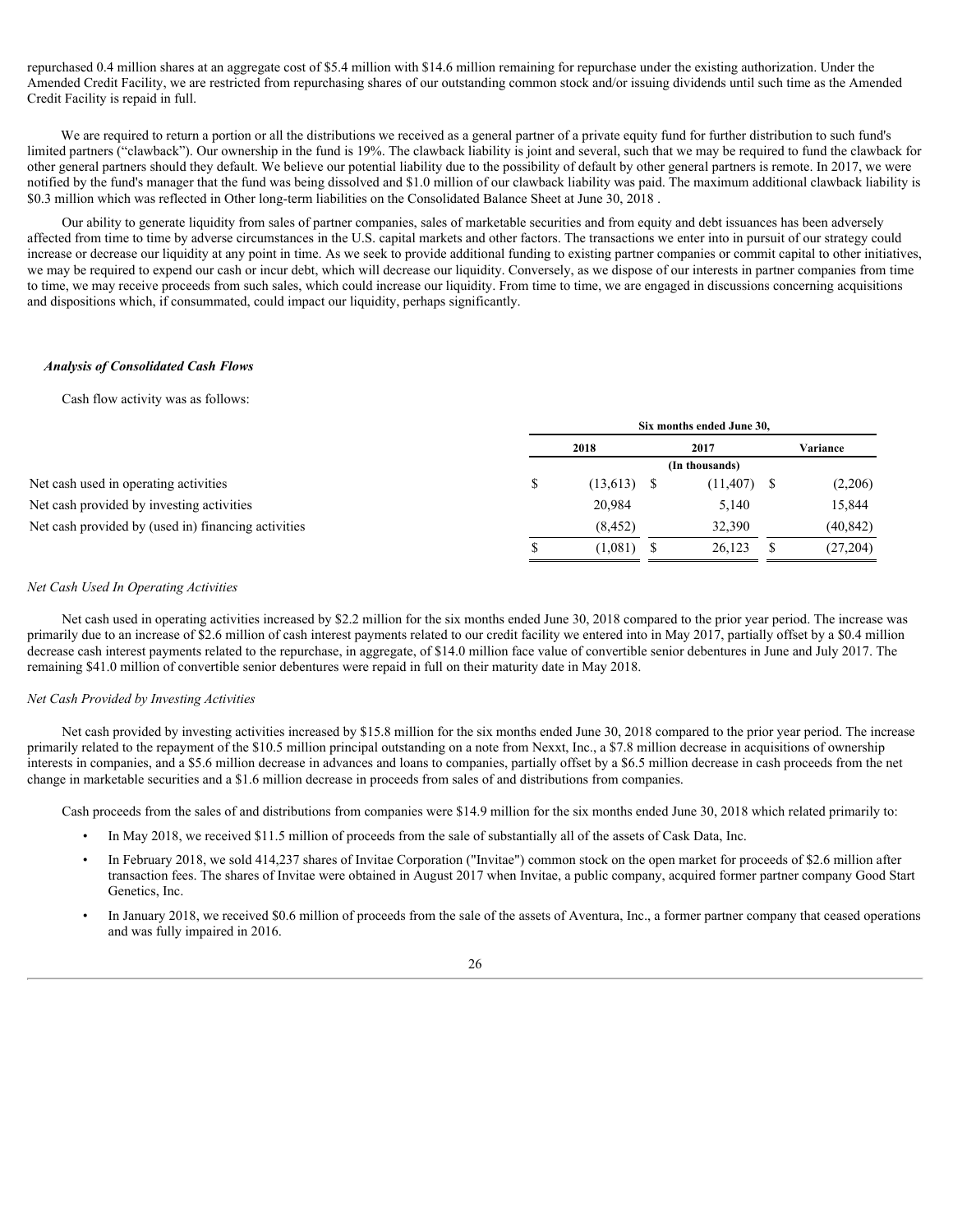Cash proceeds from the sales of and distributions from partner companies was \$16.5 million for the six months ended June 30, 2017 which related primarily to proceeds from the sale of our interest in partner company Nexxt, Inc., formerly Beyond.com, back to Nexxt, Inc. for \$26.0 million. We received \$15.5 million in cash in March 2017 and a three-year, \$10.5 million note, that was repaid during the three months ended March 31, 2018.

#### *Net Cash Provided By (Used In) Financing Activities*

Net cash provided by (used in) financing activities decreased by \$40.8 million for the six months ended June 30, 2018 compared to the prior year period. The primary financing activities in 2018 were the repayment of \$41.0 million of our 2018 Debentures on their maturity date of May 15, 2018 and \$32.7 million of net proceeds from additional borrowings under our Amended Credit Facility. The primary financing activities in 2017 were net proceeds of \$44.3 million from borrowing under the credit facility we entered into in May 2017 and \$11.8 million paid to repurchase and retire \$11.4 million face value of the 2018 Debentures, including transaction fees.

## **Contractual Cash Obligations and Other Commercial Commitments**

There have been no material changes to the contractual cash obligations and other commercial commitments we previously disclosed under Item 7 of Part II of our Annual Report on Form 10-K for the year ended December 31, 2017, filed with the SEC on March 7, 2018.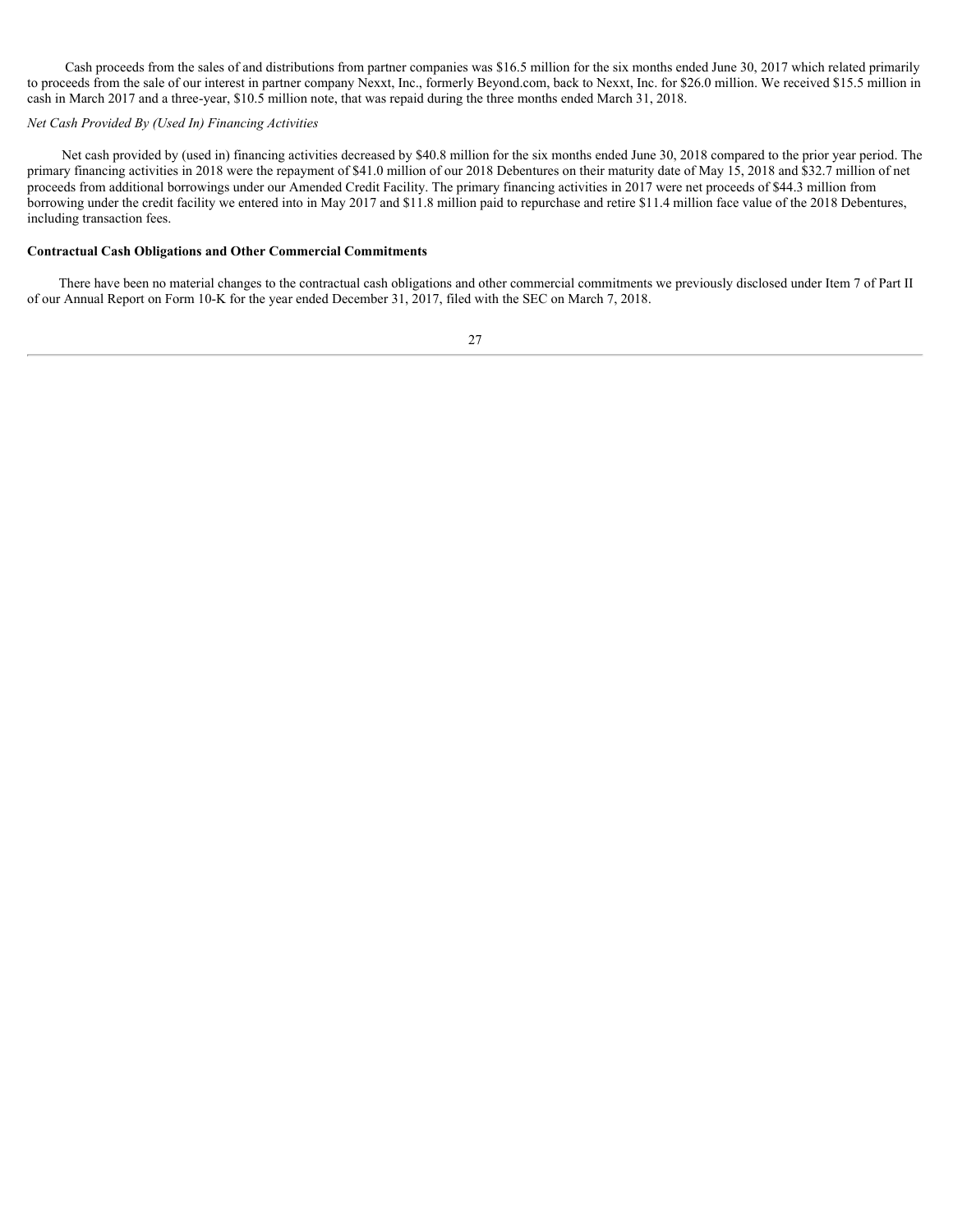## **Factors That May Affect Future Results**

You should carefully consider the information set forth below. The following risk factors describe situations in which our business, financial condition and/or results of operations could be materially harmed, and the value of our securities may be adversely affected. You should also refer to other information included or incorporated by reference in this report.

## *The intended monetization of our partner company interests and distribution of net proceeds to shareholders are subject to factors beyond our control.*

In January 2018, we announced that we will not deploy any capital into new partner companies. We will instead focus on supporting, and maximizing monetization opportunities for our existing partner company interests to enable distributions of net proceeds to shareholders. However, this strategic plan may require providing significant additional capital and operational support to such existing partner companies and we may not be able to sell our partner company interests during any specific time frame or otherwise on desirable terms, if at all, and there can be no assurance as to how long this process will take or the results that this process will yield. There can be no assurance as to whether we will realize the value of escrowed proceeds, holdbacks or other contingent consideration, if any, associated with the sale of partner company interests. Additionally, there can be no assurance that we will be able to satisfy our liabilities during this process. Further, the method, timing and amount of any distributions resulting from the monetization of existing partner companies will be at the discretion of our Board of Directors and will depend on market and business conditions and our overall liabilities, capital structure and liquidity position.

## *The continuing costs and burdens associated with being a public company will constitute a much larger percentage of our expenses and we may in the future delist our Common Stock with the New York Stock Exchange and seek to deregister our Common Stock with the SEC.*

We will remain a public company and will continue to be subject to the listing standards of the New York Stock Exchange and SEC rules and regulations, including the Dodd-Frank Wall Street Reform and Consumer Protection Act and the Sarbanes-Oxley Act of 2002. The costs and burdens of being a public company will be a significant and continually increasing portion of our expenses if we are able to monetize partner company interests. As part of such monetization efforts, we will likely in the future, once the majority of our partner company interests have been monetized and proceeds therefrom distributed, delist our Common Stock from the New York Stock Exchange and seek to deregister our Common Stock with the SEC. However, there can be no assurance as to the timing of such transactions, or whether such transactions will be completed at all, and we will continue to face the costs and burdens of being a public company until such time as our Common Stock is delisted with the New York Stock Exchange and deregistered with the SEC.

#### *Our principal business strategy depends upon our ability to make good decisions regarding the deployment of capital into, and subsequent disposition of, existing partner company interests and, ultimately, the performance of our partner companies, which is uncertain.*

If we make poor decisions regarding the deployment of capital into, and subsequent disposition of, existing partner companies, our business strategy will not succeed. If our partner companies do not succeed, the value of our assets could be significantly reduced and require substantial impairments or write-offs and our results of operations and the price of our common stock would be adversely affected. The risks relating to our partner companies include:

- most of our partner companies have a history of operating losses and/or limited operating history;
- the intense competition affecting the products and services our partner companies offer could adversely affect their businesses, financial condition, results of operations and prospects for growth;
- the inability to adapt to changing marketplaces;
- the inability to manage growth;
- the need for additional capital to fund their operations, which we may not be able to fund or which may not be available from third parties on acceptable terms, if at all;
- the inability to protect their proprietary rights and/or infringing on the proprietary rights of others;
- that our partner companies could face legal liabilities from claims made against them based upon their operations, products or work;
- the impact of economic downturns on their operations, results and growth prospects;
- the inability to attract and retain qualified personnel;
- the existence of government regulations and legal uncertainties may place financial burdens on the businesses of our partner companies; and
- the inability to plan for and manage catastrophic events.

These and other risks are discussed in detail under the caption "Risks Related to Our Partner Companies" below.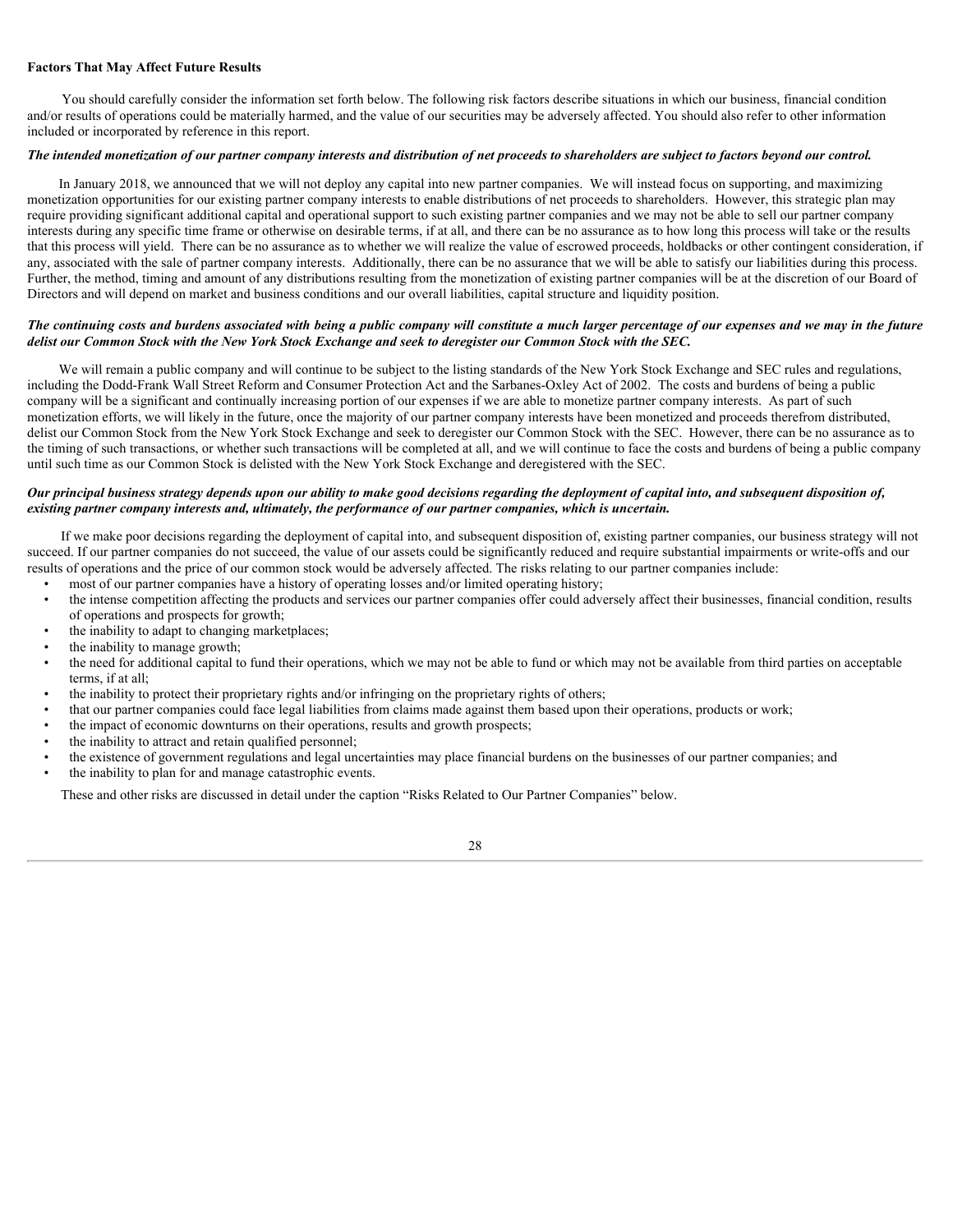## *Our Credit Facility subjects us to interest rate risk.*

In May 2017, we entered into a \$75.0 million secured, revolving credit facility with HPS Investment Partners, LLC ("Lender"), which was amended in May 2018 to increase the principal amount of indebtedness available to be borrowed by the Company from \$75.0 million to \$100.0 million (as amended, the "Credit Facility"). Debt service costs under the Credit Facility are subject to interest rate changes. Interest rates could rise from time to time and significantly increase our cost of borrowing. If that were to occur, replacing the Credit Facility with alternative credit arrangements having a lower cost of borrowing would likely not be possible and no assurance can be given that we would be able to refinance the Credit Facility on attractive terms or at all.

## *Servicing the indebtedness under the Credit Facility will require a significant amount of cash and our ability to generate cash depends on many factors beyond our control.*

Our ability to make payments on the indebtedness under the Credit Facility will depend on our ability to generate cash in the future. We generate cash from proceeds we receive in connection with the sales of our interests in our partner companies. Due to the nature of the mergers and acquisitions market, and the developmental cycle of companies like our partner companies, our ability to generate specific amounts of liquidity from sales of our partner company interests in any given period of time cannot be assured. Our ability to generate cash is also, to a certain extent, subject to general economic, financial, competitive, legislative, regulatory and other factors that are beyond our control. The risk exists that our business will be unable to generate sufficient cash flow to service our indebtedness under the Credit Facility.

## *Covenants in the agreements governing the Credit Facility could adversely affect our business and/or result in the operation of our business in a way other than as desired by management; our ability to comply with such covenants may be affected by events beyond our control; and a breach of any of these covenants could result in a default under the agreements governing the Credit Facility, which, if not cured or waived, could result in the acceleration of the indebtedness under the Credit Facility.*

The Credit Facility contains various covenants that prohibit or limit, subject to certain exceptions, our ability to, among other things:

- Sell, transfer, lease, convey or otherwise dispose of all or any part of our business or property;
- Make deployments to companies other than our existing partner companies;
- Make deployments that, when combined with deployments after January 1, 2018, exceed \$40.0 million in the aggregate;
- Following May, 2018, incur or pay for any expenses in any twelve-month period in excess of \$11.5 million;
- Incur or assume liens or additional debt or provide guarantees in respect of obligations of other persons;
- Pay any dividends or make any distribution (in cash or in kind) or payment in respect of, or redeem, retire or purchase any capital stock;
- Enter into, or permit any of our subsidiaries to enter into, any sale and leaseback transaction;
- Wind-up, liquidate or dissolve, or merge, consolidate or amalgamate with any person, or permit any of our subsidiaries to do (or agree to do) so;
- Enter into certain transactions with affiliates; and
- Amend, modify or otherwise change any of our governing documents.

In addition, the Credit Facility requires us to among other things, maintain (i) a liquidity threshold of at least \$20 million of unrestricted cash; and (ii) a minimum aggregate appraised value of the Company's ownership interests in its partner companies, plus unrestricted cash in excess of the liquidity threshold, of at least \$350 million less certain prepayments made under the Credit Facility.

The foregoing covenants could adversely affect our ability to finance our operations, engage in business activities that may be in our interest and plan for or react to market conditions or otherwise execute our business strategies.

Our ability to comply with these covenants may be affected by events beyond our control, including prevailing economic, financial and industry conditions.

Our failure to comply with any of these covenants could result in a default under the Credit Facility. If that were to occur, the Lender could choose to accelerate the maturity of the indebtedness. If the Lender were to accelerate the maturity of the indebtedness, we may not have sufficient liquidity to repay the entire balance of the outstanding borrowings and other obligations under the Credit Facility.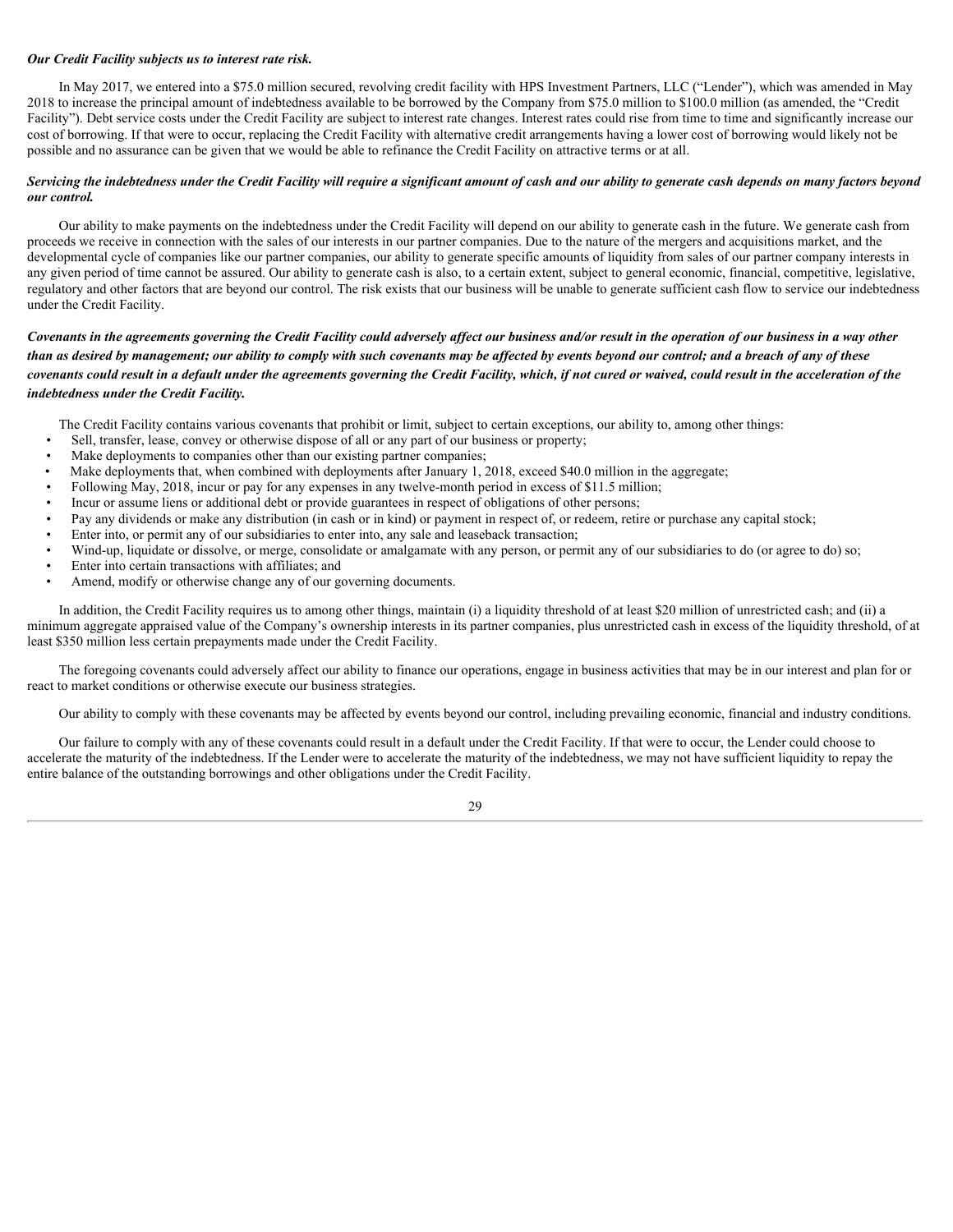## *A significant amount of our deployed capital may be concentrated in partner companies operating in the same or similar industries, limiting the diversification of our capital deployments.*

Except as may be agreed to with our debt providers, we do not have fixed guidelines for diversification of capital deployments, and our capital deployments could be concentrated in several partner companies that operate in the same or similar industries. This may cause us to be more susceptible to any single economic, regulatory or other occurrence affecting those particular industries than we would otherwise be if our partner companies operated in more diversified industries.

## *Our business model does not rely upon, or plan for, the receipt of operating cash flows from our partner companies. Our partner companies generally provide us with no cash flow from their operations. We rely on cash on hand, liquidity events and our ability to generate cash from capital raising activities to finance our operations.*

We need capital to fund the capital needs of our existing partner companies. We also need cash to service and repay our outstanding debt, finance our corporate overhead and meet our existing funding commitments. As a result, we have substantial cash requirements. Our partner companies generally provide us with no cash flow from their operations. To the extent our partner companies generate any cash from operations, they generally retain the funds to develop their own businesses. As a result, we must rely on cash on hand, partner company liquidity events and new capital raising activities to meet our cash needs. If we are unable to find ways of monetizing our holdings or raising additional capital on attractive terms, we may face liquidity issues that will require us to constrain our ability to execute our business strategy and limit our ability to provide financial support to our existing partner companies.

#### *Fluctuations in the price of the common stock of our publicly traded holdings may affect the price of our common stock.*

From time to time, we may hold equity interests in companies that are publicly traded. Fluctuations in the market prices of the common stock of publicly traded holdings may affect the price of our common stock. Historically, the market prices of our publicly traded holdings have been highly volatile and subject to fluctuations unrelated or disproportionate to operating performance.

#### *We may be unable to obtain maximum value for our holdings or to sell our holdings on a timely basis.*

We hold significant positions in our partner companies. Consequently, if we were to divest all or part of our holdings in a partner company, we may have to sell our interests at a relative discount to a price which may be received by a seller of a smaller portion. For partner companies with publicly traded stock, we may be unable to sell our holdings at then-quoted market prices. The trading volume and public float in the common stock of a publicly traded partner company may be small relative to our holdings. As a result, any significant open-market divestiture by us of our holdings in such a partner company, if possible at all, would likely have a material adverse effect on the market price of its common stock and on our proceeds from such a divestiture. Additionally, we may not be able to take our partner companies public as a means of monetizing our position or creating shareholder value.

Registration and other requirements under applicable securities laws and contractual restrictions also may adversely affect our ability to dispose of our partner company holdings on a timely basis.

#### *Our success is dependent on our senior management.*

Our success is dependent on our senior management team's ability to execute our strategy. On April 6, 2018, we publicly announced a series of management changes intended to streamline our organizational structure and reduce our operating costs. These aggressive cost-reduction initiatives are intended to better align our cost structure with the strategy we announced in January 2018 to reduce our operating costs, monetize our Partner Company interests and maximize the net proceeds distributable to our shareholders. These management changes included the departure, or change in role and planned departure, of three members of our management team, including our then President and Chief Executive Officer, our then Senior Vice President and Chief Financial Officer, and our current Senior Vice President of Investor Relations and Corporate Communications. A loss of one or more of the remaining members of our senior management team without adequate replacement could have a material adverse effect on us.

#### *Our business strategy may not be successful if valuations in the market sectors in which our partner companies participate decline.*

Our strategy involves creating value for our shareholders by helping our partner companies build value and, if appropriate, accessing the public and private capital markets. Therefore, our success is dependent on the value of our partner companies as determined by the public and private capital markets. Many factors, including reduced market interest, may cause

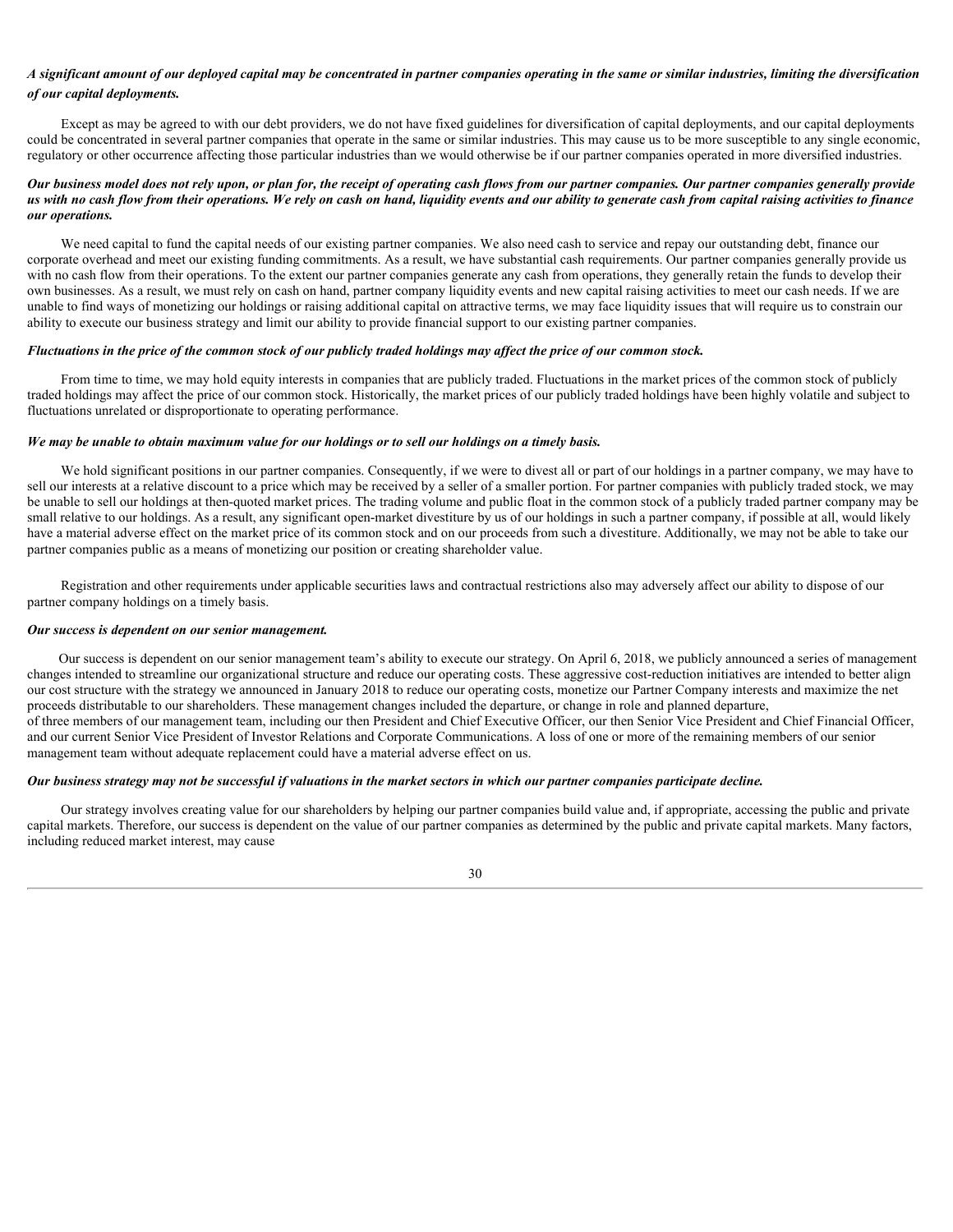the market value of our partner companies to decline. If valuations in the market sectors in which our partner companies participate decline, their access to the public and private capital markets on terms acceptable to them may be limited.

## *Our partner companies could make business decisions that are not in our best interests or with which we do not agree, which could impair the value of our holdings.*

Although we currently own a significant, influential interest in some of our partner companies, we do not maintain a controlling interest in any of our partner companies. Acquisitions of interests in partner companies in which we share or have no control, and the dilution of our interests in or loss of control of partner companies, will involve additional risks that could cause the performance of our interests and our operating results to suffer, including:

- the management of a partner company having economic or business interests or objectives that are different from ours; and
- the partner companies not taking our advice with respect to the financial or operating issues they may encounter.

Our inability to control our partner companies also could prevent us from assisting them, financially or otherwise, or could prevent us from liquidating our interests in them at a time or at a price that is favorable to us. Additionally, our partner companies may not act in ways that are consistent with our business strategy. These factors could hamper our ability to maximize returns on our interests and cause us to incur losses on our interests in these partner companies.

#### *We may have to buy, sell or retain assets when we would otherwise not wish to do so in order to avoid registration under the Investment Company Act.*

The Investment Company Act of 1940 regulates companies which are engaged primarily in the business of investing, reinvesting, owning, holding or trading in securities. Under the Investment Company Act, a company may be deemed to be an investment company if it owns investment securities with a value exceeding 40% of the value of its total assets (excluding government securities and cash items) on an unconsolidated basis, unless an exemption or safe harbor applies. We refer to this test as the "40% Test." Securities issued by companies other than consolidated partner companies are generally considered "investment securities" for purposes of the Investment Company Act, unless other circumstances exist which actively involve the company holding such interests in the management of the underlying company. We are a company that partners with growth-stage companies to build value; we are not engaged primarily in the business of investing, reinvesting or trading in securities. We are in compliance with the 40% Test. Consequently, we do not believe that we are an investment company under the Investment Company Act.

We monitor our compliance with the 40% Test and seek to conduct our business activities to comply with this test. It is not feasible for us to be regulated as an investment company because the Investment Company Act rules are inconsistent with our strategy of actively helping our partner companies in their efforts to build value. In order to continue to comply with the 40% Test, we may need to take various actions which we would otherwise not pursue. For example, we may need to retain a controlling interest in a partner company that we no longer consider strategic, we may not be able to acquire an interest in a company unless we are able to obtain a controlling ownership interest in the company, or we may be limited in the manner or timing in which we sell our interests in a partner company. Our ownership levels also may be affected if our partner companies are acquired by third parties or if our partner companies issue stock which dilutes our ownership interest. The actions we may need to take to address these issues while maintaining compliance with the 40% Test could adversely affect our ability to create and realize value at our partner companies.

#### *Economic disruptions and downturns may have negative repercussions for us.*

Events in the United States and international capital markets, debt markets and economies may negatively impact our stock price and our ability to pursue certain tactical and strategic initiatives, such as accessing additional public or private equity or debt financing for us or for our partner companies and selling our interests in partner companies on terms acceptable to us and in time frames consistent with our expectations.

#### *We cannot provide assurance that material weaknesses in our internal control over financial reporting will not be identified in the future.*

We cannot assure you that material weaknesses in our internal control over financial reporting will not be identified in the future. Any failure to maintain or implement required new or improved controls, or any difficulties we encounter in their implementation, could result in a material weakness, or could result in material misstatements in our Consolidated Financial Statements. These misstatements could result in a restatement of our Consolidated Financial Statements, cause us to fail to meet our reporting obligations and/or cause investors to lose confidence in our reported financial information, leading to a decline in our stock price.

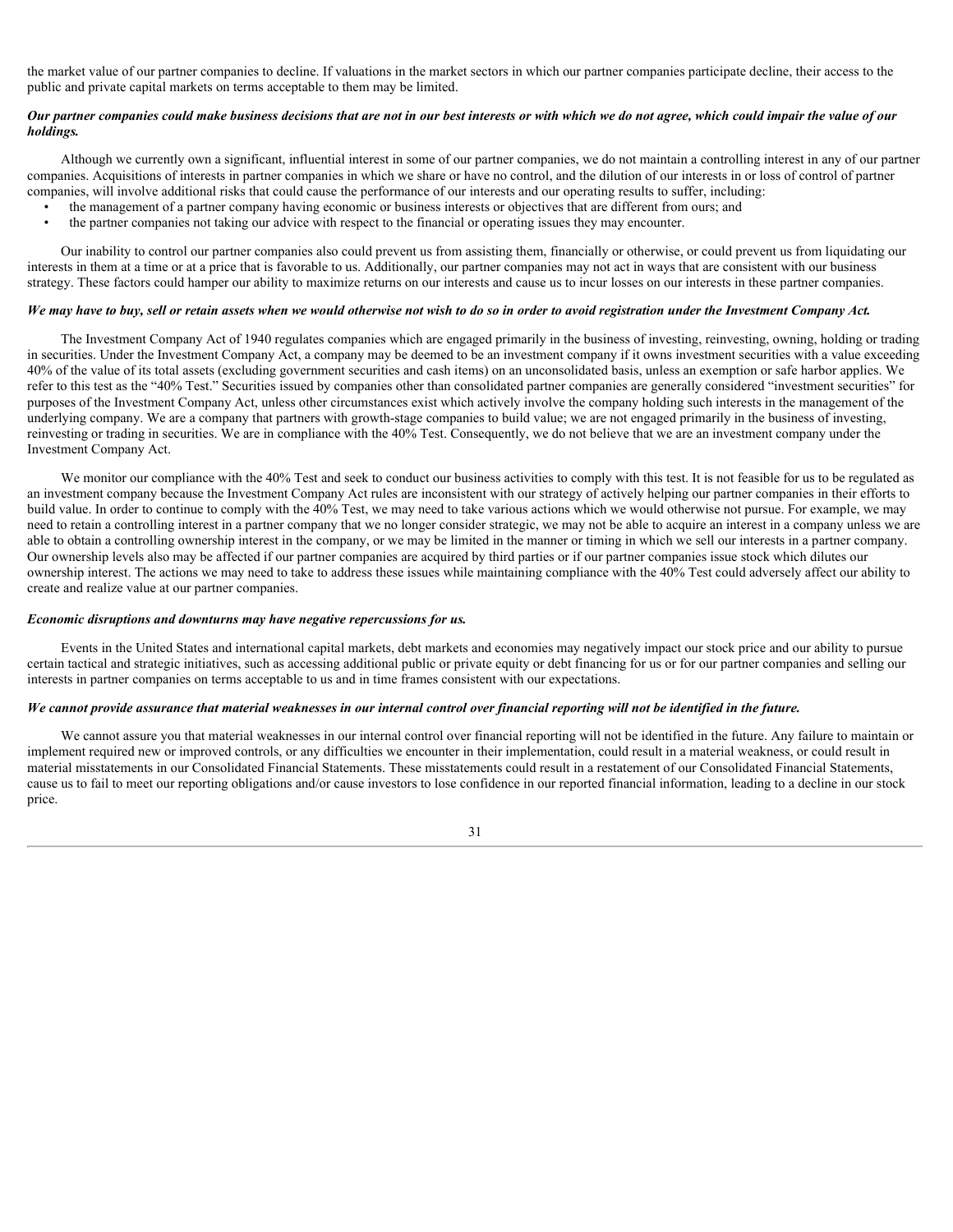## **Risks Related to Our Partner Companies**

#### *Most of our partner companies have a history of operating losses and/or limited operating history and may never be profitable.*

Most of our partner companies have a history of operating losses and/or limited operating history, have significant historical losses and may never be profitable. Many have incurred substantial costs to develop and market their products, have incurred net losses and cannot fund their cash needs from operations. We expect that the operating expenses of certain of our partner companies will increase substantially in the foreseeable future as they continue to develop products and services, increase sales and marketing efforts, and expand operations.

## *Our partner companies face intense competition, which could adversely affect their business, financial condition, results of operations and prospects for growth.*

There is intense competition in the technology marketplaces, and we expect competition to intensify in the future. Our business, financial condition, and results of operations will be materially adversely affected if our partner companies are not able to compete successfully. Many of the present and potential competitors may have greater financial, technical, marketing and other resources than those of our partner companies. This may place our partner companies at a disadvantage in responding to the offerings of their competitors, technological changes or changes in client requirements. Also, our partner companies may be at a competitive disadvantage because many of their competitors have greater name recognition, more extensive client bases and a broader range of product offerings. In addition, our partner companies may compete against one another.

## *The success or failure of many of our partner companies is dependent upon the ultimate effectiveness of newly-created technologies, medical devices, financial services, healthcare diagnostics, etc.*

Our partner companies' business strategies are often highly dependent upon the successful launch and commercialization of an innovative technology or device, including, without limitation, technologies or devices used in healthcare, financial services or digital media. Despite all of our efforts to understand the research and development underlying the innovation or creation of such technologies and devices before we deploy capital into a partner company, sometimes the performance of the technology or device does not match our expectations or those of our partner company. In those situations, it is likely that we will incur a partial or total loss of the capital which we deployed in such partner company.

#### *Our partner companies may fail if they do not adapt to changing marketplaces.*

If our partner companies fail to adapt to changes in technology and customer and supplier demands, they may not become or remain profitable. There is no assurance that the products and services of our partner companies will achieve or maintain market penetration or commercial success, or that the businesses of our partner companies will be successful.

The technology marketplaces are characterized by:

- rapidly changing technology;
- evolving industry standards;
- frequent introduction of new products and services;
- shifting distribution channels;
- evolving government regulation;
- frequently changing intellectual property landscapes; and
- changing customer demands.

Our future success will depend on our partner companies' ability to adapt to these evolving marketplaces. They may not be able to adequately or economically adapt their products and services, develop new products and services or establish and maintain effective distribution channels for their products and services. If our partner companies are unable to offer competitive products and services or maintain effective distribution channels, they will sell fewer products and services and forego potential revenue, possibly causing them to lose money. In addition, we and our partner companies may not be able to respond to the marketplace changes in an economically efficient manner, and our partner companies may become or remain unprofitable.

#### *Our partner companies may grow rapidly and may be unable to manage their growth.*

We expect some of our partner companies to grow rapidly. Rapid growth often places considerable operational, managerial and financial strain on a business. To successfully manage rapid growth, our partner companies must, among other things:

- improve, upgrade and expand their business infrastructures;
- scale up production operations;
- develop appropriate financial reporting controls;

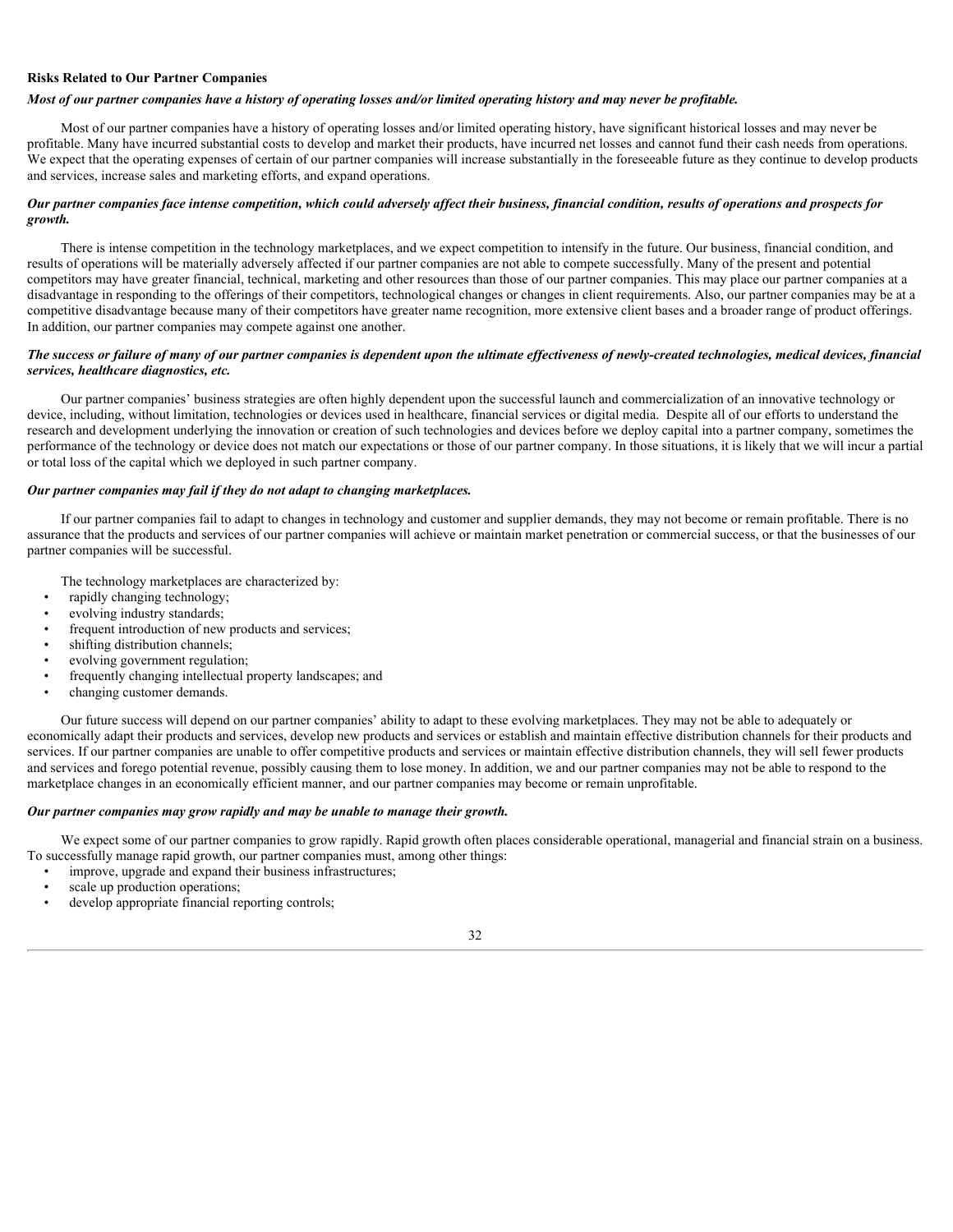- attract and retain qualified personnel; and
- maintain appropriate levels of liquidity.

If our partner companies are unable to manage their growth successfully, their ability to respond effectively to competition and to achieve or maintain profitability will be adversely affected.

#### *Based on our business model, some or all of our partner companies will need to raise additional capital to fund their operations at any given time. We may not be able to fund some or all of such amounts and such amounts may not be available from third parties on acceptable terms, if at all. Further, if our partner companies do raise additional capital, either debt or equity, such capital may rank senior to our interests in such companies.*

We cannot be certain that our partner companies will be able to obtain additional financing on favorable terms when needed, if at all. Because our resources and our ability to raise capital are not unlimited, we may not be able to provide partner companies with sufficient capital resources to enable them to reach a cashflow positive position or a sale of the company, even if we wish to do so. General economic disruptions and downturns may also negatively affect the ability of some of our partner companies to fund their operations from other stockholders and capital sources. We also may fail to accurately project the capital needs of partner companies. If partner companies need capital but are not able to raise capital from us or other outside sources, then they may need to cease or scale back operations. In such event, our interest in any such partner company will become less valuable. If our partner companies raise additional capital, either debt or equity, that ranks senior to the capital we have deployed, such capital may entitle its holders to receive returns of capital before the dates on which we are entitled to receive any return of our deployed capital. Also, in the event of any insolvency, liquidation, dissolution, reorganization or bankruptcy of a partner company, holders of such partner company's instruments that rank senior to our deployed capital will typically be entitled to receive payment in full before we receive any return of our deployed capital. After returning such senior capital, such partner company may not have any remaining assets to use for returning capital to us, causing us to lose some or all of our deployed capital in such partner company.

## *Economic disruptions and downturns may negatively affect our partner companies' plans and their results of operations.*

Many of our partner companies are largely dependent upon outside sources of capital to fund their operations. Disruptions in the availability of capital from such sources will negatively affect the ability of such partner companies to pursue their business models and will force such companies to revise their growth and development plans accordingly. Any such changes will, in turn, negatively affect our ability to realize the value of our capital deployments in such partner companies.

In addition, downturns in the economy as well as possible governmental responses to such downturns and/or to specific situations in the economy could affect the business prospects of certain of our partner companies, including, but not limited to, in the following ways: weaknesses in the financial services industries; reduced business and/or consumer spending; and/or systemic changes in the ways the healthcare system operates in the United States.

#### *Some of our partner companies may be unable to protect their proprietary rights and may infringe on the proprietary rights of others.*

Our partner companies assert various forms of intellectual property protection. Intellectual property may constitute an important part of partner company assets and competitive strengths. Federal law, most typically copyright, patent, trademark and trade secret laws, generally protects intellectual property rights. Although we expect that our partner companies will take reasonable efforts to protect the rights to their intellectual property, third parties may develop similar intellectual property independently. Moreover, the complexity of international trade secret, copyright, trademark and patent law, coupled with the limited resources of our partner companies and the demands of quick delivery of products and services to market, create a risk that partner company efforts to prevent misappropriation of their technology will prove inadequate.

Some of our partner companies also license intellectual property from third parties and it is possible that they could become subject to infringement actions based upon their use of the intellectual property licensed from those third parties. Our partner companies generally obtain representations as to the origin and ownership of such licensed intellectual property. However, this may not adequately protect them. Any claims against our partner companies' proprietary rights, with or without merit, could subject the companies to costly litigation and divert their technical and management personnel from other business concerns. If our partner companies incur costly litigation and their personnel are not effectively deployed, the expenses and losses incurred by our partner companies will increase and their profits, if any, will decrease.

Third parties have and may assert infringement or other intellectual property claims against our partner companies based on their patents or other intellectual property claims. Even though we believe our partner companies' products do not infringe any third party's patents, they may have to pay substantial damages, possibly including treble damages, if it is ultimately determined that they do. They may have to obtain a license to sell their products if it is determined that their products infringe

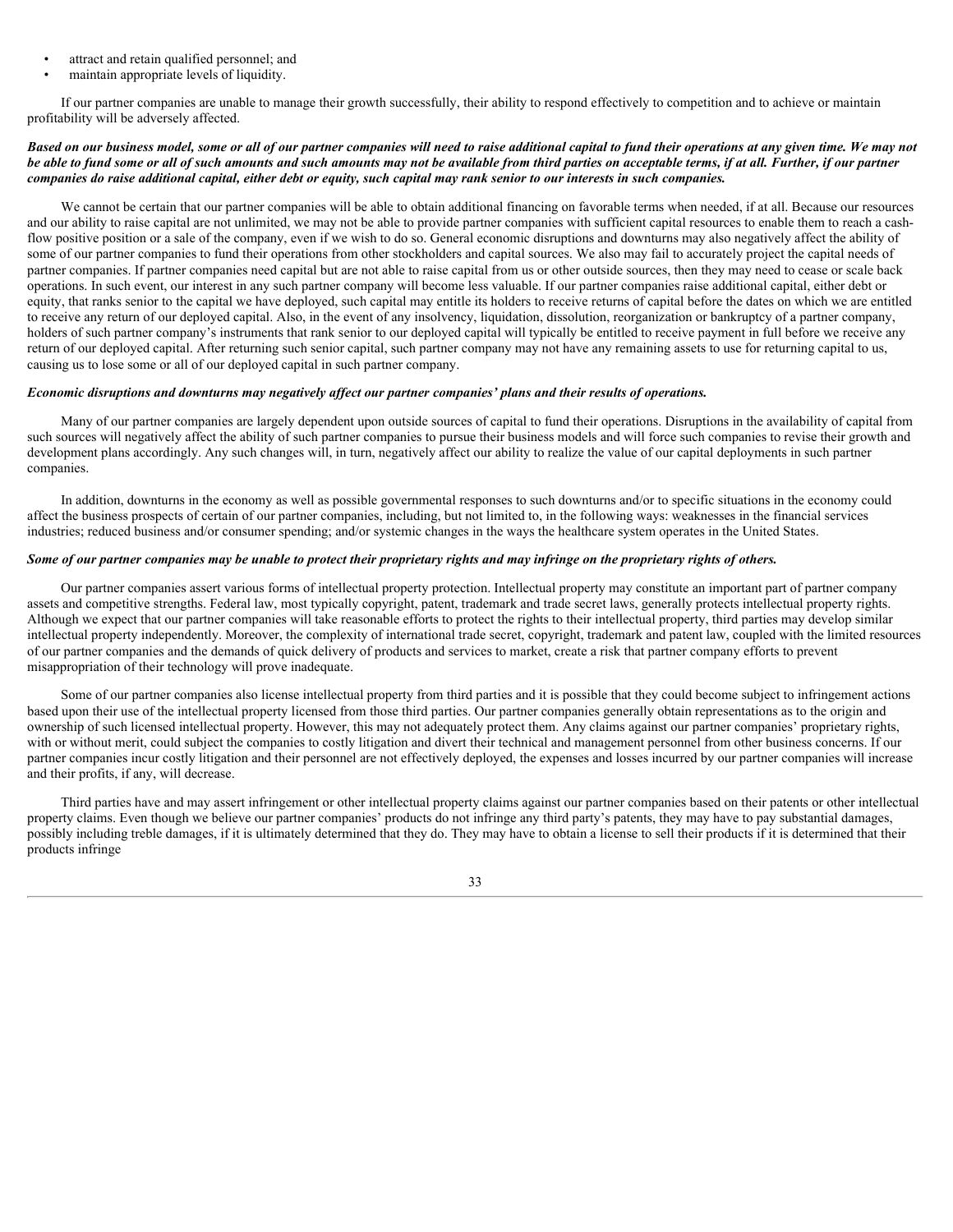on another person's intellectual property. Our partner companies might be prohibited from selling their products before they obtain a license, which, if available at all, may require them to pay substantial royalties. Even if infringement claims against our partner companies are without merit, defending these types of lawsuits takes significant time, is expensive and may divert management attention from other business concerns.

#### *Certain of our partner companies could face legal liabilities from claims made against their operations, products or work.*

Because manufacture and sale of certain partner company products entail an inherent risk of product liability, certain partner companies maintain product liability insurance. Although none of our current partner companies have experienced any material losses in this regard, there can be no assurance that they will be able to maintain or acquire adequate product liability insurance in the future and any product liability claim could have a material adverse effect on a partner company's financial stability, revenues and results of operations. In addition, many of the engagements of our partner companies involve projects that are critical to the operation of their clients' businesses. If our partner companies fail to meet their contractual obligations, they could be subject to legal liability, which could adversely affect their business, operating results and financial condition. Partner company contracts typically include provisions designed to limit their exposure to legal claims relating to their services and products. However, these provisions may not protect our partner companies or may not be enforceable. Also, some of our partner companies depend on their relationships with their clients and their reputation for high-quality services and integrity to retain and attract clients. As a result, claims made against our partner companies' work may damage their reputation, which in turn could impact their ability to compete for new work and negatively impact their revenue and profitability.

#### *Our partner companies' success depends on their ability to attract and retain qualified personnel.*

Our partner companies depend upon their ability to attract and retain senior management and key personnel, including trained technical and marketing personnel. Our partner companies also will need to continue to hire additional personnel as they expand. Although our current partner companies have not been the subject of a work stoppage, any future work stoppage could have a material adverse effect on their respective operations. A shortage in the availability of the requisite qualified personnel or work stoppage would limit the ability of our partner companies to grow, to increase sales of their existing products and services, and to launch new products and services.

## *Government regulations and legal uncertainties may place financial burdens on the businesses of our partner companies.*

Failure to comply with applicable requirements of the FDA or comparable regulation in foreign countries can result in fines, recall or seizure of products, total or partial suspension of production, withdrawal of existing product approvals or clearances, refusal to approve or clear new applications or notices and criminal prosecution. Manufacturers of pharmaceuticals and medical diagnostic devices and operators of laboratory facilities are subject to strict federal and state regulation regarding validation and the quality of manufacturing and laboratory facilities. Failure to comply with these quality regulation systems requirements could result in civil or criminal penalties or enforcement proceedings, including the recall of a product or a "cease distribution" order. The enactment of any additional laws or regulations that affect healthcare insurance policy and reimbursement (including Medicare reimbursement) could negatively affect some of our partner companies. If Medicare or private payers change the rates at which our partner companies or their customers are reimbursed by insurance providers for their products, such changes could adversely impact our partner companies.

#### *Some of our partner companies may be subject to significant environmental, health and safety regulation.*

Some of our partner companies may be subject to licensing and regulation under federal, state and local laws and regulations relating to the protection of the environment and human health and safety, including laws and regulations relating to the handling, transportation and disposal of medical specimens, infectious and hazardous waste and radioactive materials, as well as to the safety and health of manufacturing and laboratory employees. In addition, the federal Occupational Safety and Health Administration has established extensive requirements relating to workplace safety. Compliance with such regulations could increase operating costs at certain of our partner companies, and the failure to comply could negatively affect the operations and results of some of our partner companies.

#### *Catastrophic events may disrupt our partner companies' businesses.*

Some of our partner companies are highly automated businesses and rely on their network infrastructure, various software applications and many internal technology systems and data networks for their customer support, development, sales and marketing and accounting and finance functions. Further, some of our partner companies provide services to their customers from data center facilities in multiple locations. Some of these data centers are operated by third parties, and the partner companies have limited control over those facilities. A disruption or failure of these systems or data centers in the event of a natural disaster, telecommunications failure, power outage, cyber-attack, war, terrorist attack or other catastrophic event could cause system interruptions, reputational harm, delays in product development, breaches of data security and loss of

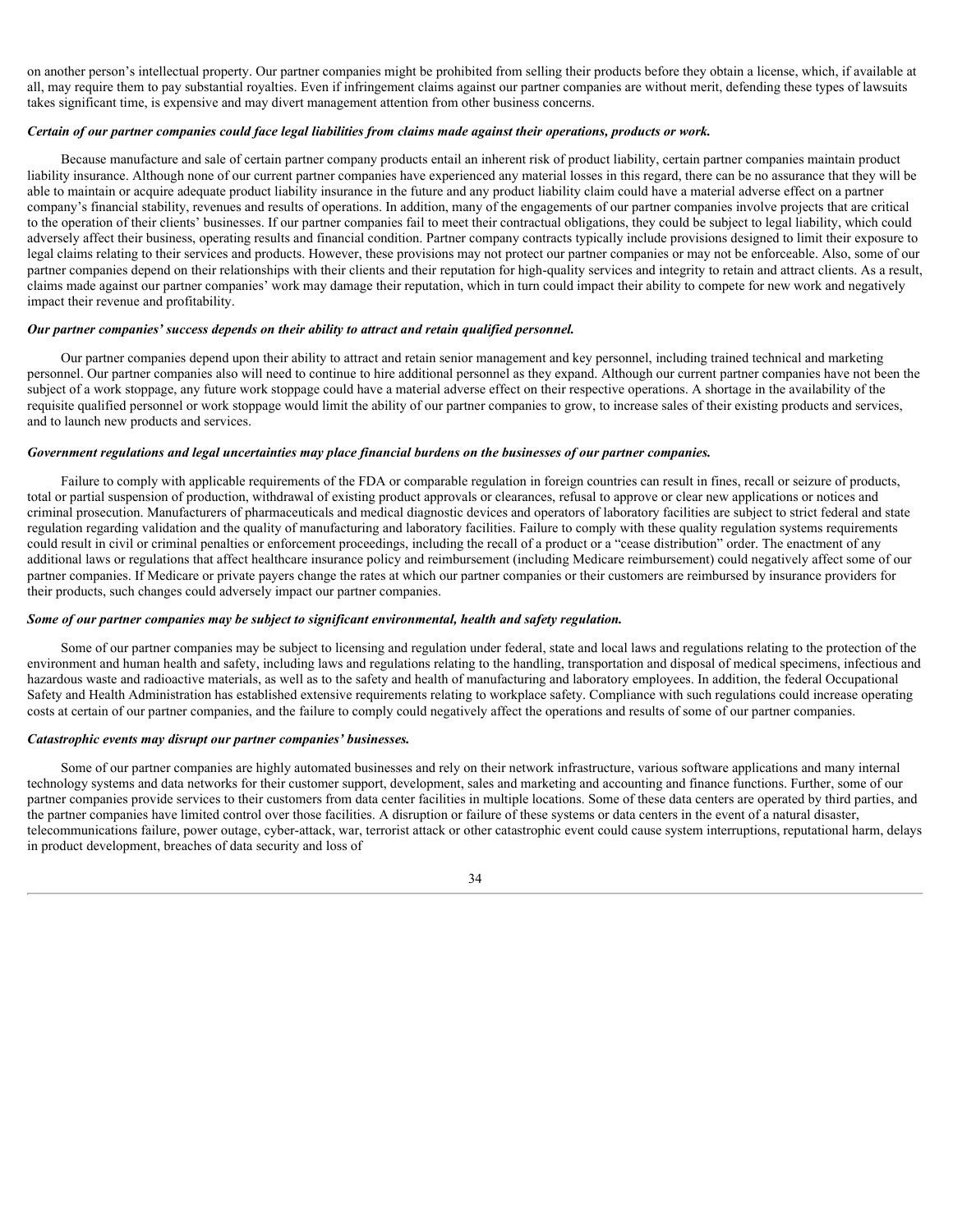critical data. Such an event could also prevent the partner companies from fulfilling customer orders or maintaining certain service level requirements, particularly in respect of their SaaS offerings. While certain of our partner companies have developed certain disaster recovery plans and maintain backup systems to reduce the potentially adverse effect of such events, a catastrophic event that resulted in the destruction or disruption of any of their data centers or their critical business or information technology systems could severely affect their ability to conduct normal business operations and, as a result, their business, operating results and financial condition could be adversely affected.

We cannot provide assurance that our partner companies' disaster recovery plans will address all of the issues they may encounter in the event of a disaster or other unanticipated issue, and their business interruption insurance may not adequately compensate them for losses that may occur from any of the foregoing. In the event that a natural disaster, terrorist attack or other catastrophic event were to destroy any part of their facilities or interrupt their operations for any extended period of time, or if harsh weather or health conditions prevent them from delivering products in a timely manner, their business, financial condition and operating results could be adversely affected.

#### <span id="page-34-0"></span>**Item 3.** *Quantitative and Qualitative Disclosures About Market Risk*

There have been no material changes to the information we previously disclosed under Item 7A of Part II of our Annual Report on Form 10-K for the year ended December 31, 2017, filed with the SEC on March 7, 2018.

#### <span id="page-34-1"></span>**Item 4.** *Controls and Procedures*

#### (a) Evaluation of Disclosure Controls and Procedures

Our management, with the participation of our Chief Executive Officer and Chief Financial Officer, evaluated the effectiveness of our disclosure controls and procedures as of the end of the period covered by this report. Based on that evaluation, the Chief Executive Officer and Chief Financial Officer concluded that our disclosure controls and procedures as of June 30, 2018 are functioning effectively to provide reasonable assurance that the information required to be disclosed by us in reports filed under the Securities Exchange Act of 1934 is (i) recorded, processed, summarized and reported within the time periods specified in the SEC's rules and forms and (ii) accumulated and communicated to our management, including the Chief Executive Officer and Chief Financial Officer, as appropriate to allow timely decisions regarding disclosure. A controls system cannot provide absolute assurance that the objectives of the controls system are met, and no evaluation of controls can provide absolute assurance that all control issues and instances of fraud, if any, within a company have been detected.

## (b) Change in Internal Control over Financial Reporting

No change in our internal control over financial reporting occurred during our most recent fiscal quarter that has materially affected, or is reasonably likely to materially affect, our internal control over financial reporting.

#### <span id="page-34-2"></span>**PART II**

## **OTHER INFORMATION**

#### **Item 1.** *Legal Proceedings*

None.

#### <span id="page-34-3"></span>**Item 1A.** *Risk Factors*

Except as included under the heading "Factors That May Affect Future Results" above, there have been no material changes in our risk factors from the information set forth in our Annual Report on Form 10-K for the year ended December 31, 2017.

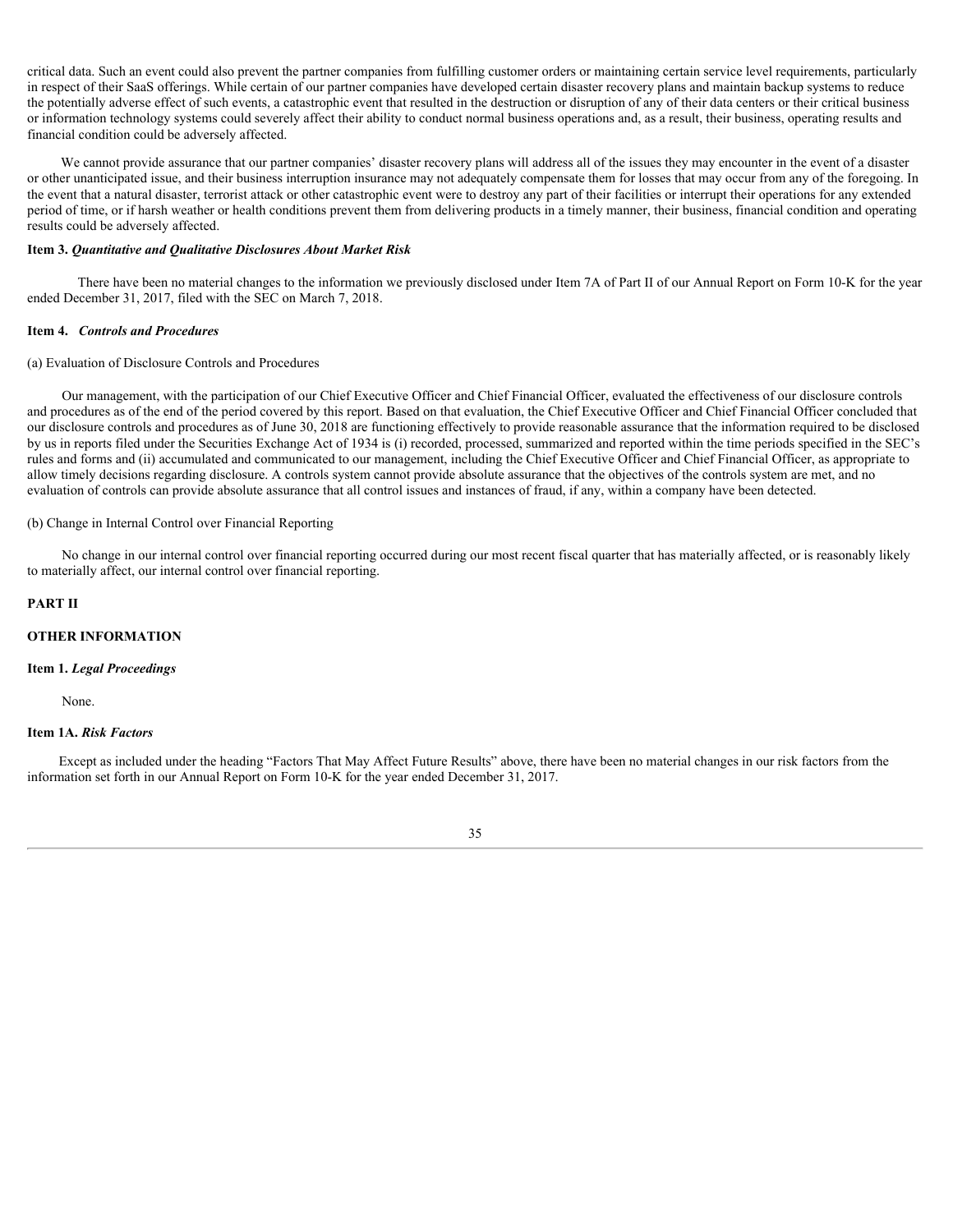## <span id="page-35-0"></span>**Item 2.** *Unregistered Sales of Equity Securities and Use of Proceeds*

The following table provides information about purchases of equity securities by the Company and affiliated purchasers of the Company, during the quarter ended June 30, 2018, which equity securities are registered pursuant to Section 12 of the Securities Exchange Act of 1934, as amended (the "Exchange Act"):

| Period                         | <b>Total Number</b><br>of Shares<br>Purchased (a) | Average<br><b>Price Paid</b><br>Per Share | <b>Total Number of Shares</b><br>Purchased as Part of<br><b>Publicly Announced</b><br>Plan (b) | <b>Maximum Number (or</b><br>Approximate Dollar Value) of<br><b>Shares that May Yet Be</b><br><b>Purchased Under the</b><br>Plan (b) |  |
|--------------------------------|---------------------------------------------------|-------------------------------------------|------------------------------------------------------------------------------------------------|--------------------------------------------------------------------------------------------------------------------------------------|--|
| April 1, 2018 - April 30, 2018 | 396S                                              | 12.1500                                   | $\overline{\phantom{m}}$                                                                       | 14,636,135                                                                                                                           |  |
| May 1, 2018 - May 30, 2018     | $\overline{\phantom{a}}$                          |                                           | $\overline{\phantom{a}}$                                                                       | 14,636,135                                                                                                                           |  |
| June 1, 2018 - June 30, 2018   | 3,461                                             | 13.1750                                   | $\hspace{0.1mm}-\hspace{0.1mm}$                                                                | 14,636,135                                                                                                                           |  |
| Total                          | 3,857                                             | 13.0698                                   | $\overbrace{\hspace{25mm}}^{}$                                                                 |                                                                                                                                      |  |
|                                |                                                   |                                           |                                                                                                |                                                                                                                                      |  |

(a) During the second quarter of 2018, the Company repurchased an aggregate of 4 thousand shares of its common stock initially issued as restricted stock awards to employees and subsequently withheld from employees to satisfy the statutory withholding tax liability upon the vesting of such restricted stock awards.

(b) In July 2015, our Board of Directors authorized the Company to repurchase shares of its outstanding common stock with an aggregate value of up to \$25.0 million. These repurchases may be made in open market or privately negotiated transactions, including under plans complying with Rule 10b5-1 of the Exchange Act, based on market conditions, stock price, and other factors. The share repurchase program does not obligate the Company to acquire any specific number of shares. Under the amended credit facility, the Company is restricted from repurchasing shares of its common stock until such time as the amended credit facility is repaid in full.

## <span id="page-35-1"></span>**Item 3.** *Defaults Upon Senior Securities*

None.

## <span id="page-35-2"></span>**Item 4.** *Mine Safety Disclosures*

Not applicable.

#### <span id="page-35-3"></span>**Item 5.** *Other Information*

None.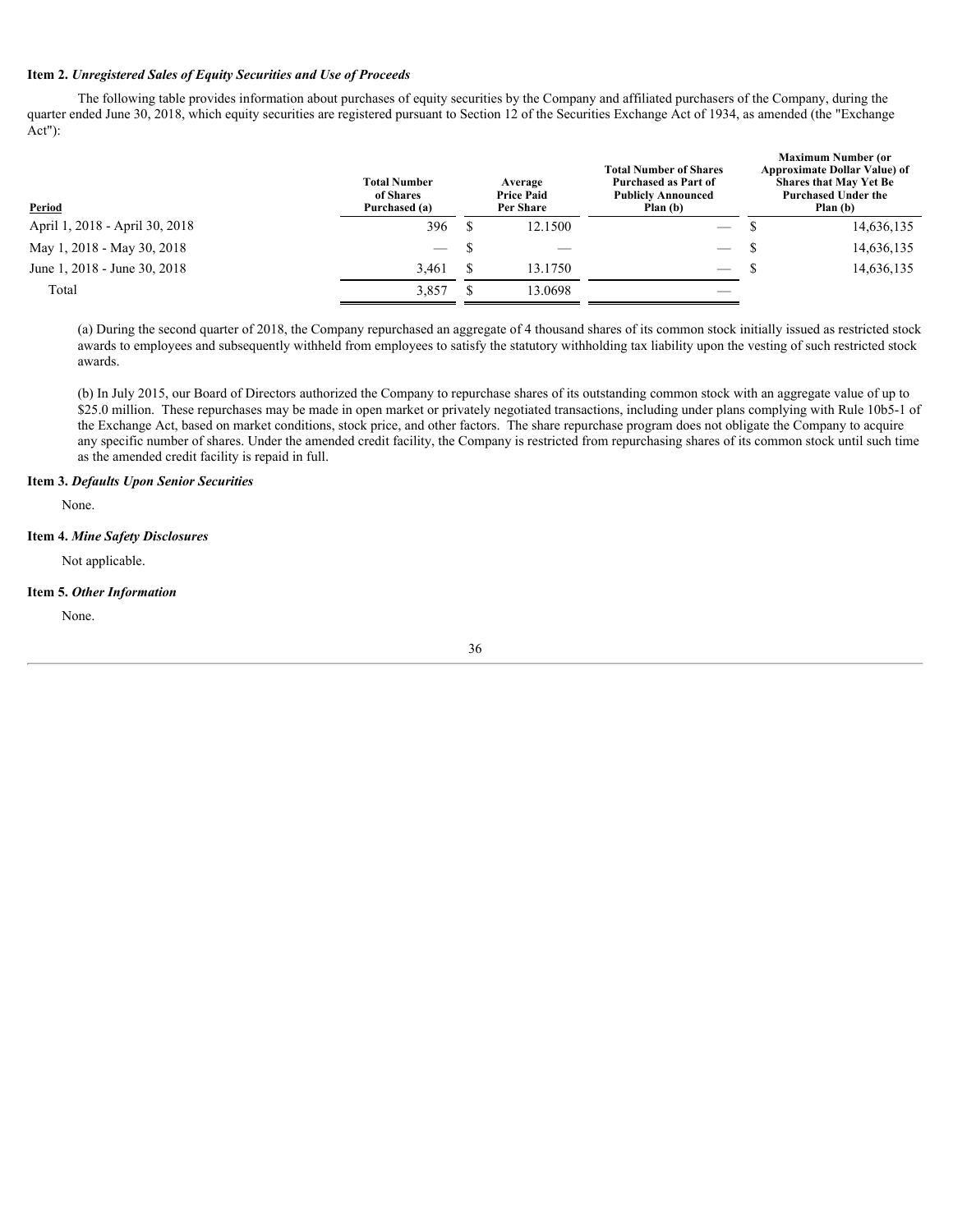## <span id="page-36-0"></span>**Item 6.** *Exhibits*

(a) Exhibits.

The following is a list of exhibits required by Item 601 of Regulation S-K to be filed as part of this Report. For exhibits that previously have been filed, the Registrant incorporates those exhibits herein by reference. Documents which are incorporated by reference to filings by parties other than the Registrant are identified in a footnote to this table.

| <b>Exhibit Number</b>   | <b>Description</b>                                                                                                                                                                                                                                                                                                                                                                                                                                                                                                                                                                  |
|-------------------------|-------------------------------------------------------------------------------------------------------------------------------------------------------------------------------------------------------------------------------------------------------------------------------------------------------------------------------------------------------------------------------------------------------------------------------------------------------------------------------------------------------------------------------------------------------------------------------------|
| $31.1 \;{\rm t}$        | Certification of Brian J. Sisko pursuant to Rules $13a-15(e)$ and $15d-15(e)$ of the Securities Exchange Act of 1934.                                                                                                                                                                                                                                                                                                                                                                                                                                                               |
| $31.2 \text{ }^{\circ}$ | Certification of David A. Kille pursuant to Rules $13a-15(e)$ and $15d-15(e)$ of the Securities Exchange Act of 1934.                                                                                                                                                                                                                                                                                                                                                                                                                                                               |
| $32.1 \;$ $\ddagger$    | Certification of Brian J. Sisko pursuant to 18 U.S.C. Section 1350, as adopted pursuant to Section 906 of the Sarbanes-Oxley Act of<br><u>2002.</u>                                                                                                                                                                                                                                                                                                                                                                                                                                 |
| $32.2 \; \text{t}$      | Certification of David A. Kille pursuant to 18 U.S.C. Section 1350, as adopted pursuant to Section 906 of the Sarbanes-Oxley Act of<br><u>2002.</u>                                                                                                                                                                                                                                                                                                                                                                                                                                 |
| 101                     | The following materials from Safeguard Scientifics, Inc. Quarterly Report on Form 10-Q for the quarter ended March 31, 2018,<br>formatted in XBRL (eXtensible Business Reporting Language); (i) Consolidated Balance Sheets (unaudited); (ii) Consolidated<br>Statements of Operations (unaudited); (iii) Consolidated Statements of Comprehensive Income (Loss) (unaudited); (iv) Condensed<br>Consolidated Statements of Cash Flows (unaudited); (v) Consolidated Statement of Changes in Equity (unaudited); and (vi) Notes to<br>Consolidated Financial Statements (unaudited). |
| ÷.                      | Filed herewith                                                                                                                                                                                                                                                                                                                                                                                                                                                                                                                                                                      |

‡ Furnished herewith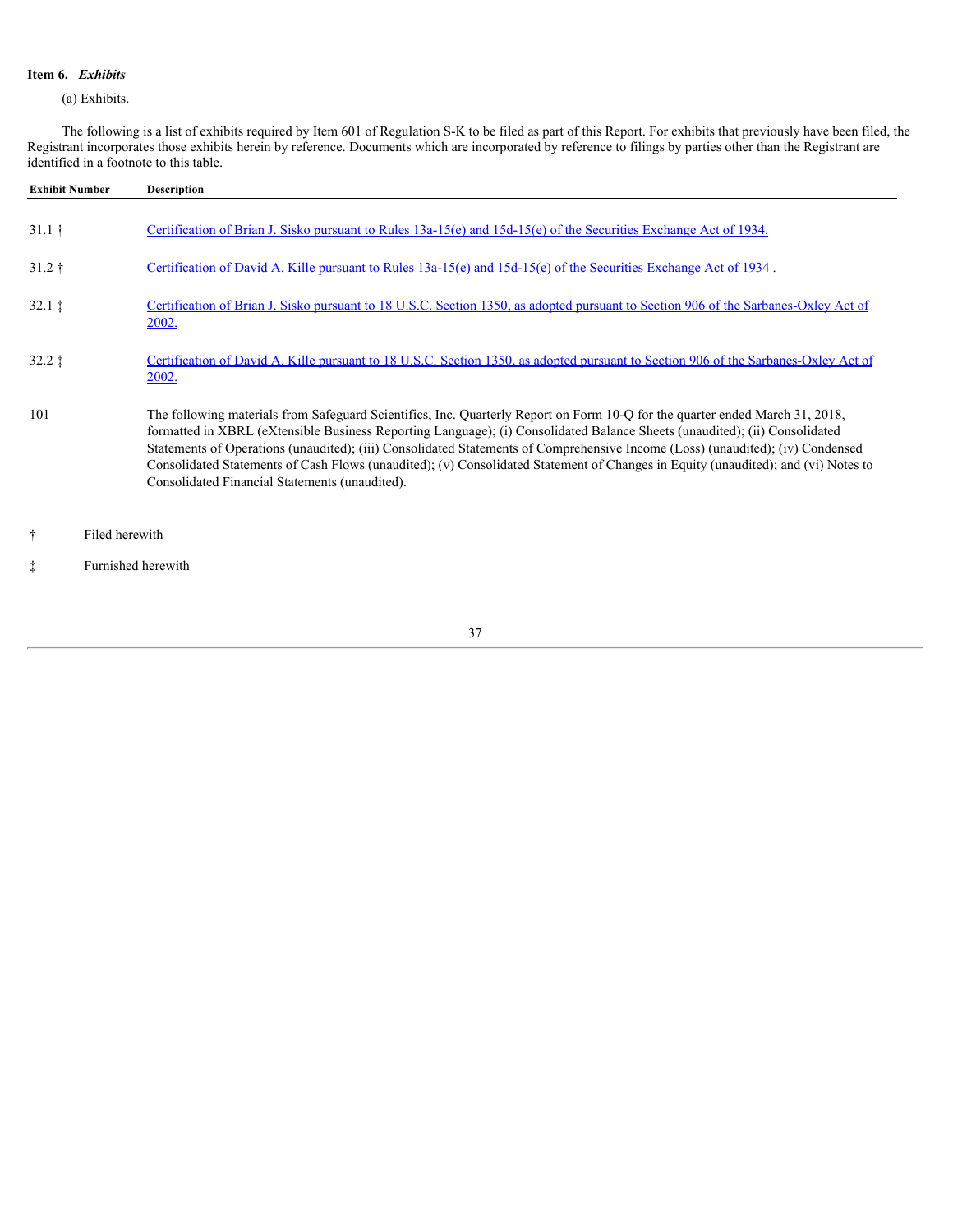## **SIGNATURES**

<span id="page-37-0"></span>Pursuant to the requirements of the Securities Exchange Act of 1934, the Registrant has duly caused this report to be signed on its behalf by the undersigned thereunto duly authorized.

Date: July 26, 2018 /s/ Brian J. Sisko

Date: July 26, 2018 /s/ David A. Kille

## SAFEGUARD SCIENTIFICS, INC.

 Brian J. Sisko *President and Chief Executive Officer*

David A. Kille *Senior Vice President and Chief Financial Officer*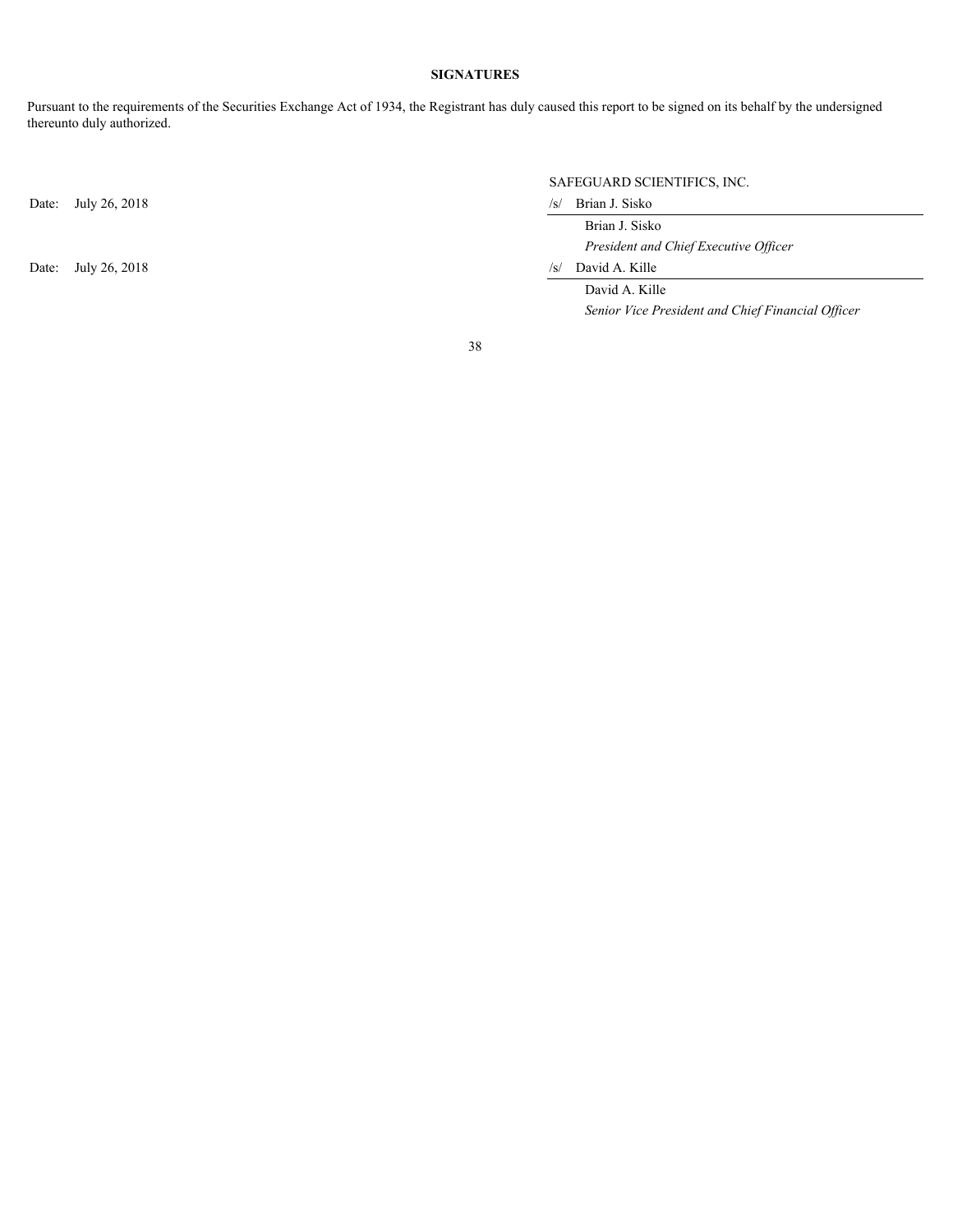## **CERTIFICATION**

<span id="page-38-0"></span>I, Brian J. Sisko, certify that:

- 1. I have reviewed this Quarterly Report on Form 10-Q of Safeguard Scientifics, Inc.;
- 2. Based on my knowledge, this report does not contain any untrue statement of a material fact or omit to state a material fact necessary to make the statements made, in light of the circumstances under which such statements were made, not misleading with respect to the period covered by this report;
- 3. Based on my knowledge, the financial statements, and other financial information included in this report, fairly present in all material respects the financial condition, results of operations and cash flows of the registrant as of, and for, the periods presented in this report;
- 4. The registrant's other certifying officer and I are responsible for establishing and maintaining disclosure controls and procedures (as defined in Exchange Act Rules  $13a-15(e)$  and  $15d-15(e)$ ) and internal control over financial reporting (as defined in Exchange Act Rules  $13a-15(f)$ ) and  $15d-15(f)$ ) for the registrant and have:
	- a. designed such disclosure controls and procedures, or caused such disclosure controls and procedures to be designed under our supervision, to ensure that material information relating to the registrant, including its consolidated subsidiaries, is made known to us by others within those entities, particularly during the period in which this report is being prepared;
	- b. designed such internal control over financial reporting, or caused such internal control over financial reporting to be designed under our supervision, to provide reasonable assurance regarding the reliability of financial reporting and the preparation of financial statements for external purposes in accordance with generally accepted accounting principles;
	- c. evaluated the effectiveness of the registrant's disclosure controls and procedures and presented in this report our conclusions about the effectiveness of the disclosure controls and procedures, as of the end of the period covered by this report based on such evaluation; and
	- d. disclosed in this report any change in the registrant's internal control over financial reporting that occurred during the registrant's most recent fiscal quarter (the registrant's fourth fiscal quarter in the case of an annual report) that has materially affected, or is reasonably likely to materially affect, the registrant's internal control over financial reporting; and
- 5. The registrant's other certifying officer and I have disclosed, based on our most recent evaluation of internal control over financial reporting, to the registrant's auditors and the audit committee of the registrant's board of directors (or persons performing the equivalent functions):
	- a. all significant deficiencies and material weaknesses in the design or operation of internal control over financial reporting which are reasonably likely to adversely affect the registrant's ability to record, process, summarize and report financial information; and
	- b. any fraud, whether or not material, that involves management or other employees who have a significant role in the registrant's internal control over financial reporting.

SAFEGUARD SCIENTIFICS, INC.

Date: July 26, 2018<br>
July 26, 2018

Brian J. Sisko

President and Chief Executive Officer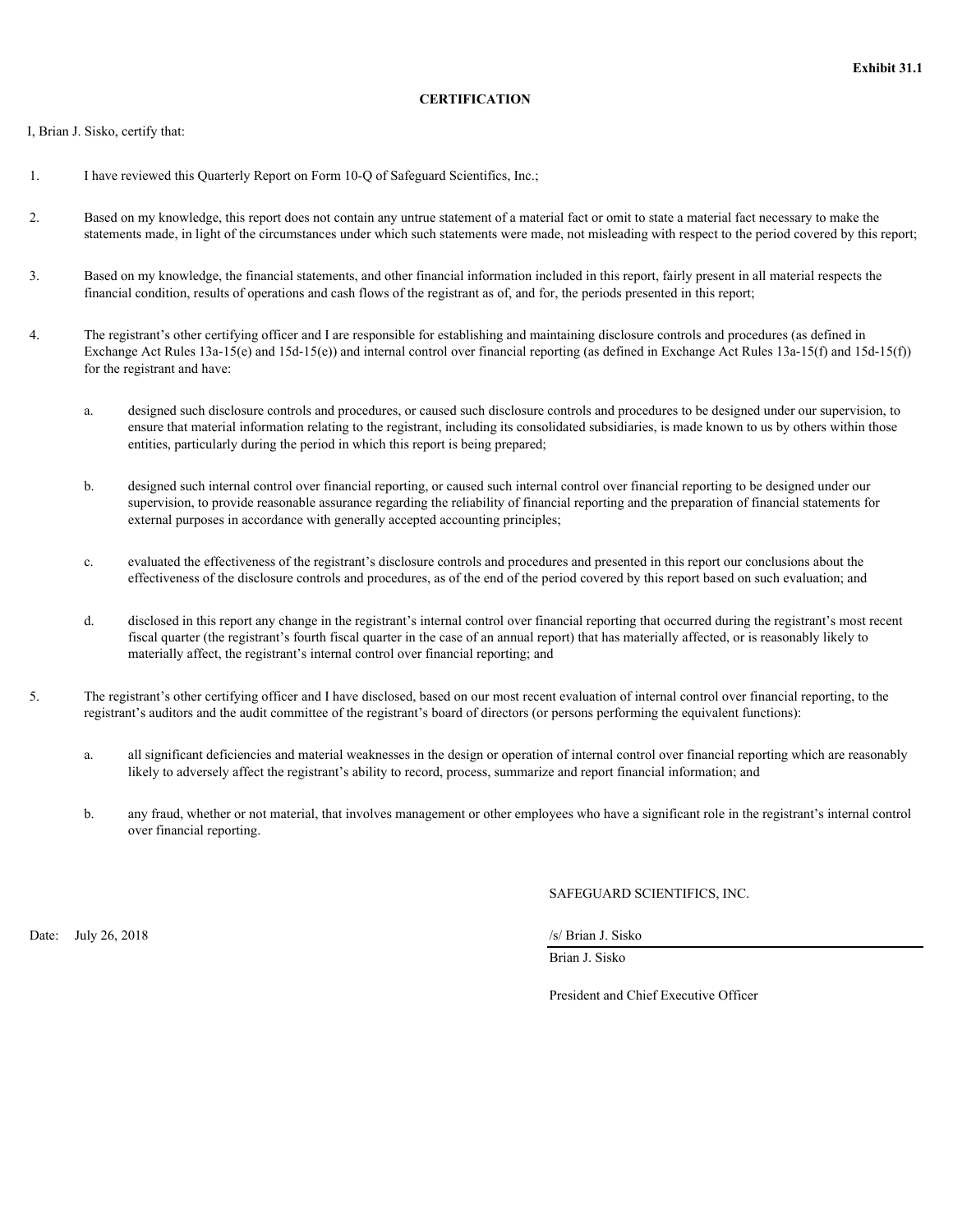## **CERTIFICATION**

<span id="page-39-0"></span>I, David A. Kille, certify that:

- 1. I have reviewed this Quarterly Report on Form 10-Q of Safeguard Scientifics, Inc.;
- 2. Based on my knowledge, this report does not contain any untrue statement of a material fact or omit to state a material fact necessary to make the statements made, in light of the circumstances under which such statements were made, not misleading with respect to the period covered by this report;
- 3. Based on my knowledge, the financial statements, and other financial information included in this report, fairly present in all material respects the financial condition, results of operations and cash flows of the registrant as of, and for, the periods presented in this report;
- 4. The registrant's other certifying officer and I are responsible for establishing and maintaining disclosure controls and procedures (as defined in Exchange Act Rules  $13a-15(e)$  and  $15d-15(e)$ ) and internal control over financial reporting (as defined in Exchange Act Rules  $13a-15(f)$ ) and  $15d-15(f)$ ) for the registrant and have:
	- a. designed such disclosure controls and procedures, or caused such disclosure controls and procedures to be designed under our supervision, to ensure that material information relating to the registrant, including its consolidated subsidiaries, is made known to us by others within those entities, particularly during the period in which this report is being prepared;
	- b. designed such internal control over financial reporting, or caused such internal control over financial reporting to be designed under our supervision, to provide reasonable assurance regarding the reliability of financial reporting and the preparation of financial statements for external purposes in accordance with generally accepted accounting principles;
	- c. evaluated the effectiveness of the registrant's disclosure controls and procedures and presented in this report our conclusions about the effectiveness of the disclosure controls and procedures, as of the end of the period covered by this report based on such evaluation; and
	- d. disclosed in this report any change in the registrant's internal control over financial reporting that occurred during the registrant's most recent fiscal quarter (the registrant's fourth fiscal quarter in the case of an annual report) that has materially affected, or is reasonably likely to materially affect, the registrant's internal control over financial reporting; and
- 5. The registrant's other certifying officer and I have disclosed, based on our most recent evaluation of internal control over financial reporting, to the registrant's auditors and the audit committee of the registrant's board of directors (or persons performing the equivalent functions):
	- a. all significant deficiencies and material weaknesses in the design or operation of internal control over financial reporting which are reasonably likely to adversely affect the registrant's ability to record, process, summarize and report financial information; and
	- b. any fraud, whether or not material, that involves management or other employees who have a significant role in the registrant's internal control over financial reporting.

SAFEGUARD SCIENTIFICS, INC.

Date: July 26, 2018<br>
<u>July 26, 2018</u>

 David A. Kille Senior Vice President and Chief Financial Officer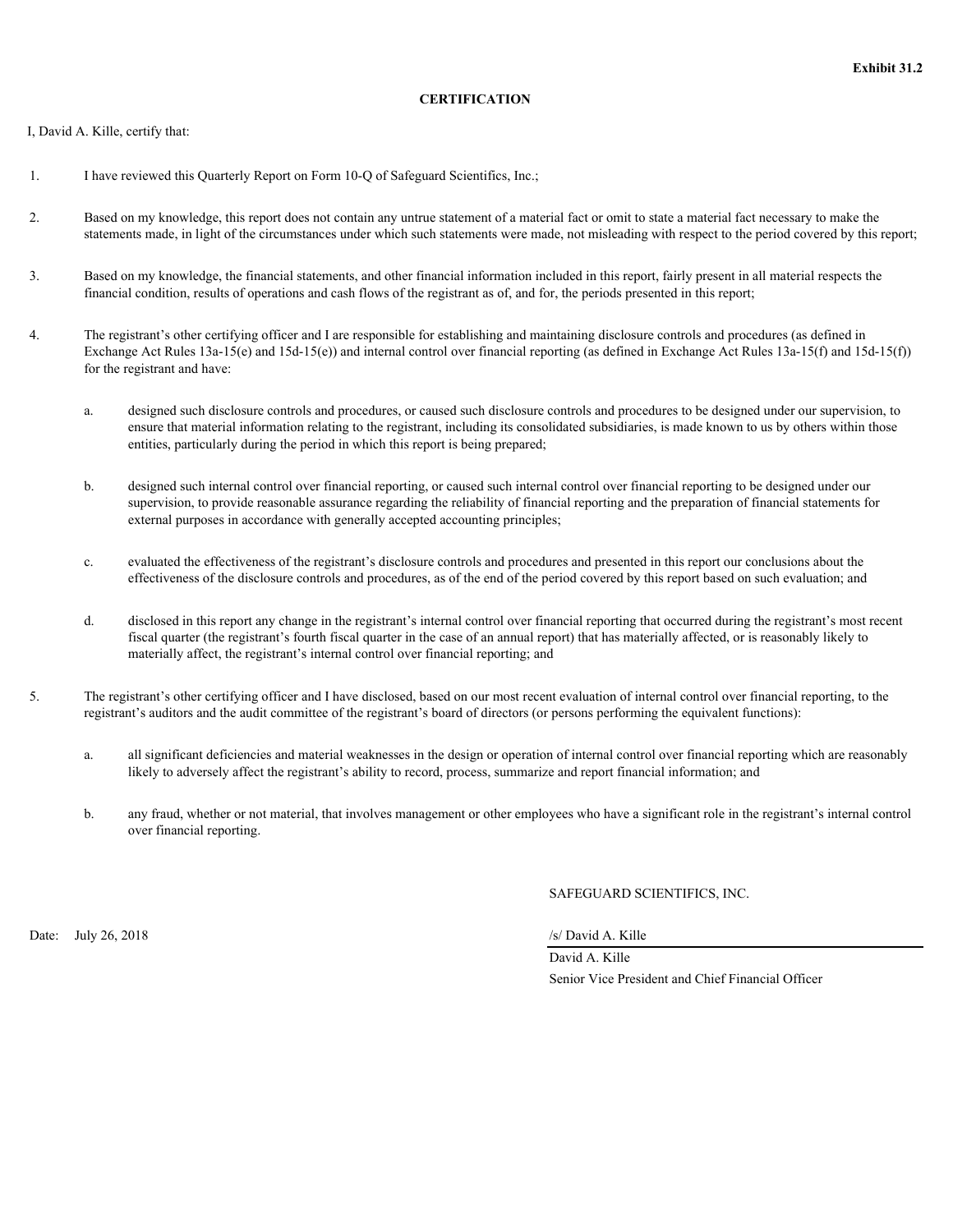## **Certification Pursuant to 18 U.S.C. Section 1350, as Adopted Pursuant to Section 906 of the Sarbanes-Oxley Act of 2002**

<span id="page-40-0"></span> In connection with the Quarterly Report of Safeguard Scientifics, Inc. ("Safeguard") on Form 10-Q for the three and six months ended June 30, 2018 as filed with the Securities and Exchange Commission on the date hereof (the "Report"), I, Brian J. Sisko, President and Chief Executive Officer of Safeguard, certify, pursuant to 18 U.S.C. Section 1350, as adopted pursuant to Section 906 of the Sarbanes-Oxley Act of 2002, that:

1. The Report fully complies with the requirements of section 13(a) of the Securities Exchange Act of 1934, (15 U.S.C. 78m(a)); and

2. The information contained in the Report fairly presents, in all material respects, the financial condition and results of operations of Safeguard.

SAFEGUARD SCIENTIFICS, INC.

Date: July 26, 2018<br>
July 26, 2018

Brian J. Sisko

President and Chief Executive Officer